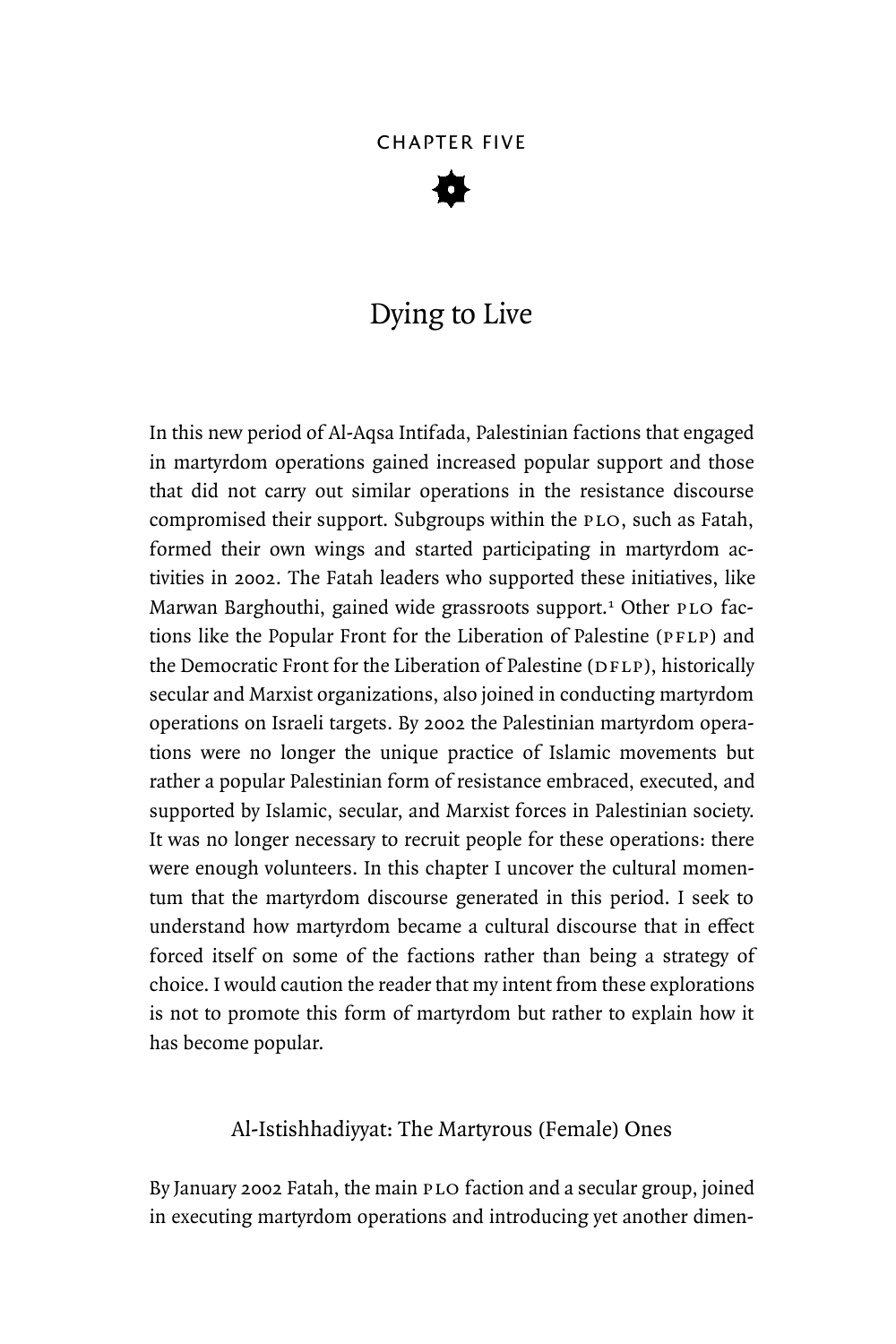sion to them by sending women to carry them out for the first time. The introduction of Fatah into the organizing groups and of women as carriers helped to widen popular support for these operations. Fatah's introduction of women, *istishhadiyyat* (the feminine of *istishhadiyeen*), was related to Fatah's regional political goals and aimed at distinguishing Fatah's role in the Palestinian resistance as that of an innovator rather than a follower.

Since the 1960s pressuring Arab regimes to confront Israel has been a prominent part of Fatah's political tactics (Gowers and Walker 1991). Between January 2002 and April 2002 Fatah executed four martyrdom operations—all carried out by women (Wafa Idris, Dareen Abu 'Aisheh, Ayat al-Akhras, and 'Andaleeb Taqatqeh) and three carried out in the city of Jerusalem—and all of the carriers' messages referred to the silence of neighboring Arab states. During this same period there was intensified Arab diplomacy around a Saudi proposal backed by the United States that was the main subject of the Arab League Summit in Beirut in March 2002. Unlike the Islamic groups who construct martyrdom acts with aesthetics that can achieve a maximum impact on Israel and be more meaningful to Palestinians, the aesthetics of Fatah's operations are geared to create maximum pressure on Arab regimes. The performance of sacrifice by Arab and Muslim women in the occupied city of Jerusalem, thus making the sacrifice for Jerusalem, was intended to have the maximum embarrassing, pressuring, and destabilizing effect on the Arab and Muslim regimes in the region. This was clearly the political goal, as stressed by the martyrs' messages, and the timing of the missions to coincide with heightened regional diplomacy. Frances Hasso (2005) provides an insightful review of the wider impact that these operations had in the Arab countries and discusses in depth the significance of gender in these operations in particular. Hasso shows how the ways these women's acts were presented situated them as ''gendered-political subjects.'' Barbara Victor (2003) also gives us a window into the intimate details of the female martyrs' lives as well as the lives of some of their Israeli victims. Victor reports on a rally held by the pa especially for women at which Yasser Arafat addressed a crowd of women and girls and praised Palestinian women's role in the struggle. Arafat reportedly said, ''You are my army of roses that will crush the Israeli tanks'' (Victor 2003, 19). Later that afternoon the first woman martyrdom operation was conducted in Jerusalem by Wafa Idris and credit was claimed by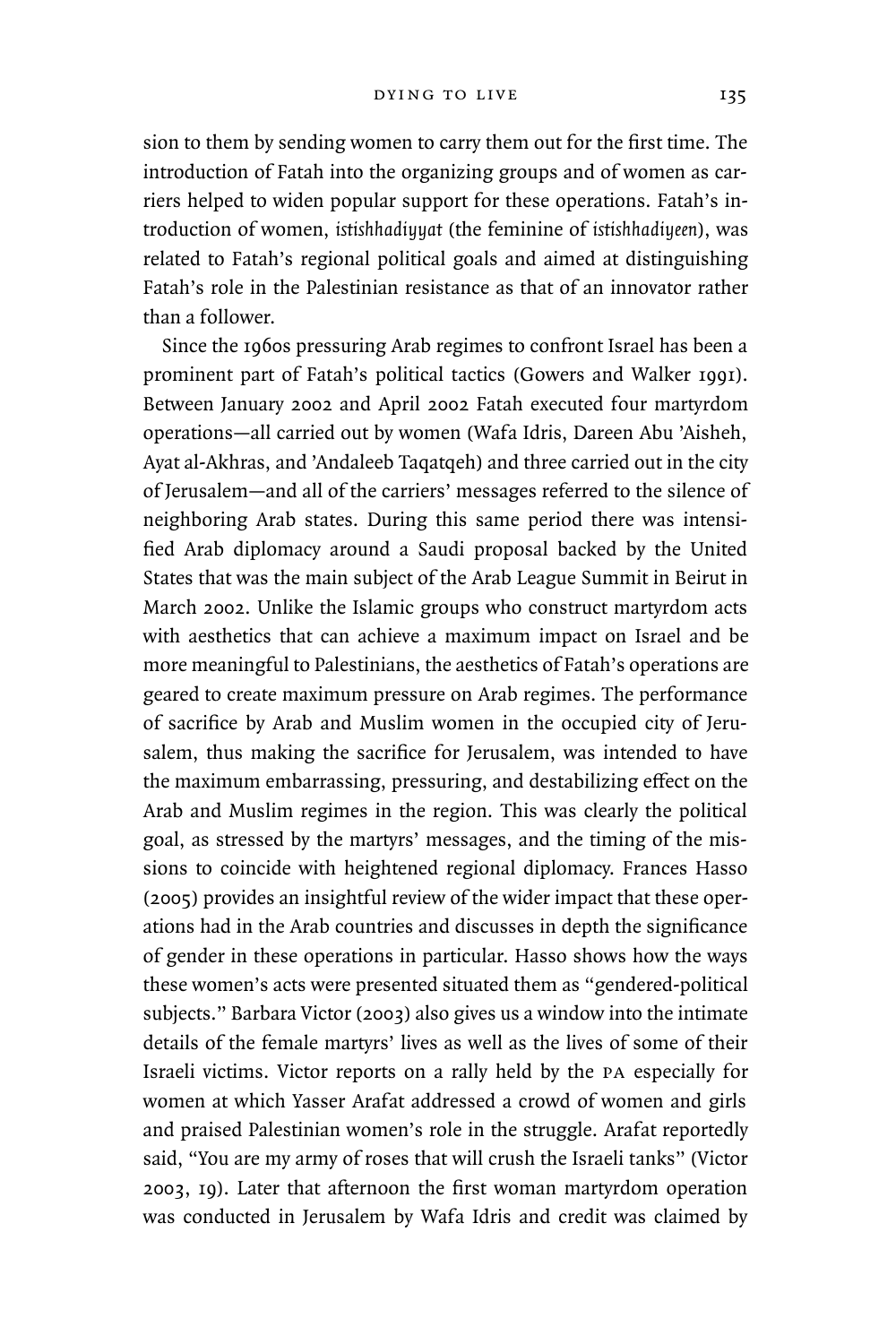Fatah's Al-Aqsa Martyrs Brigades. The instrumentality of introducing women into the performance of martyrdom acts came to the fore.

In her analysis of the wide impact that these operations had on the Arab political scene, Hasso finds that three in particular resonated in the Arab media and on the Arab streets in the form of demonstrations. Hasso also wonders why the fourth operation did not have such an impact: ''Since she was the first woman to undertake such an attack, Wafa Idris received more international and regional media attention than the typical Palestinian man bomber and more than two of the three Palestinian women bombers who followed her in 2002 (the exception is Ayat Al-Akhras). The lack of significant regional attention to Dareen Abu 'Aisheh is a puzzle, since she was the first to leave a videotape explaining her intentions and actions'' (81). Hasso's puzzlement can be explained when the violent act is understood as a performance, of which aesthetics are an important component. Dareen Abu 'Aisheh's mission was the only one of the four that was not performed in Jerusalem. The Arab and Muslim connection to Palestine is symbolized in the historical connection to Jerusalem. Executing the operation in an Israeli settlement in the West Bank, as with Dareen Abu 'Aisheh, causes the performance to lose the component of sacrifice embedded in it. Palestinians do not have the connection to this particular Israeli settlement as a historical Palestinian site or city, much as the primary connection of the broader Arab and Muslim world is to the city of Jerusalem. In the other three operations Jerusalem was the object of sacrifice, the party to which the sacrifice was addressed. Similarly, the aesthetics of Ayat al-Akhras's performance were more pronounced because of her age (eighteen), the timing of the performance (on the heels of the Beirut Summit), the decision to stage her performance in Jerusalem, and the clear, overt reference in her operation statement to the Arab silence. All of this gave her mission added potency, which generated the strongest regional impact among the four. Prompted by the women's performances and right after Ayat's mission the Saudi government, to reduce the political pressures weighing on it, opened a public donation drive on public television that lasted a whole day: over \$100 million was raised to support the Palestinian intifada.

Locally Fatah regained credibility, as it was still engaged in the armed resistance and did not abandon the path of armed struggle. This involvement further gave the Fatah and the pa leadership political leverage in their continued engagement with Israel on the basis of the Oslo arrange-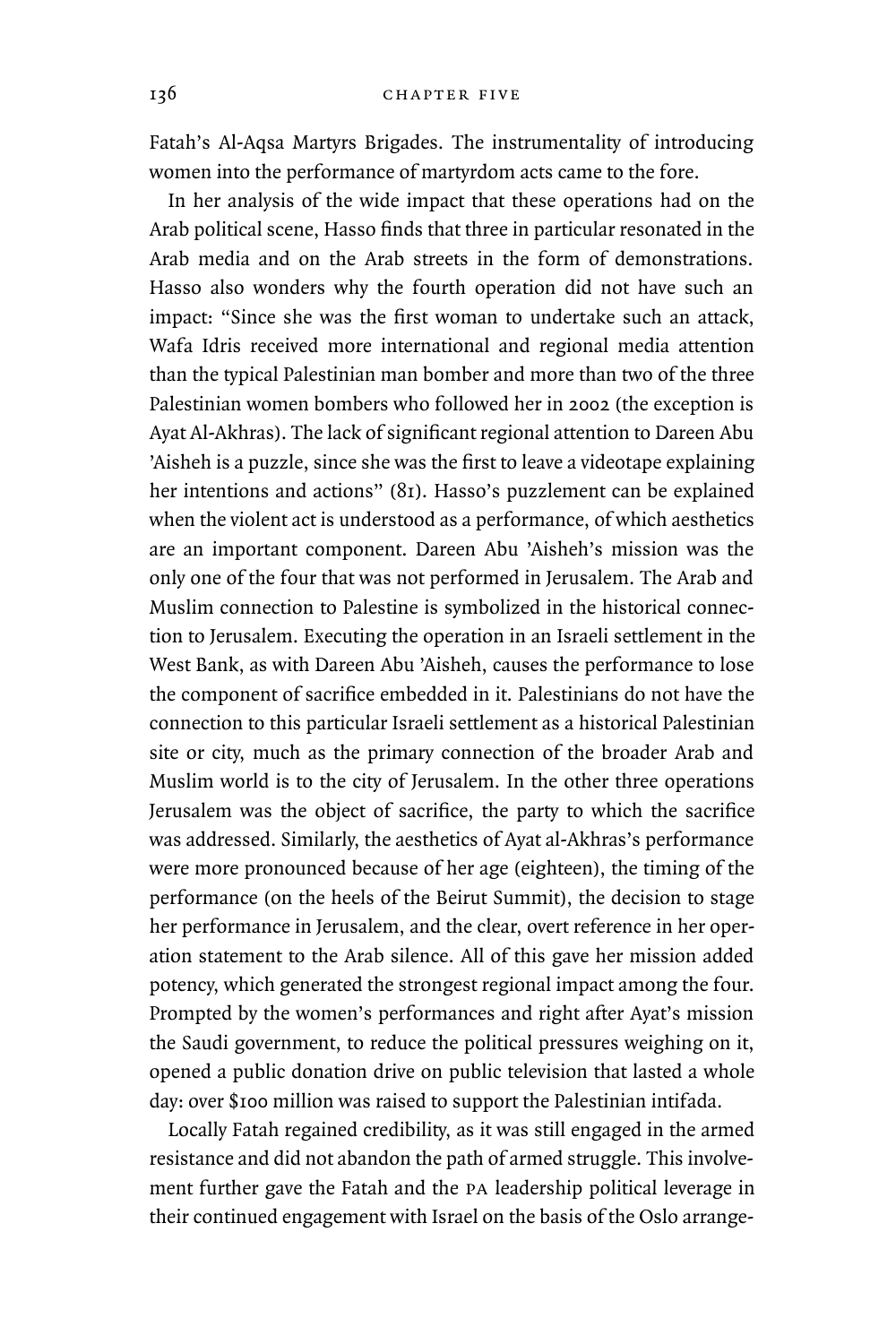ment. The political leadership of Fatah and the pa implicitly use the work of al-Aqsa Martyrs Brigades to give legitimacy to their dialogue with Israel as diplomacy backed by resistance, even though much of their dialogue with Israel focuses on security arrangements in general and the containment of resistance groups in particular. However, the idea of women's participation in martyrdom operations quickly took on its own cultural life. By the time Islamic Jihad and al-Aqsa Martyrs Brigades executed the joint operation of Hiba Daraghmeh in the Israeli city of Afula north of Jenin in May 2002, women's participation had developed cultural meanings beyond the instrumental political goals set in motion by Fatah. Islamic Jihad later used women's martyrdom operations to project a maximum effect locally on Palestinians and Israelis as well as regionally and internationally in an operation in Haifa in October 2003, which I explore in detail later in this chapter.

Hamas and Islamic Jihad were resistant to sending women on martyrdom operations. Their reasoning was that there was no shortage of male volunteers. However, it is clear from the responses to Fatah's launching of a series of operations carried out by women that women wanted to take part in this form of resistance. The best example is Dareen Abu 'Aisheh: although she was a Hamas activist, her mission was organized solely by al-Aqsa Martyrs Brigades, and on a videotape she wore a scarf decorated with the symbols of Hamas's Izzideen al-Qassam Martyrs Brigades. Her willingness to do so demonstrates the eagerness with which some women wanted to take part in martyrdom operations: Hamas would not give Dareen the opportunity, so she carried out her mission under the banner of another group and decorated herself with the symbols of still another, even without shifting her political allegiance. The circumstances were similar with Hiba Daraghmeh's joint operation between Islamic Jihad and Fatah. Later both groups allowed women to carry out martyrdom operations, partly in response to women's desire to be participants and partly because of the significant impact that the performance of sacrifice by women had on the public.

The ''Typical Suicide Bomber''

Many Israeli scholars and think tanks try to draw a profile of the ''typical suicide bomber'' (Mirrari 1990; Farkash 2003). Similarly, western media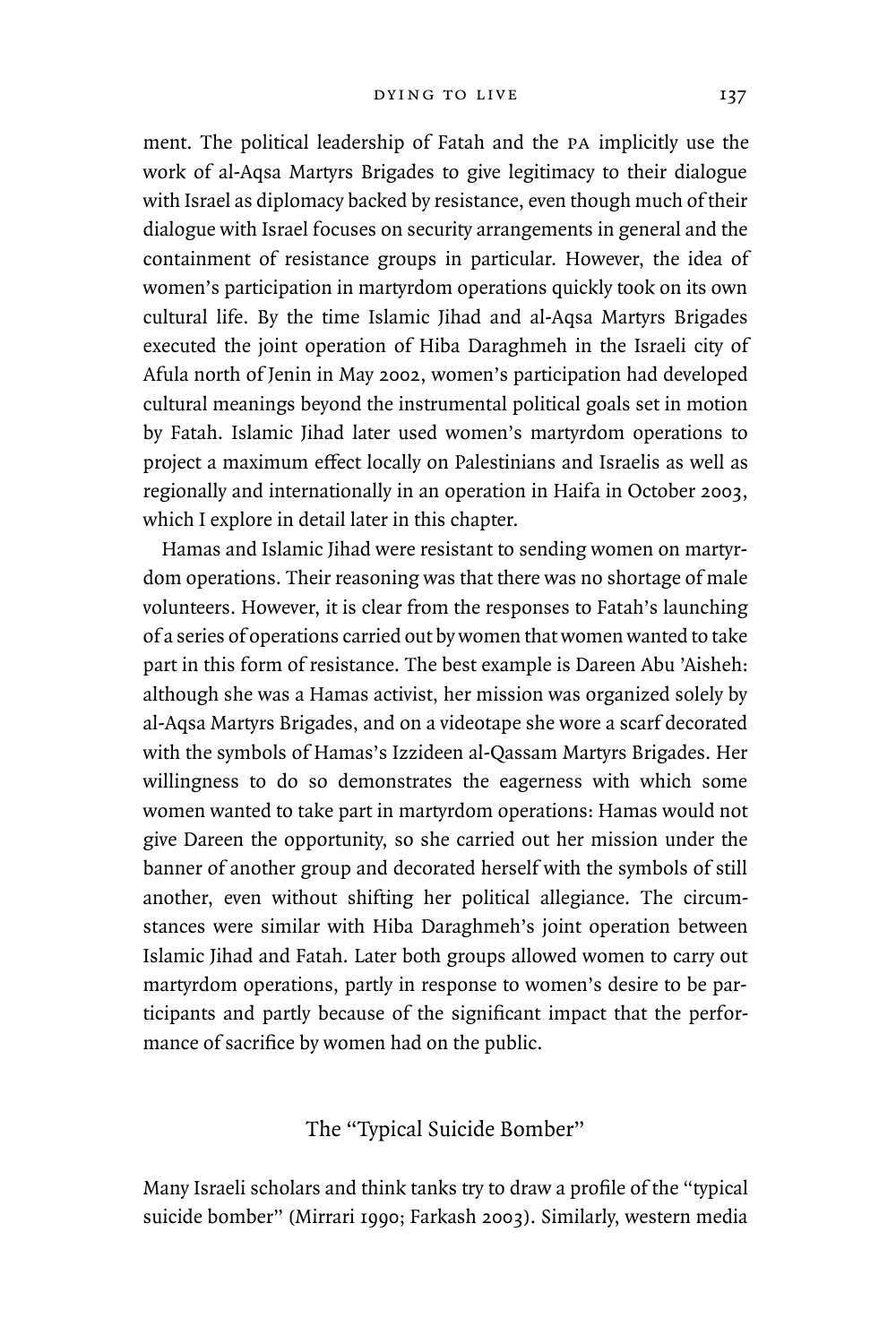commentators try to uncover the ''mind of the suicide bomber,'' hoping to identify some shared psychological characteristics. So who are the "suicide bombers," and what do they look like? What is their psyche? What religious ideas drive them to carry out their acts? These and similar questions have been guiding much of the Israeli and western research and journalistic inquiries on the subject of martyrdom in Palestine and elsewhere (Davis 2003; Reich 1990; Robins and Post 1997; Reuter 2004; Victor 2003).

As I discussed above, participants in martyrdom operations willingly offer themselves to the facilitating groups. In an interview, Kamal, one of the local leaders of al-Aqsa Martyrs Brigades in Jenin, asserted that there were not only enough volunteers but too many: ''We started to tell people to look after their kids."<sup>2</sup> Why do so many people want to participate in an operation that will cost them their life?

The cultural processes associated with and generated by the performance of martyrdom operations construct a cultural discourse within which a pattern of motivation to carry them through has developed in Palestinian society under occupation. Most of those who volunteer for martyrdom operations are not active members of the armed resistance but rather ordinary members of society who are not necessarily active in politics. In an interview, a Fatah activist, Shalabi, explained that often members of the organized resistance would prefer to go on a shooting operation, in which they would engage with the Israelis until they die, rather than strap themselves with explosives in a martyrdom operation.<sup>3</sup> People are motivated by a variety of reasons, depending on their personal history. But above all it is the discourse of martyrdom in Palestine that blends personal experience with local knowledge and situates cultural ideas in relation to mimetic encounters with Israel and opposition to its policies: this discourse generates a poetics rich in sensory meanings and political goals that provide a system of motivation.

I have reviewed the personal profiles of mission carriers who executed acts of martyrdom between 2001 and 2004 and interviewed some of their parents and family members. I found that many but not all of the mission carriers had firsthand experience with physical violence at the hands of the Israeli state. Furthermore, there are no special indicators that might identify participants based on economic conditions, education level, level of religious belief, or the presence of specific psychological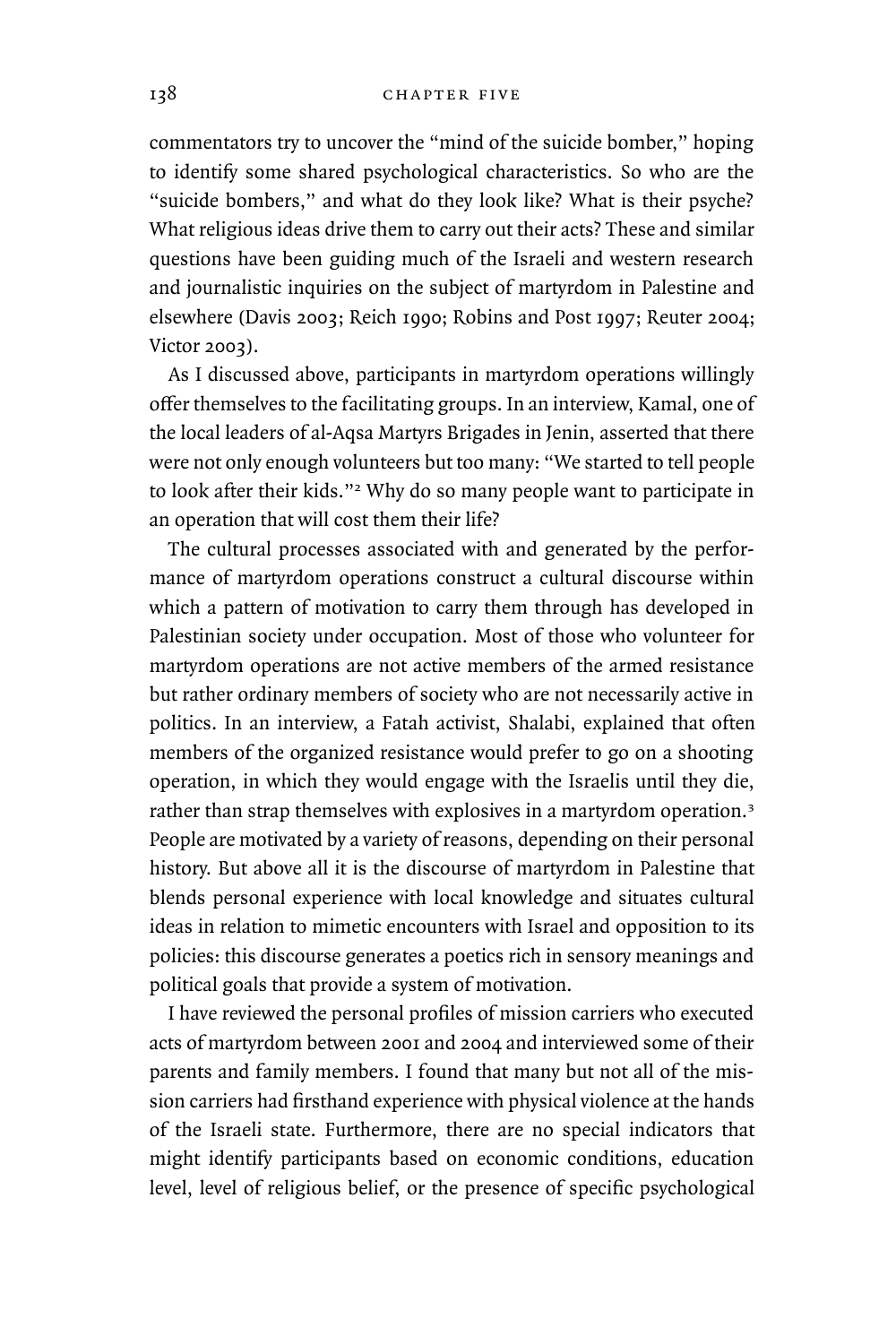conditions. Participants included members of the poorest communities, the middle class, and, rarely, the affluent communities of Ramallah. Moreover, participants have been school dropouts, university students, and university graduates, people religious and secular, male and female, as young as seventeen and as old as forty-nine. As Reuter (2004) reports, the Israeli army think tanks as well as prominent Israeli psychologists have been trying to develop a profile of the ''typical suicide bomber'' and find that to do so is a mission impossible. The Israeli psychologist Ariel Merrari of Tel Aviv University, who has been studying suicide bombers for a long time, could not come up with any narrow profile of a Palestinian martyrdom mission carrier.

Mission carriers may be motivated by the history of social suffering, their own experiences with state violence, a fascination with the notion of sacrifice for the land and the symbolic, sensory meanings of sacrifice, a fascination with the concept of martyrdom and ideas about the afterlife, a preference for the cultural life of the martyr over their present lives, or a commitment to or fear of the Divine. In addition, they can be motivated by ideas of prestige and social grouping, or the prospect of reclaiming one's honor after being suspected of collaborating with the Israelis. But these experiences can only motivate a person to execute the martyrdom operation within a cultural discourse that melds personal experiences with cultural ideas. In this respect, the individual is not separate from the social analysis, and the cultural representations are not separate from firsthand experiences (Kleinman, Das, and Lock 1997). Martyrdom operations have a fully developed cultural form beyond the political goals of the organizing groups and the motivations and experiences of the individual actor. Alongside their multiple performances, in different multiple settings and with different aesthetics, martyrdom operations are given meanings by multiple Palestinian and regional viewers and cultural performers, and they generate social and political processes within which this form of violence takes its own cultural form. The martyrdom operations gained their popularity through the multiple articulations that accompany their application in the broader Palestinian cultural discourse of resistance, the sensory meanings embedded in the aesthetics of their performance, the nature of the encounter with the state of Israel, and the ways these operations mimic Israeli state violence. This discourse is not a calculated strategic construction by groups and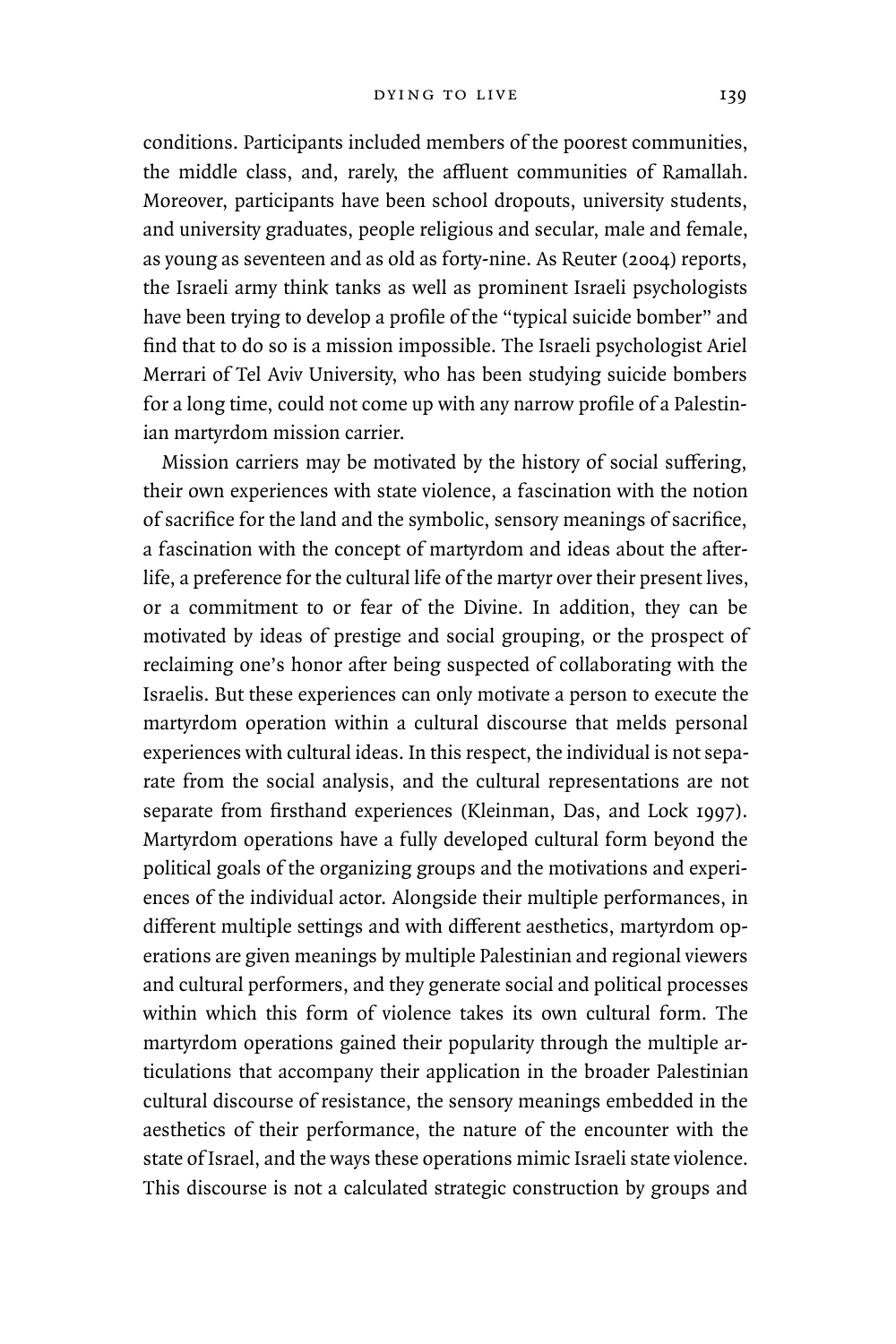individuals but rather a product of the natural reactions, expressions, and social processes that the performance of martyrdom operations generated in various sectors of Palestinian society when conceived against a backdrop of Israeli practices.

It is precisely within this cultural discourse of martyrdom in Palestine that a system of motivation arises, a product of personal experiences melded with political goals and cultural ideas through symbiotic articulations, manipulations, and transformations over time, along with mimetic encounters with the ''enemy'' over the landscape of Palestine. Once this motivation system is fully developed, it becomes real for everyone that lives in the habitus. It is within the habitus that this cultural discourse takes place once the individual becomes socially integrated into it and the cultural representations of the experiences of others are no longer separate from the process of experiencing. In my analysis I refer to this system of motivation as the ''poetics of the resistance,'' building on the notion of Whitehead (2004) of a "poetics of violence" to refer to the effects of the semiotic performances over time. Still, the articulation of this discourse does not necessarily illuminate the agency of individuals and groups. All that the analysis tells us is that participants can come from any group integrated into this cultural discourse. But participation is still the result of individual and group choice. People may conceive of the same similar cultural ideas expressed through martyrdom as the martyrs do but choose to express them differently. Participation in martyrdom is still a choice, even though the choice may have been made within a cultural discourse that paved the way for making it. This chapter explores the articulation of this martyrdom discourse and uncovers its magnitude.

### The Life of the Martyr

I begin by looking into the life histories of three participants: Ragheb, a seventeen-year-old *istishhadi* (masculine) mission carrier, Hanadi, a twenty-nine-year-old *istishhadiyya* (feminine) mission carrier, and Eyad, an organizer of martyrdom operations with Islamic Jihad who was eventually assassinated. Since the identities of the martyrs and by association their families, whom I interviewed, can easily be found in numerous articles and other publications about the acts of martyrdom, I asked for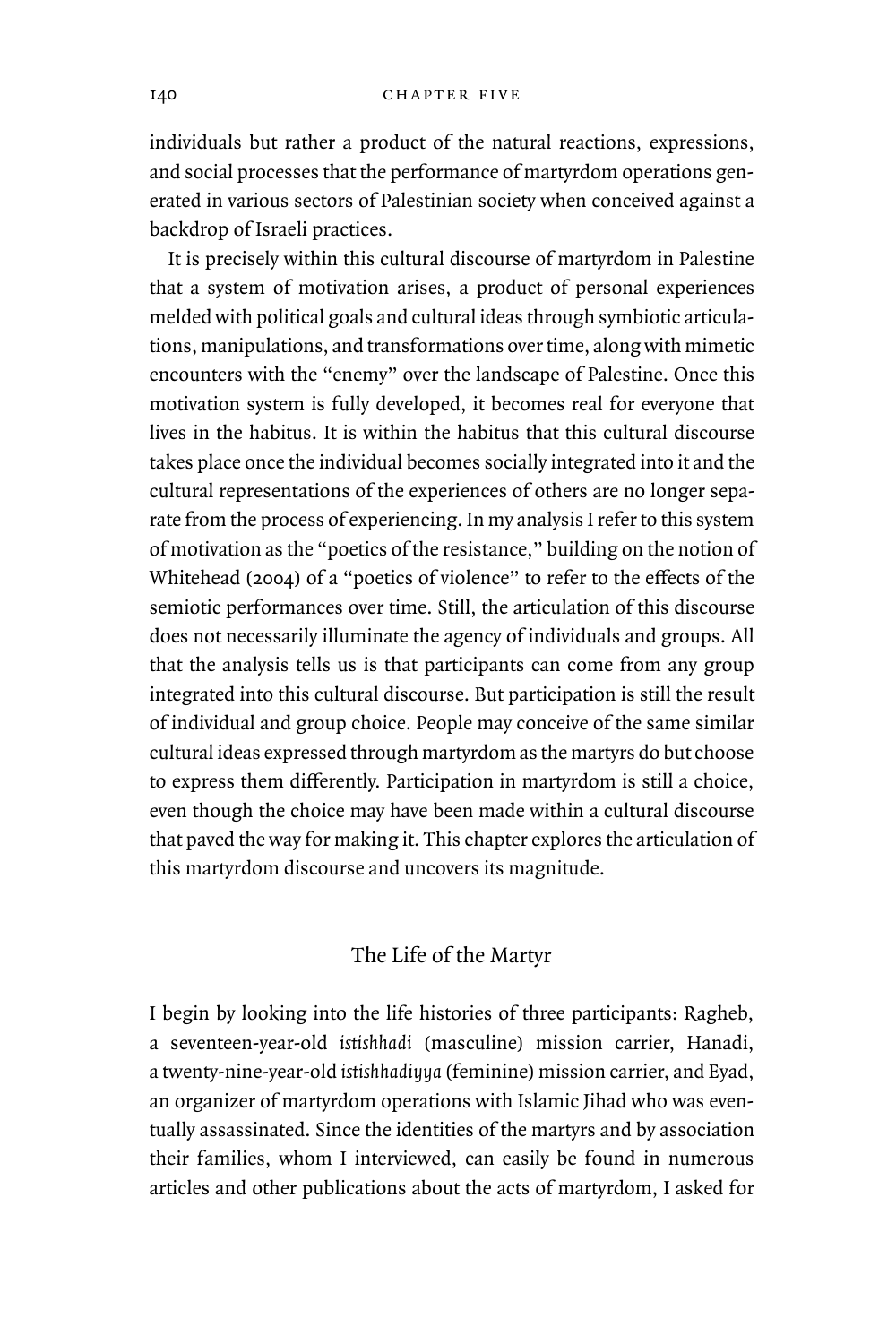and obtained permission from the three families to use the real names of the participants.

I chose my interview subjects to obtain a representative sample of participants in martyrdom operations. Eyad was an activist from the first intifada who during the Oslo peace process changed his allegiance from Fatah to Islamic groups; many of the leaders who organize martyrdom operations have similar histories. Ragheb is representative of many istishhadiyeen who are young and not active in politics, and whose participation in carrying out an operation came as a surprise to family and friends. Hanadi took part in an atypical mission as a result of undergoing unusual life experiences. Exploring the life histories of these three participants will enable us to see what they had in common as well as how they differed.

The families of all three participants subsequently had their homes destroyed by the Israeli army. Some family members have been arrested and released. During the interviews, I refer to the parents of each martyr based on the Palestinian tradition of calling the father *Abu* (father of ) and the mother *Um* (mother of), followed by the first name of the martyred son or daughter.<sup>4</sup> For example, I call Eyad's father Abu Eyad, and Eyad's mother Um Eyad. All three subjects are from the Jenin area, and all carried out operations for which credit was claimed by Islamic Jihad. In the following pages I examine their personal profiles, activist profiles, personal experiences with violence, conceptions of martyrdom and sacrifice, and ideas about land, whether in their thoughts or in the cultural contextualization of their operations.

Most of the information that I present about the participants' lives is from my interviews with their families and friends. I explore two martyrdom operations by examining their preparation and execution, as well as the cultural discourse created by their performance. I chose not to interview people who were preparing to go on a mission for ethical reasons and because of security concerns. The ethical dilemma would arise if I knew of a specific mission that would cause physical harm to others and were in a position to prevent it. And there were security concerns because even if an organization planning a mission were able to conceal its details and the identity of the mission carrier, if the mission failed (and many missions do), I would become suspected of being responsible for its failure and might be viewed as a threat to the organizers.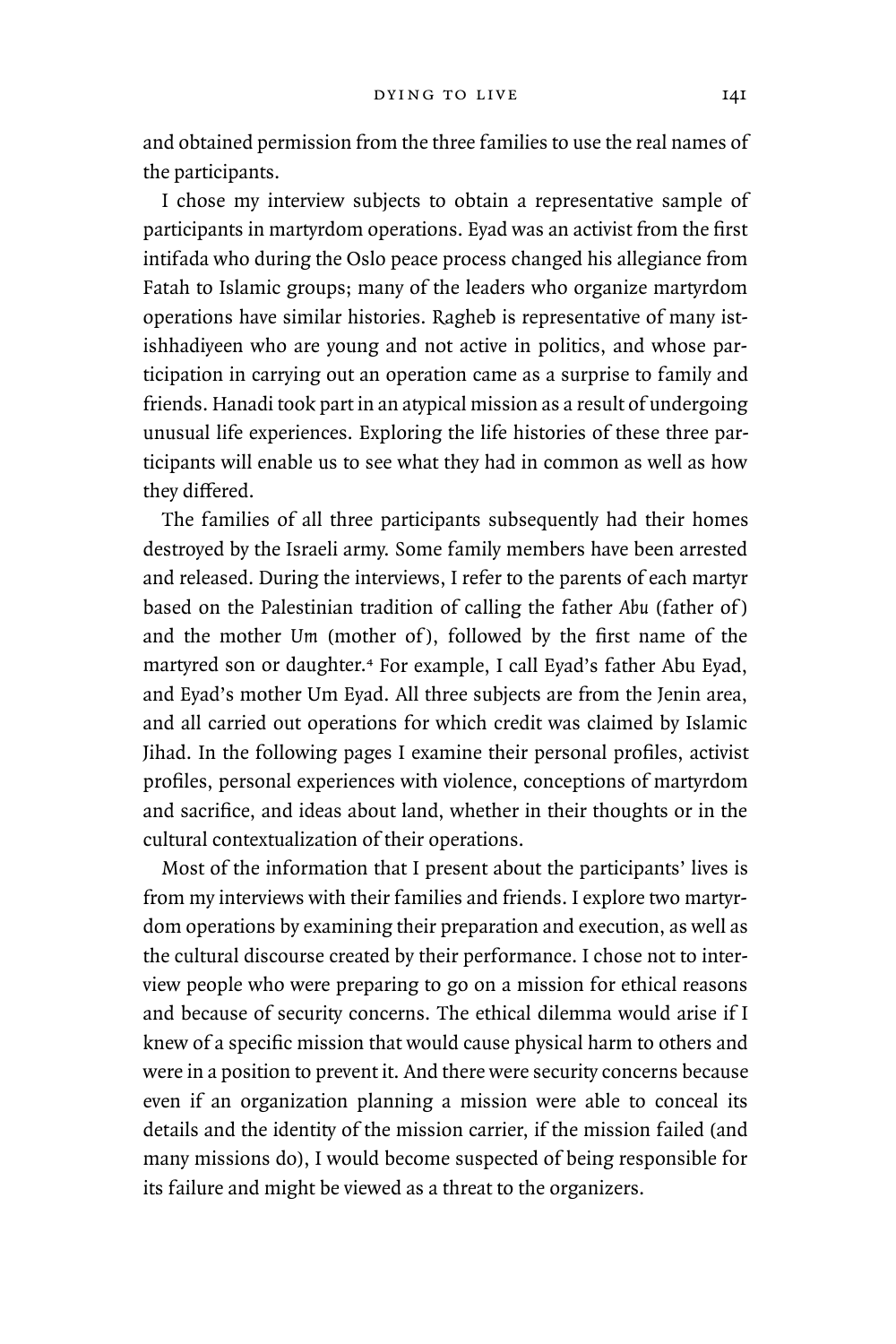#### 142 chapter five

### Eyad Sawalha

The information presented here on Eyad's life history is based on interviews with his family members (father, mother, and younger brother) and leaflets and publications issued by Islamic Jihad.

#### *Personal Profile*

Eyad was born on 2 February 1972 in the village of Kufor Rai'i. He was a member of a family of fifteen, with five boys and eight girls. He was the sixth child in the family. His father started working in the Gulf in 1953.<sup>5</sup> After his parents got married in 1960 the father continued working in the Gulf but left his wife behind in Palestine. The father started as a plumber but later opened his own electric supply shop in Abu Dhabi, which he called Sharikat al-Fida' (Sacrifice Corporation). The mother, Um Eyad, brought up the family alone, the father visiting only in the summer for a month or two. His mother described what it was like to be the head of the family, manage the orchard, and build the house on her own: ''There was no electricity, no water, and no gas. I used to collect twigs and use it to heat water to wash cloths, cook, and everything.'' She added, ''I built the house. I used to sift the *nai*'meh,<sup>6</sup> get it ready, get the water, and get everything ready for the *jableh*."<sup>7</sup> Abu Eyad said, "She also planted the olive trees.'' In addition to raising her children, Um Eyad took care of eight *dunums*∫ of plum and cherry orchards and planted forty-five dunums of olive trees, maintaining them and harvesting them.

Eyad finished the eleventh grade, then transferred to Qalandia Technical Institute in the fall of 1988 and spent one year learning welding and mechanics. His family and friends describe him as having a very cool temper and an exceptionally generous soul. His mother said, ''I would be screaming at him and he would keep his smile and cool.'' Eyad stayed in touch with his family throughout his time on the run. His mother said, ''Under the worst circumstances he made sure he stays in contact with us, especially his mother, and in contact with the needy in the village.''

### *The Activist Profile*

When the first intifada started in 1987 Eyad was fifteen years old. He became active in the intifada, making Molotov cocktails. He once got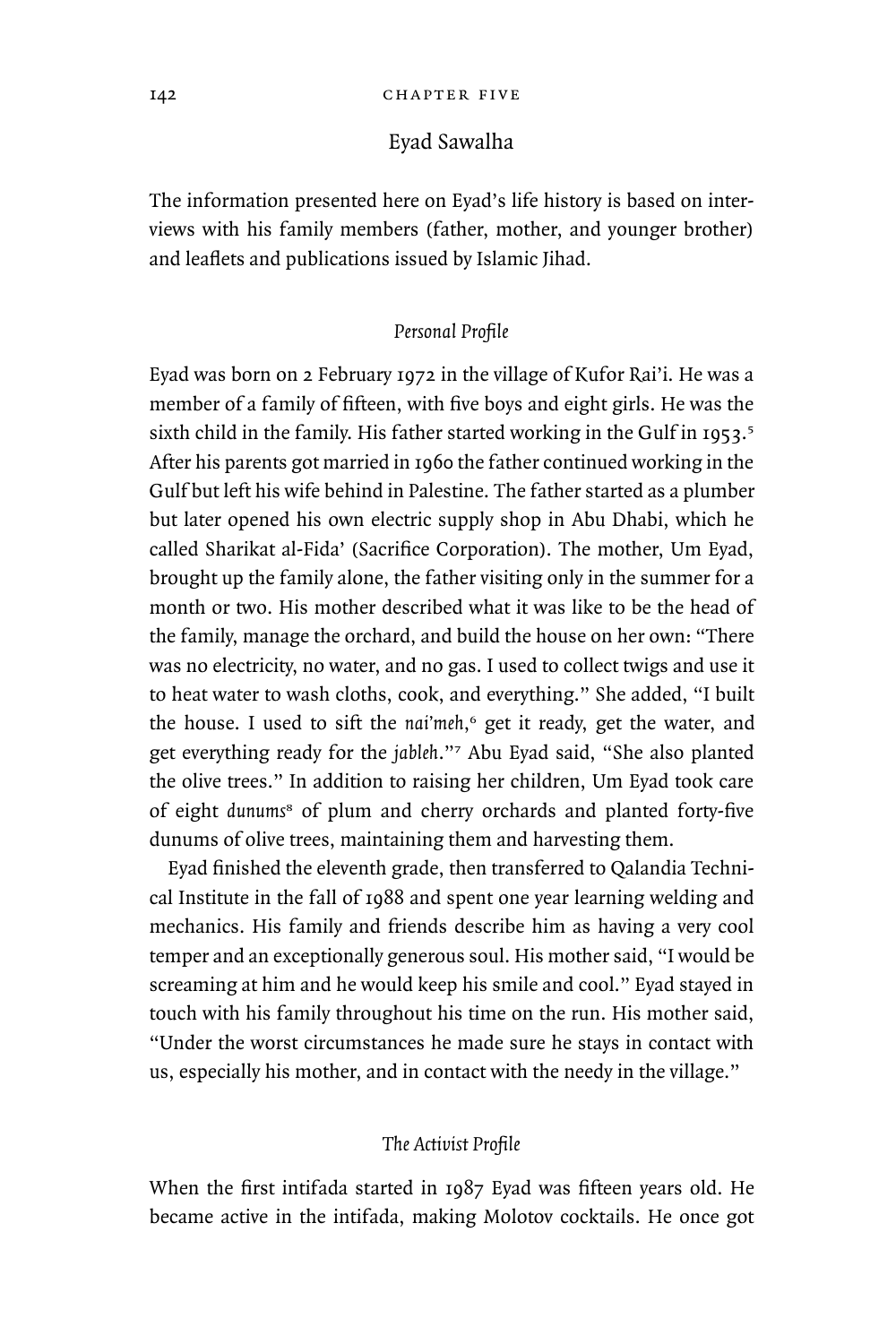

One of several posters for Eyad Sawalha distributed in the Jenin area.

arrested and spent eighteen days in administrative detention. After he moved to Qalandia he became more closely connected with larger groups of activists and activists from different regions. His mother reports that many of his friends were killed during the intifada, especially in the Nablus area. Later during the intifada Eyad joined al-Fahad al-Aswad (Black Panthers).<sup>9</sup> During his time with al-Fahad al-Aswad, Eyad became active in interrogating alleged collaborators and setting up ambushes for the Israeli army in the Jenin area, especially the army base near 'Arraba known as Tudan. Eyad was carrying a piece of a weapon called a *gallila*. Eyad was accused of killing the *mukhtar*∞≠ of Jabaa', a village across the valley from Kufor Ra'i (Eyad's village). Eyad's mother says that he ''did not kill him, but the man had a heart attack during the interrogation.'' Eyad was arrested on 9 June 1992. After confessing to carrying weapons, shooting at the Israeli army, and interrogating collaborators, he was sentenced to two life sentences by the Israeli army court.

Um Eyad says that Eyad was in solitary confinement and subjected to torture for six months during his sentence: ''There was a constant red light shining on his face, after a while his ears were dripping liquid, he almost lost his sight, and the handcuffs remained on his arms. He stayed in this condition for a long time and was not released out of this torture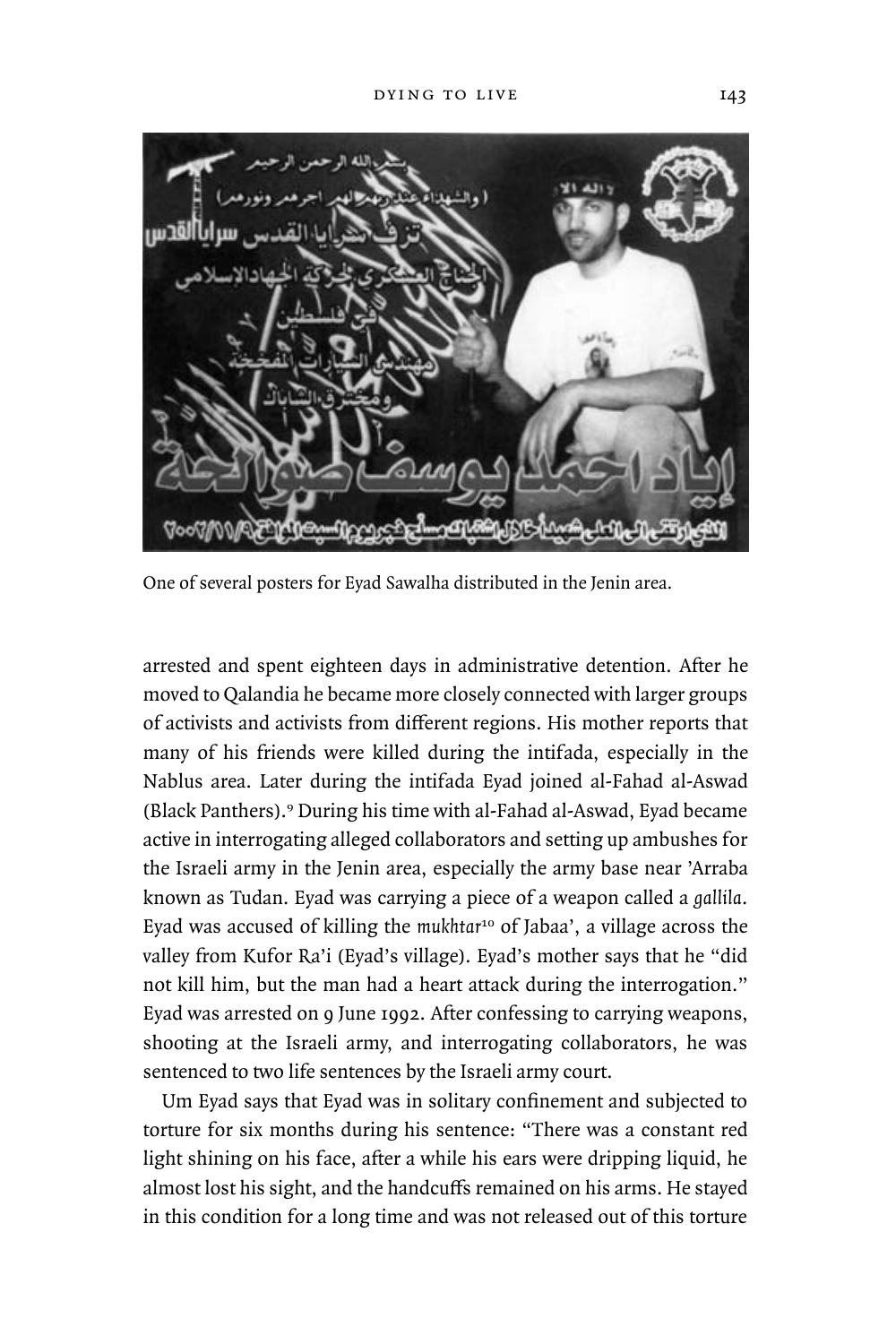until after a long campaign that involved the Red Cross and Arab members of the Israeli Knesset, like . . . who got involved through the Red Cross. I was always running around and writing to people and getting people and institutions involved until I got him out of solitary confinement." In jail Eyad shifted his affiliation from Fatah to Islamic Jihad. Jihad reports in a booklet released after Eyad's assassination that the shift started through a friendship that Eyad developed with one of Jihad's members in Jnaid jail, and that he then learned more about Jihad and Islamic thought and ideology during his time in Asqalan jail, where he read *kayfa nata'amel ma'a al-Qur'an* (How Do We Treat the Qur'an), a dialogue between Muhammed Ghazali and Omer Obeid Hasaneh, and *al-mustakhlas fi tazkiyat al-anfus: nazariya mutakamila fi tazkiyat an-nufous* (The Extracts of the Purification of Selves: A Comprehensive Theory in the Purification of Selves) by Said Hawwa.

Eyad did not declare his change of allegiance to Islamic Jihad and kept his official membership in good standing with Fatah so that he could be included in prisoner releases as part of the Oslo process. His mother noticed a change in his behavior; he started praying and fasting but would not tell her about his organizational shift while he was in prison. The release of prisoners during Oslo mainly included Fatah members, a few from other plo factions (the left), and rarely any representation from Islamic groups like Hamas or Jihad. These selective releases, coordinated between Israel and the pa, were driven by the pa's needs for soldiering to build security apparatuses. The activists of the intifada, and mainly those of Fatah, were the primary pool from which the pa built its security structures. Eyad was released from prison on 9 September 1999.

### *The Violent Profile*

When Eyad was released from jail he was planning a mission along with a friend he had met in jail, Mu'tasem, from the village of 'Anabta west of Nablus. Their mission was to kidnap Israeli soldiers and use them as a bargaining chip to secure the release of Palestinian prisoners, especially those with Islamic group affiliation, who were not included in releases connected to the Oslo process. A few months after his release Eyad traveled to Mecca in December 1999 for Omra, $11$  and a few weeks after his return he enrolled in Shahid Abu Jihad College in Nablus. According to his family the pa paid his enrollment fees. He had told his family that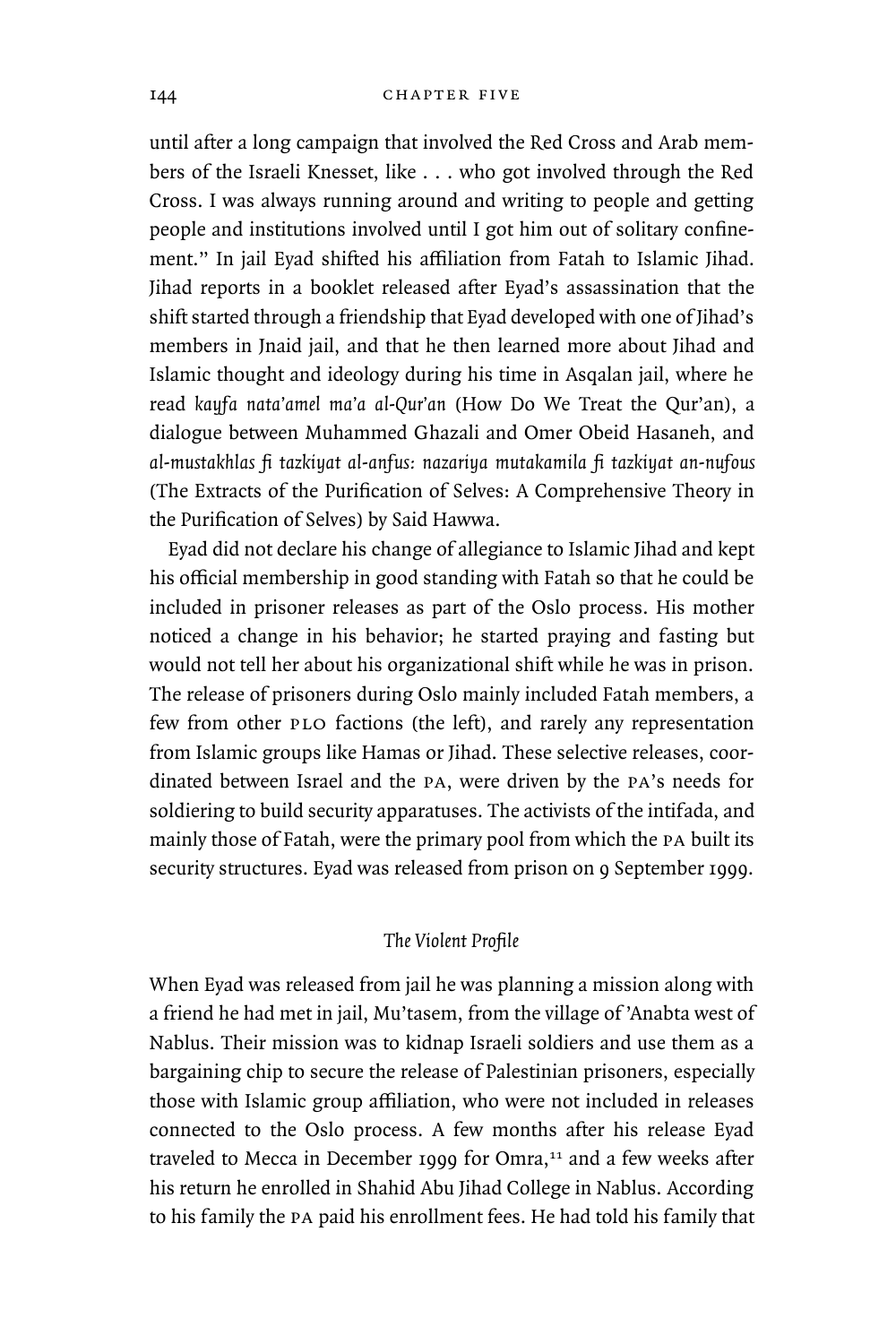he was training as a jeweler (his mother made a gesture that suggests that he was fooling them). He spent a year at the college. ''Who knows where else he was enrolled at the time,'' his mother wondered.

Eyad spent time looking for a cave where he could hide the Israeli soldiers he was planning to kidnap. The start of the second intifada in September 2000 led to direct, daily confrontations with the Israeli army, and Eyad began to set up ambushes of Israeli army vehicles, mainly on the road from Jenin to Nablus. His family reports that after a while the Israelis cleared the sides of the roads of trees and shrubs, making it difficult to get close enough to the road to harm the army, so Eyad decided to move to the Tulkarem area to join Mu'tasem in his activities there. Mu'tasem at the time was already ''wanted'' by the Israeli army.

The Israeli Secret Service, Shabak, went after both Eyad and Mu'tasem and recruited one of their friends, Murad Abu el-'Asal, to spy on them. According to Eyad's family, the Shabak recruited Murad by offering him a permit to work in Israel. Murad apparently was very close to Eyad and told him about the recruiting process. Eyad instructed him to play along and so he did. (Um Eyad made some gestures to indicate that Murad had some mental problems.) Murad was used by Eyad to give confusing information about himself and his friend, Mu'tasem, to the Shabak. The Shabak would search Murad every time he met with them and checked under his shirt. After repeatedly asking Murad to give details of how he was searched when he met with the Israeli officers, Eyad set a small bomb made of three hundred grams of TNT in Murad's underwear. In the next meeting with Murad the bomb was not detected by the Israeli officers. Murad set off the bomb while in a car with the two Israeli officers in the village of Taybeh west of Tulkarem, across the 1967 border. Eyad's family and Islamic Jihad report that the Shabak officers in the car were killed along with Murad.

In retaliation for this episode Israel launched an air attack on Tulkarem that targeted Mu'tasem's house with missiles, killing him and destroying the house. Eyad's mother reports that the loss of Mu'tasem ''burned'' Eyad. After the killing of Mu'tasem, Eyad printed T-shirts with Mu'tasem's picture and the words *wa'adan wa ahdan* (a promise and a pledge) on the top and *lan nansaka abadan* (we will never forget you) on the bottom. From that time Eyad shifted his attention away from conventional ambushes targeting Israeli army convoys to martyrdom operations. By then Eyad was already on the run and was no longer able to be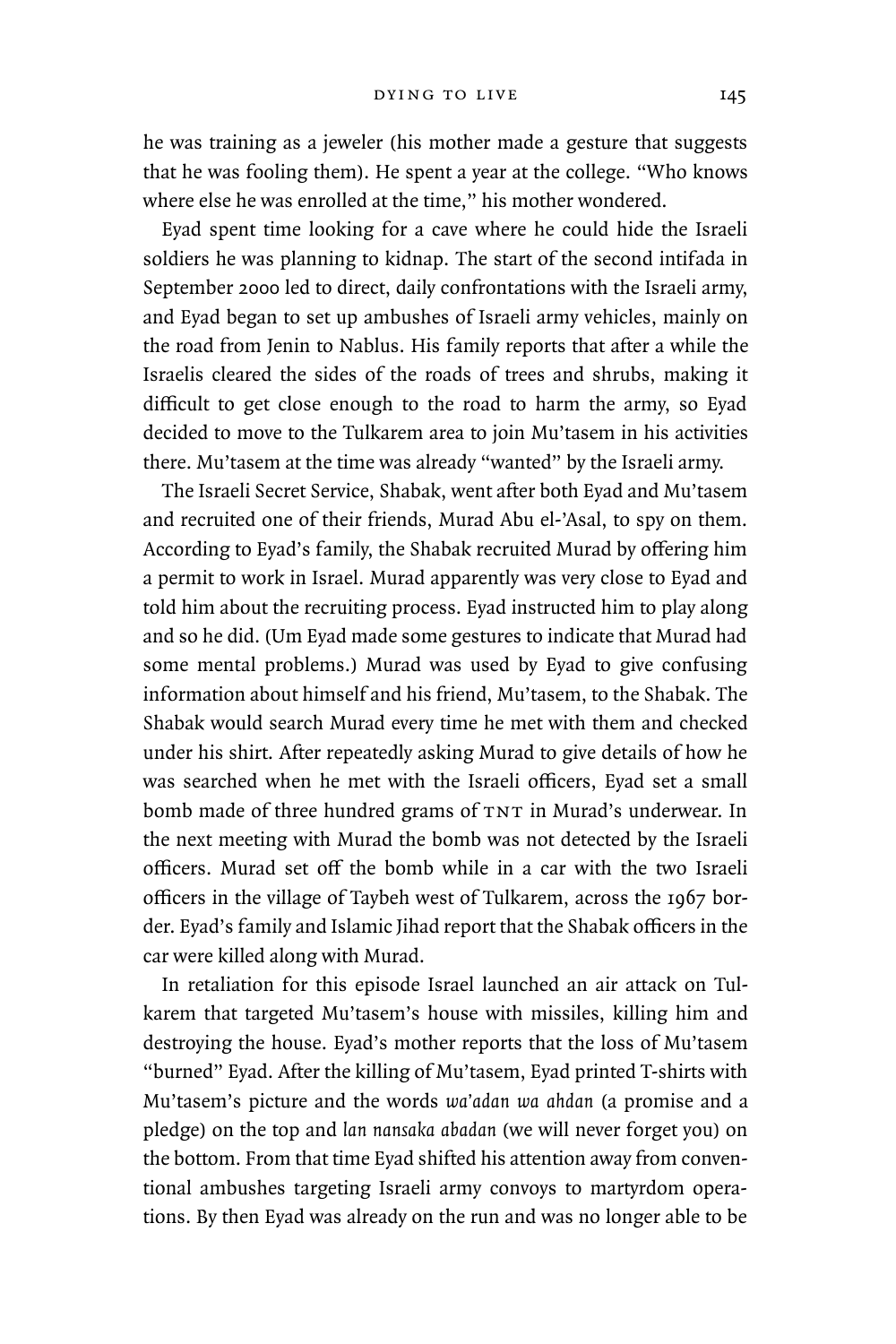active while blending into the community for cover. Resorting to martyrdom operations became the ''appropriate'' method of engagement from Eyad's perspective, his father explained.

Two months after the invasion of Jenin and a sustained Israeli assassination campaign that claimed the lives of many of Eyad's friends especially since the assassinations concentrated on his organization, Islamic Jihad, and Hamas—Eyad set up some of the most lethal car bombs that exploded in Israel. This was a new strategy: using a car allowed for bigger bombs than could be detonated by a bomber wearing an explosive belt. Eyad organized two major bus bombings that inflicted enormous damage. The first targeted an Israeli bus at Megiddo Junction on 5 June 2002 using a car loaded with a hundred kilograms of explosives. The car was driven to the bus and set off by Hamzi al-Sammoudi. The explosion destroyed the bus and killed seventeen Israelis, mostly soldiers, and injured forty-two others. The second bombing occurred at Kirkuk Junction on 12 October 2002, where two Palestinians drove a car set up with explosives into an Israeli bus and exploded it. Fourteen Israelis were killed along with the two Palestinians who carried out the mission, Ashraf al-Asmar and Muhammad Hasanain, and fifty-six others were injured.

After the Israeli assassination of Salah Shehadeh, Hamas's leader in Gaza, by an air strike with missiles at an apartment building that killed fifteen Palestinian residents in addition to Shehadeh, Eyad rigged a car with five hundred kilograms of explosives to blow up one of Tel Aviv's high-rise buildings, to match the Israeli strike on Gaza in both form and magnitude—a goal that is consistent with the mimetic nature of the violence performed by Palestinians. The Israeli police caught the car in the Khedara area on its way to Tel Aviv after chasing it because of suspicions that it might be stolen, thus preventing an explosion with catastrophic capabilities.<sup>12</sup>

# *The Position of the Family*

While Eyad was on the run the Israeli army searched his family's house nearly twenty times, according to Eyad's family. One time they exploded the doors of the house (Eyad told his family not to fix them because the army would ultimately demolish the house). Um Eyad would verbally stand up to the Israelis when they came to search the house. Abu Eyad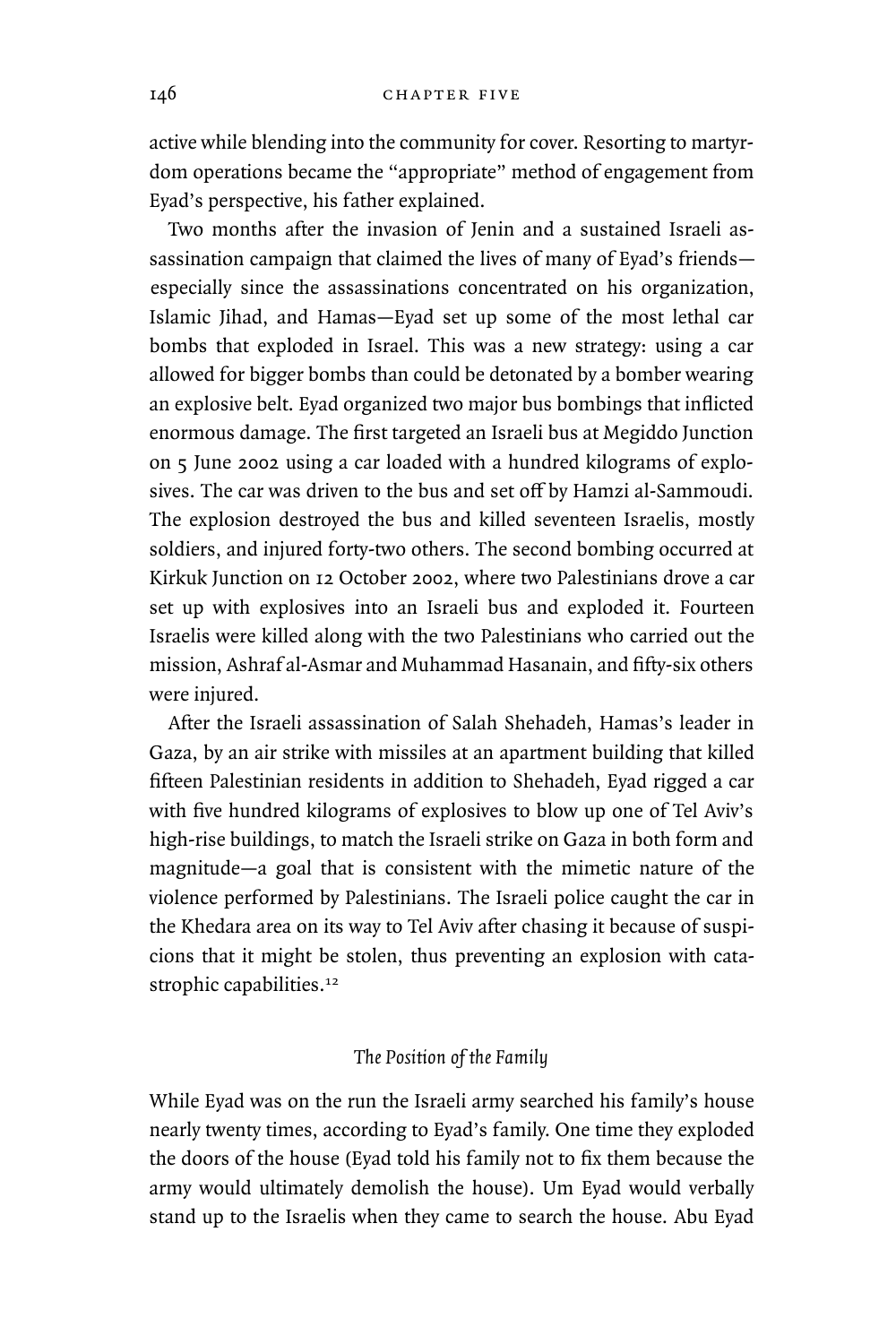said that one time an Israeli officer told him, "Aren't you a man? She should shut up. You talk.'' The Israelis held up and arrested his mother and sister several times. Um Eyad reports that one time family members were held at the 'Arraba junction near Jenin and the Israeli army officer told her, ''We will keep you here. Eyad will come to look for you and we will kill him." She said that she told them, "In your wildest dreams. My son knows his mother and knows your tactics.'' She said she challenged the soldier to face him instead of taking her and her daughter: ''If he is arrested he is in God's guard, and if he gets martyrdom the pride is mine.'' Eyad's younger brother, who was present at the interview, had been arrested and released four times. Two days after my interview I learned that he was arrested yet again.

On the night of 21 April 2001 over twenty-five Israel soldiers came to Eyad's family home to demolish it. The family claims that everything in the house that was Eyad's survived the demolition of the house, his framed picture lying in the rubble unbroken, his clothes and his engagement ring found intact (Um Eyad now wears his engagement ring). ''Everything that is his came out intact, our belongings were burnt,'' Um Eyad asserted. This account circulates within the community and creates a social understanding that a higher power is working on the side of the fighters.

During the interview Um Eyad kept saying niyyaluh<sup>13</sup> while talking about Eyad's tales or describing him. She seemed proud of Eyad and his accomplishments, even though he was her only son who did not complete high school and did not enroll in the university. His older brothers are all university graduates or students, and his sisters are either married or at school. Most attended the university. Um Eyad feels that ''Eyad brought the best certificate.'' He is being glorified in an Islamic Jihad booklet that honors him as the engineer, the leader. His mother said, ''He earned his engineering degree.'' Two weeks after the demolition of his family's house Eyad was caught and killed by the Israeli army in the old part of Jenin.

# Ragheb Jaradat

I spoke with Ragheb's father, mother, and sister at their home in Jenin in March 2004. Their house is decorated with pictures of Ragheb, who had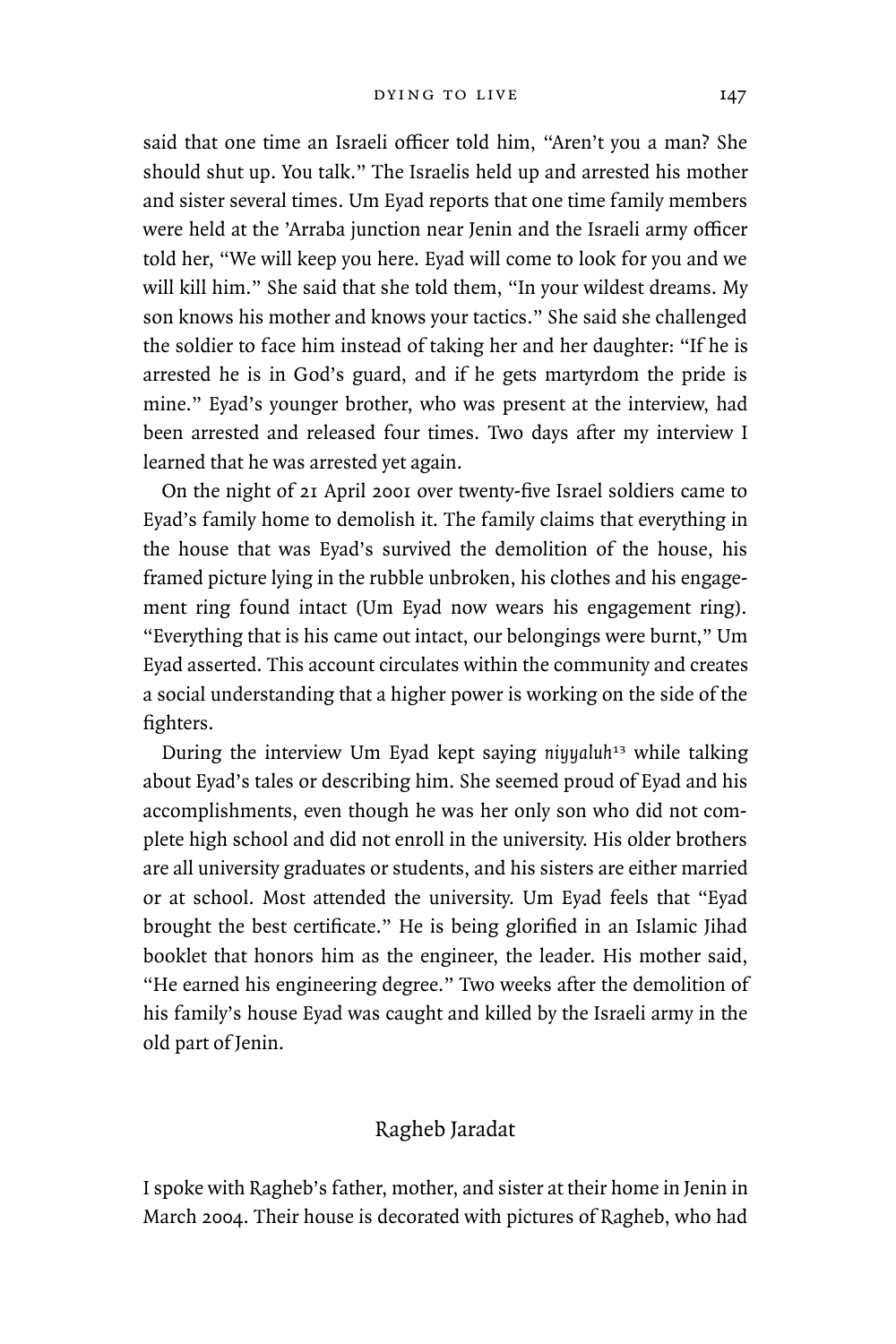gone to a local photographer and made several nice pictures of himself a week before his mission.

### *Personal Profile*

Ragheb was born in 1985 to a middle-class family. His father owns a pharmacy in Jenin. Ragheb lived very comfortably. His father asserted, "He did not need a thing. Our financial situation is good." Ragheb had two brothers in universities abroad. His family reports that Ragheb was a good student throughout his school years. From first grade until the first term of twelfth grade Ragheb was the first in his class. In the second term of twelfth grade he was doing poorly, and his teachers were baffled about the sudden change in his performance. His family described him as very personable and helpful to others. He used to open their pharmacy by himself and operate it, which he was fully trained to do. His father stated that Ragheb would not let him go to work during the times of unrest and would insist on running the business by himself. While the father was describing Ragheb's personality, his mother started crying.

### *Activist Profile*

Ragheb was not politically active in any group. The only sign of political activity that his family noticed was that a few months before his mission he started hanging the posters of martyrs in the house. Yet Um Ragheb recalled that during Ragheb's early childhood, in the intifada years, an Israeli soldier harassed Ragheb: ''He was in the entryway of the house. He was only four years old. One soldier held his head and twisted his whole head and told him, 'Don't you become a terrorist.' '' When Ragheb was six, a play about the intifada was staged at his kindergarten's summer camp. According to his teacher, Ragheb would not accept any role other than that of the martyr.

Once there was a funeral in the village for someone whose body had been held by the Israelis for some time. Upon the return of the body Ragheb composed a speech that he read at the funeral. His family stated that this was the only time they saw Ragheb involved in a political activity, and it seemed to have affected him. Like other episodes—an assassination, the destruction of a home, a large-scale attack on a city that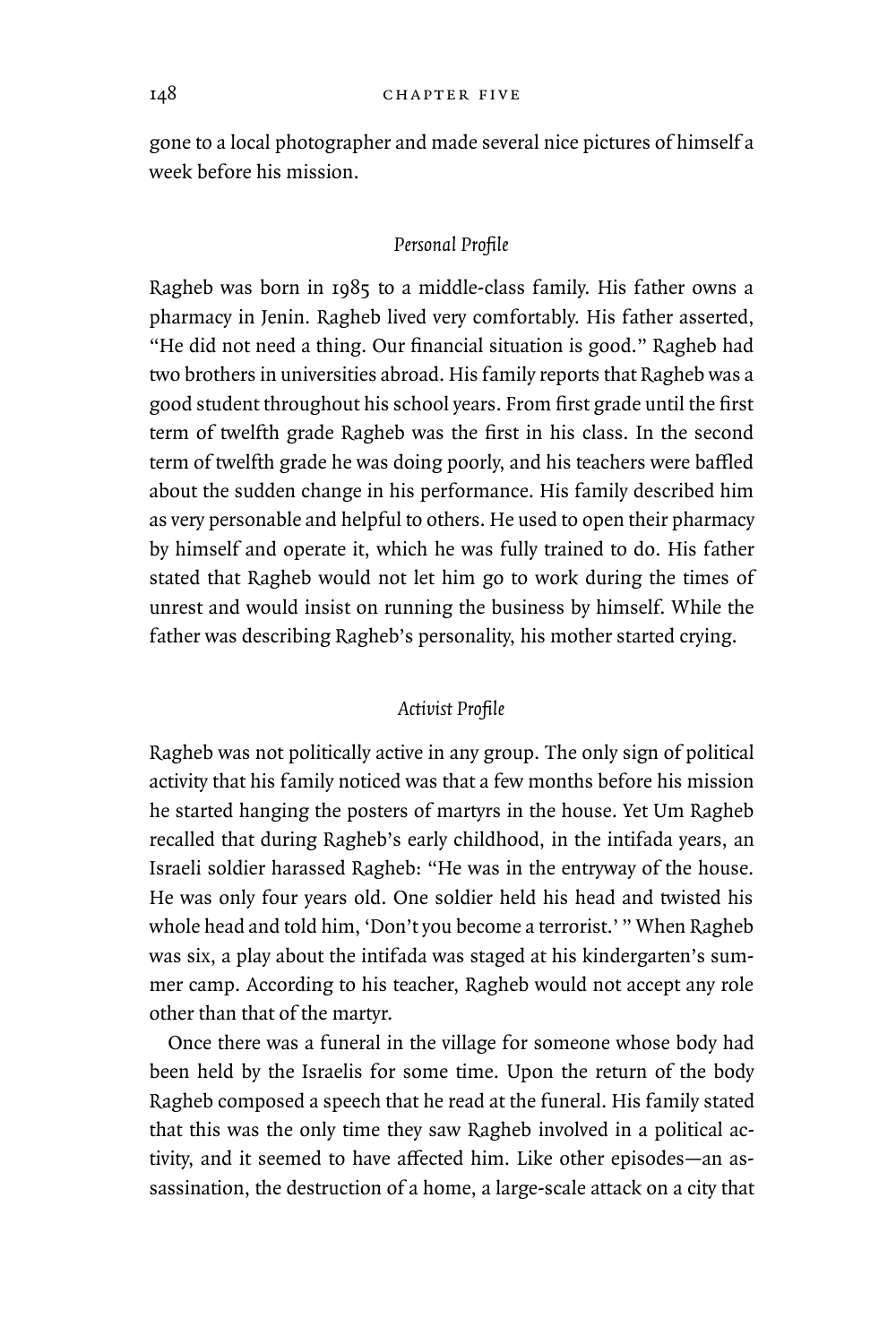

Ragheb Jaradat playing the role of martyr in a kindergarten play at the age of six. Courtesy of Ragheb's family.

forces people to smuggle food supplies from the villages—the funeral of a martyr is a site where new commitments are forged. It is a site where the impact of the martyr's life is most pronounced and where participants are best able to imagine and connect with the life of the martyr.

# *Martyrdom and Sacrifice*

Judging from accounts of discussions that he had with his family the day before the operation and comments that he made regarding his surprisingly bad performance in the twelfth grade, Ragheb seems to have placed a high value on martyrdom. His mother told him once, ''With these grades you will live between the feet of your brothers who are all doctors.'' He replied to her, ''By God, my certificate will be better than their certificates.'' The principal of his school had also talked with him about his grades and he told the principal, ''I promise you, Uncle Abu Yusef, that I will get a certificate that you will take pride in." The "certificate'' is highly valued in Palestinian culture, and a university diploma is a well-regarded credential to which Palestinian youth and their families aspire. All parents want to see their kids succeed and have a certificate.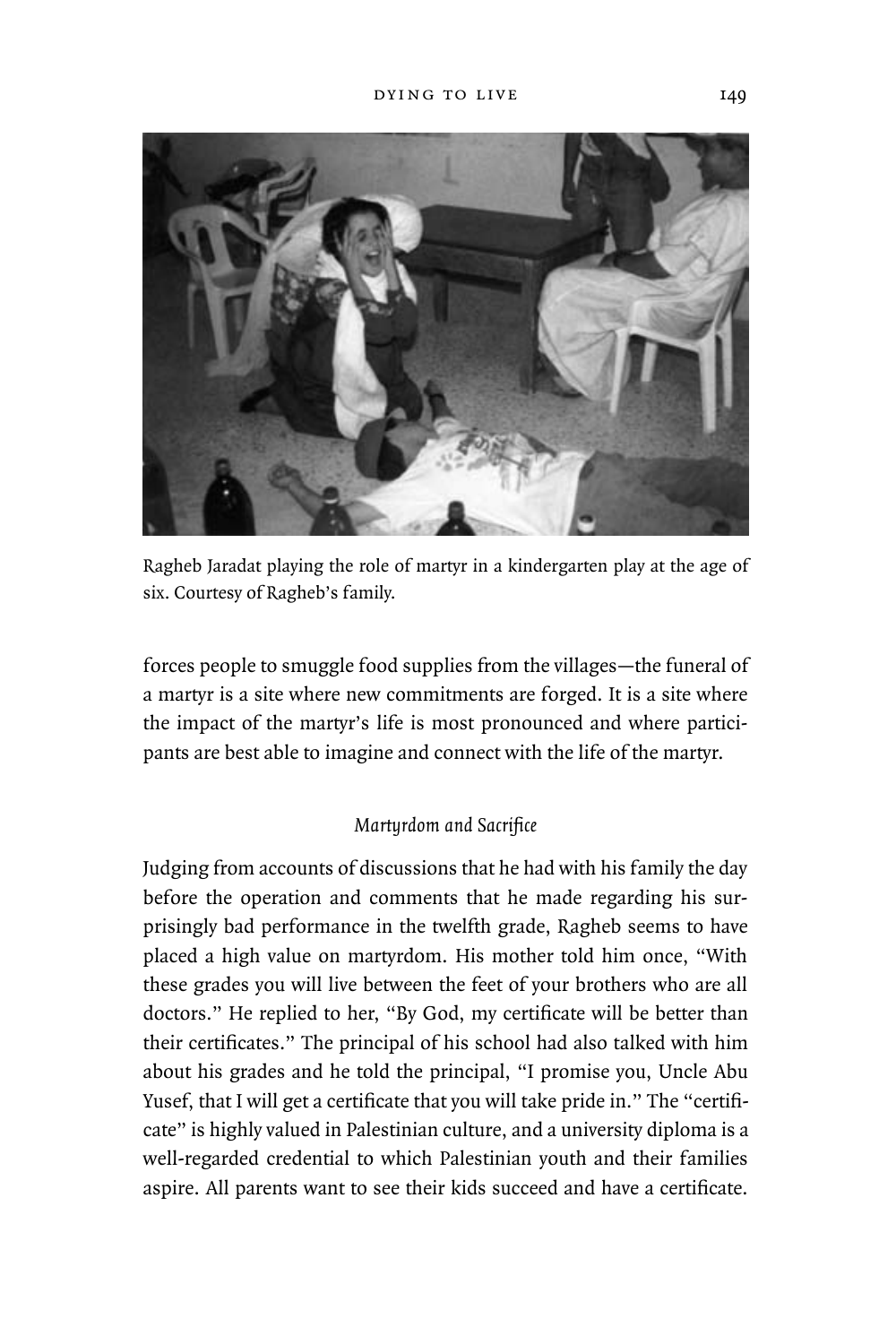From the 1960s to the 1980s the Palestinians were known for having a high percentage of university graduates.<sup>14</sup> A high social value is still placed on gaining a certificate, even though many Palestinian graduates no longer find employment opportunities that enable them to put their certificates to good use.

The Arabic word for ''certificate'' is *shahadah,* derived from the noun *shahid* (''witness'') and the verb *shahada* (''to witness''). The shahadah certificate is a form of witnessing or certifying an accomplishment. Related words include *musha'hada* (''seeing,'' past tense *sha'hada*) and *istishhad* (martyrdom). Shahadah (martyrdom) is dying for the *shahadatayn* (dual of *shahadah*) and is the first pillar of Islam. *Shahada* (they bear witness) that there is no God but Allah and that Muhammad is his messenger. In early Islamic wars the goals were to get the other side to recognize and state the shahadatayn, after which they become Muslims. When a Muslim recognizes that death is imminent he or she recites the shahadatayn. Saying *istashhada* (he was martyred) means he stated the shahadatayn, that is, he said *ashhadu an la ilaha illa allah wa anna muhamadan rasulu allah* (I witness that there is no God but Allah and that Muhammad is Allah's messenger). The word *shahid* (martyr) was originally applied to a person who died witnessing the shahadatayn and in pursuit of the shahadatayn from others. Today anyone who dies fighting the ''enemy'' is considered shahid. So the two meanings of *shahadah*—''certificate'' and ''martyrdom''—are both indications of socially appreciated accomplishments. When Ragheb assured the principal of his school ''I will get a certificate that you will take pride in," he sized up the two certificates in his mind and assigned a much higher value to the certificate of martyrdom. This is a common belief in Palestine today, since diminished job opportunities have made the university certificate more valuable in social terms than economic terms.

Ragheb left two notes before his death, one addressed to the Palestinian public through Islamic Jihad and the other to his family, his father in particular. In the note to his family Ragheb wrote:

Father hear me . . . Hear the echo of my voice . . . I am alive between the people . . . Fighting . . . In spite of my death . . . No, I did not die . . . I now started living . . . Along with the beloved in

heaven . . .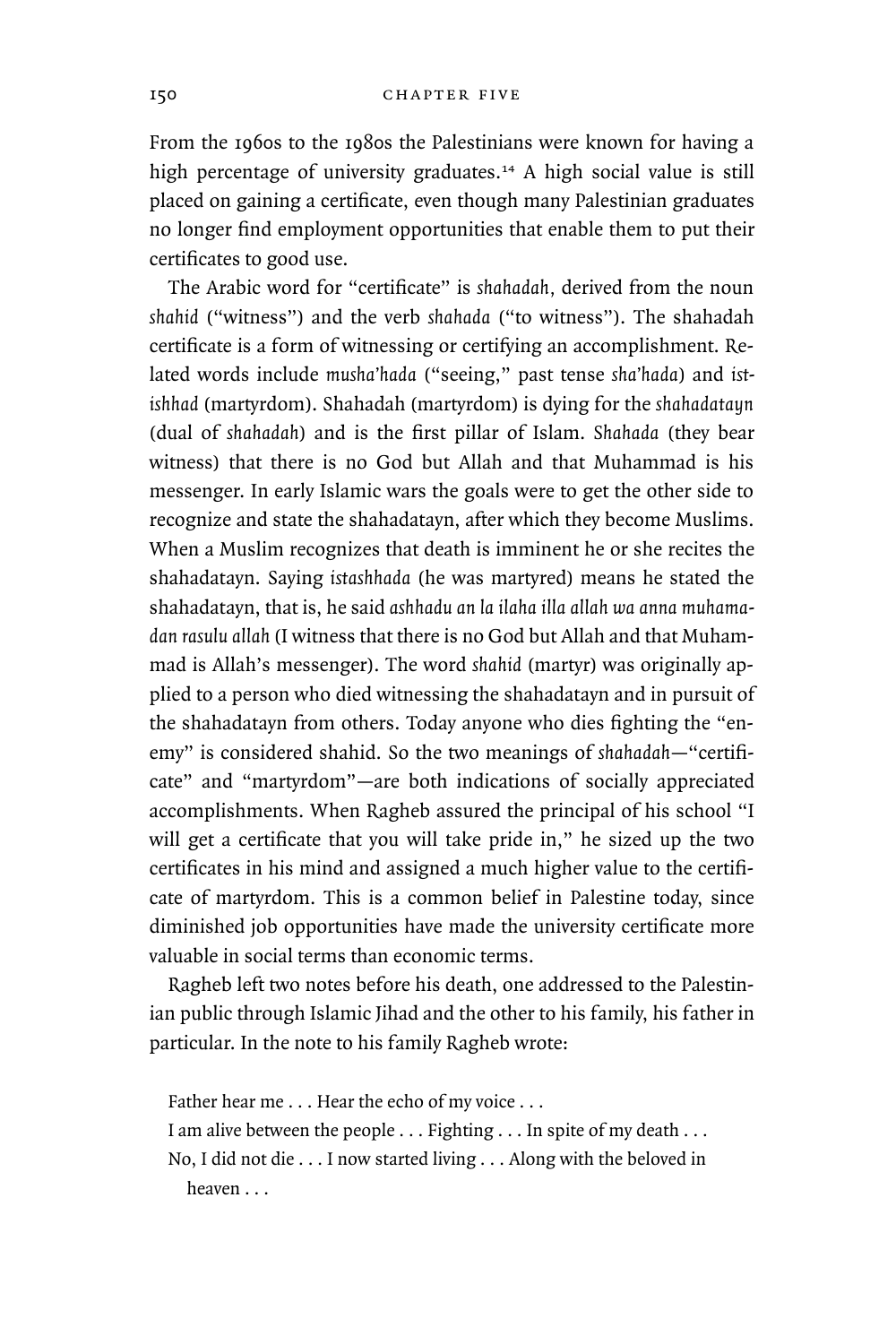Here we clearly see the life of the martyr through the impact of the sacrificial performance. Being "alive . . . in spite of . . . death" brings the martyr a form of living in death, a preferred form of living over the crippled present life. Ragheb sees himself fighting in spite of his death, and further sees that his strength in death is more than what he can project in his living life. Conceptualized as such, death becomes something not feared but a form of living that is more meaningful than life of the physical sort. In this context, death is about living, and to die is to live. The sacrifice of the body and its *concentration* through the performance of this form of violence against the backdrop of the encounter with Israel and its histories is a concentration of the *sacrificer*, here the social person performing the sacrifice. Thus the social person is made an icon through the sacrifice of his body. Hubert and Mauss (1964) note that the sacrificer is the moral person whose conditions are modified by the sacrifice for bearing the cost of sacrifice. The istishhadi, the performer, is idealized. This concentration is further extended to the community at large through its representation in posters produced for the istishhadi, the distribution of the istishhadi's picture, the documentation and narration in booklets of his or her life, the poetry and obituaries that idealize them, and so on. All of these representations produce an iconic image of the istishhadi that concentrate the social person in a way parallel and complementary to the concentration of the body through the ritual of sacrifice as performed through the application of the martyrdom operation.

Not only does this form of living make the social person alive in the immediate community, but as we see in Ragheb's message, there is a consciousness of the broader ability of the life of the martyr to shape the cultural order at national, regional, and potentially global levels, an ability that ''begins'' with the dying of the body. Thus the conceptual space that the martyr's life occupies is much wider than the physical and social space that the person occupies in life. It is primarily this social life of the martyr that is constructed in the cultural discourse of martyrdom, in the poetics of the resistance that makes death through sacrifice sought after. As martyrs become immortalized in the representations and the poetics that these representations produce, the Palestinian *people*, whom these icons signify, become immortalized. Hence the immortalization of martyrs' physical fusion in the land of Palestine through the ''blood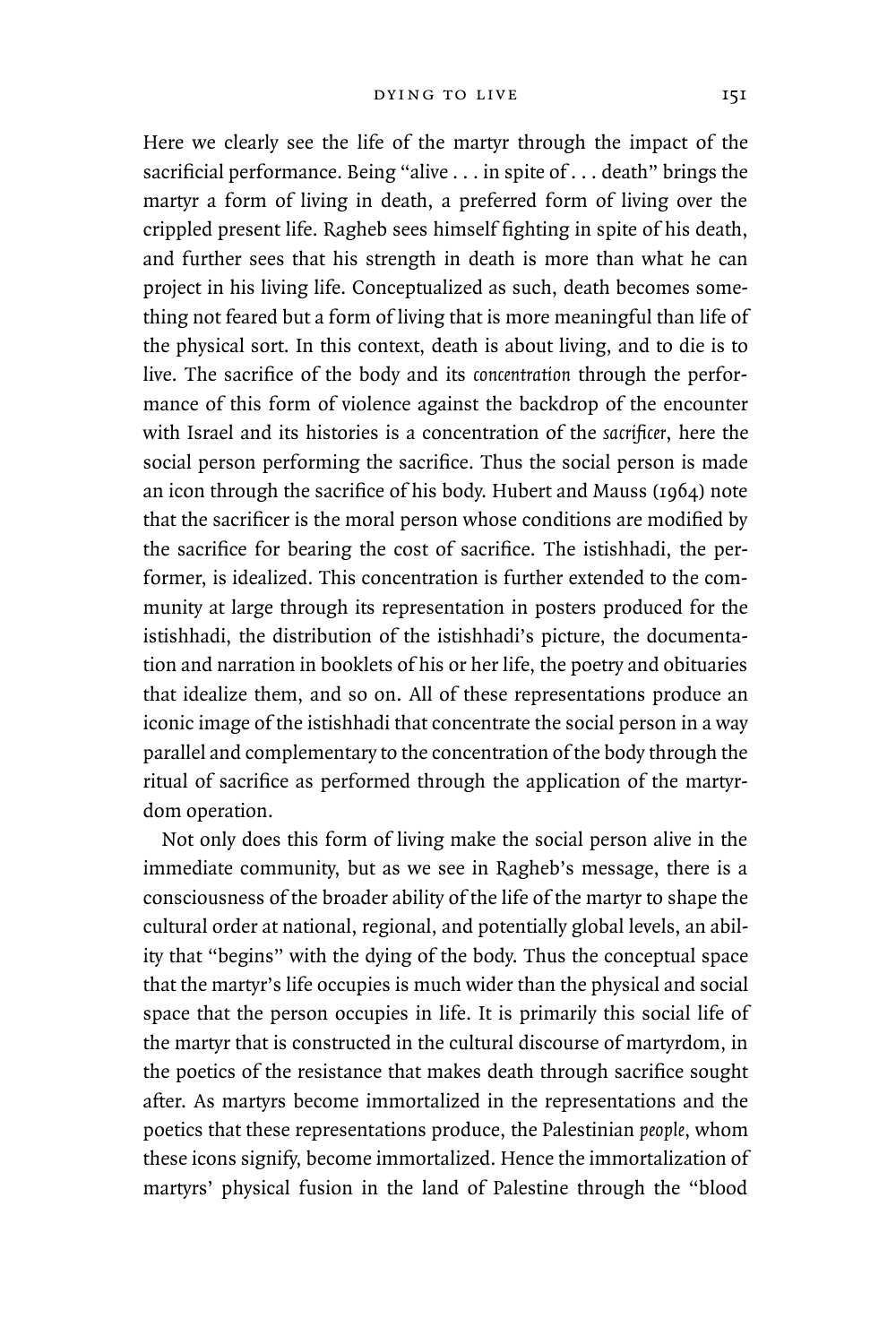covenant'' of sacrifice becomes an immortalization of Palestinian peoplehood and the rootedness of the Palestinian nation in the land of Palestine.

Most martyrdom mission carriers are described, like Ragheb, with a heightened sense of awareness, as thoughtful rather than impulsive actors. Thus it is not surprising that martyrdom operations carriers should often be characterized as above the norm in personal qualities and intelligence, though this pattern has puzzled some observers of the Palestinian resistance (Reuter 2004). A public opinion survey by Khalil Sheqaqi points out that approval of violence rises with the level of education among Palestinians.<sup>15</sup>

The cultural life of the martyr in the social world is distinct from the other life promised by the Divine in heaven. It is precisely this cultural life that explains why both Islamic and secular groups organize martyrdom operations and both religious and nonreligious individuals carry then out. Most participants, including Ragheb, believe in an afterlife in heaven, but I find that the cultural life of the martyr is most prominent in the motivation process. It is about the life in the living world and not about the lives of the dead. People can "go to heaven" many different ways, and they can do so without giving up their present life. In contrast, the cultural life of the martyr with the capacity to extend well beyond the biological life of the body and the present social life of the person can only be achieved through the sacrifice of the body. This makes the act of martyrdom connected more to the cultural discourse of its poetics rather than to the belief in life in heaven. This cultural discourse is materialized through the various cultural productions for every martyrdom operation: news of the performance, a political statement from a group claiming responsibility, and the process of placing the act in a political context through posters, postcards, five-day funerals, booklets about the martyr, stories about the martyr told at his or her funeral, obituaries, poetry, and political commentaries in the media, all of which create the new life of the martyr.

### *The Night of the Mission*

During the battle in the Jenin Refugee Camp in the first week of April 2002, Ragheb was fasting. His father recalled, ''One evening he brought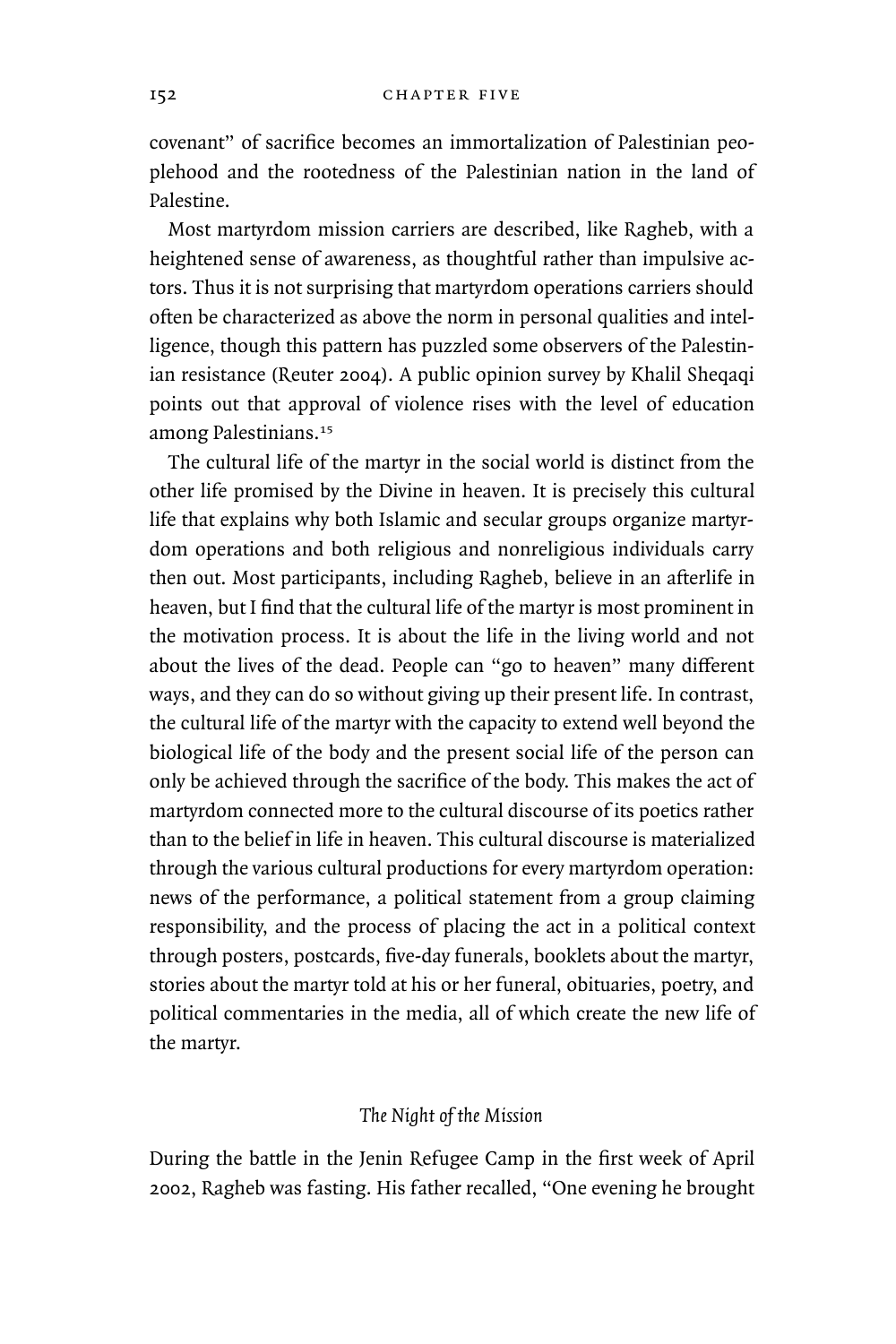a Pomila<sup>16</sup> and he said, 'I want to peel this for my father.' He sat next to me and wanted to get close to me.'' Abu Ragheb continued:

On Tuesday, April 9, he came in the late afternoon and had a new Marines haircut. He told his mom, ''I need to take a shower.'' So I decided I am going to get on his case about this Marines haircut. He came out of the shower and I forgot. He was wearing jeans and a long white undershirt. He is tall and wide so one of my cousins was around and said, ''By the grace of God, what a body!'' Ragheb said, ''This body impresses you; this body will impress you tomorrow.'' He called his brothers in the Ukraine and Jordan and he told them: ''Do not forget the Jenin Camp.'' In the evening he broke his fast, which was strange for us that he had fasted on a Tuesday. About the 'asha<sup>17</sup> time before he left he asked me if I wanted cigarettes or anything and he asked his mother whether she wanted anything and she said, ''No.'' I told him just come back by 9:00 or 9:30; he said, ''*insh'allah* (God willing).'' Apparently he had stopped by his cousins and had tea with them. He also stopped by his aunts. About 11:00 p.m. I got worried about him as he did not return yet. I got all the kids of the neighborhood looking for him and asking about him and no one knew where he was.

The dynamics described above of Ragheb's preparedness to carry out the operation reveal a sense of excitement for the moment. His remark that "this body  $\ldots$  will impress you tomorrow," alluding to his plans to offer his body in sacrifice, reveals his excitement at being a moral person who would gain new social status for bearing the cost of the sacrifice.

### *The Operation*

Ragheb was dropped off by a fairly new car next to a bus stop near Haifa where many army personnel take the bus. He was dressed in an Israeli army uniform. Ragheb cocked the gun as he got on the bus to Jerusalem.<sup>18</sup> He carried on him an Israeli army card and an Israeli army bus pass. Ragheb knew little Hebrew. His family said that according to the Israeli media a female soldier was exchanging looks with him on the bus. Abu Ragheb says, ''The girl told the press that she was planning to get off the bus wherever Ragheb gets off in order to meet him and hook up with him. She reports that he was chewing gum and flirting with her through blowing bubbles and exchanging looks with her.'' Ragheb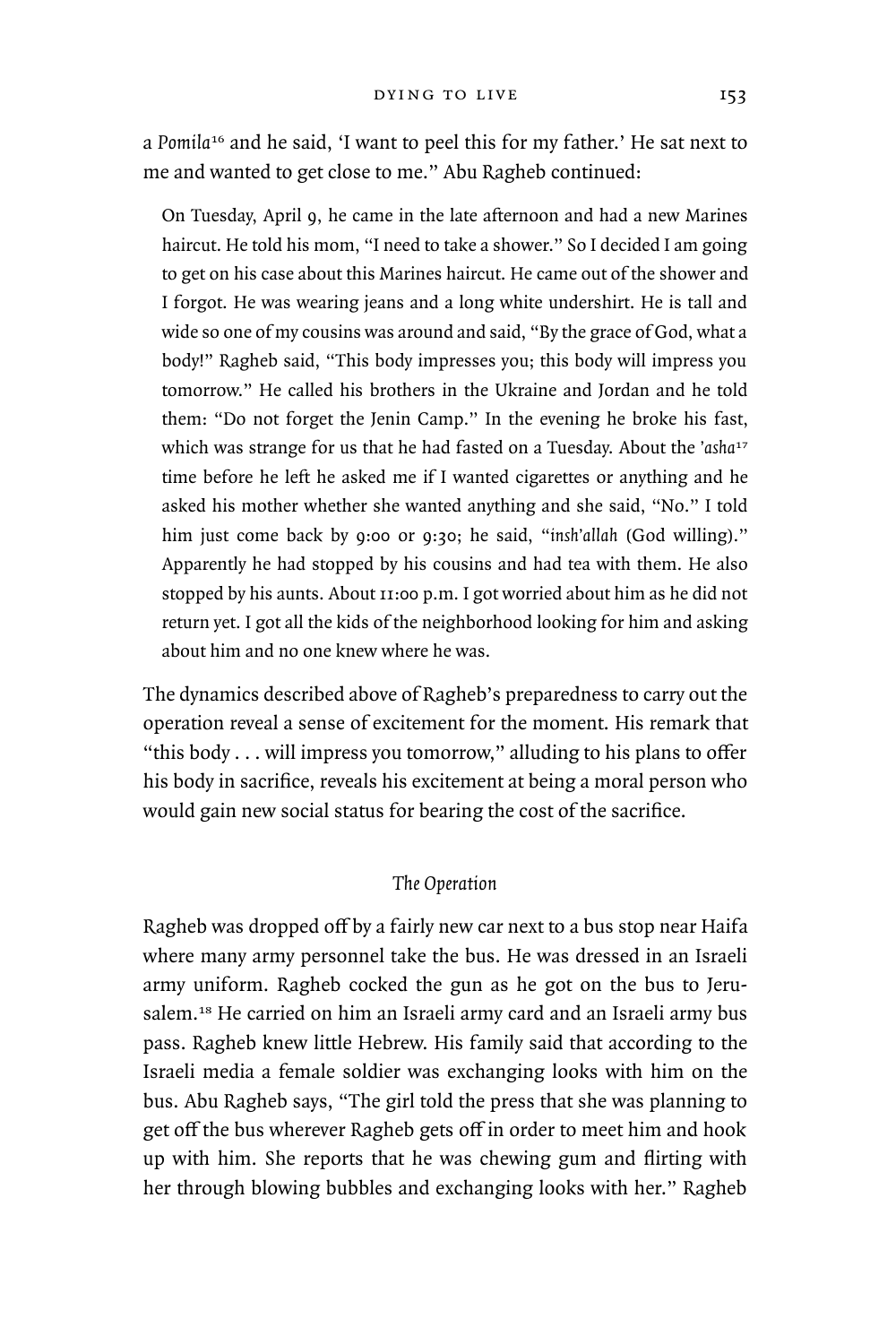#### 154 chapter five

stayed on the bus for about twenty-five kilometers before he detonated himself. The explosion killed twenty-two Israelis and Ragheb.

# *The Aftermath of the Operation*

Normally, shortly after the organizing faction reveals the identity of the mission carrier, hundreds of people from the town gather at the mission carrier's home and begin the process of making the carrier an icon. Abu Ragheb described how the family learned about the operation and then found out that the mission carrier was their son:

On Wednesday morning, the next morning we heard on radio Monte Carlo that there was a suicide bombing in Haifa. Even though I am convinced that my son wouldn't do such an operation, but when I heard the news, it was as if you have dumped cold water on my back. A doctor who is a friend of mine called in a joking manner and said, ''Do you believe that your son Ragheb carried out this operation?'' He asked where Ragheb was, and I said Ragheb had slept outside the house. My friend said I was joking and that he did not believe the people. He told people, ''I know this boy and he cannot kill a chicken.'' I felt that my head was split. The phone dropped from my hand. Within minutes there were over two hundred people in the house. For us our God has dignified us, he gave us this goodness, I had worked hard in raising him. I spoiled him. I did everything for him.

Um Ragheb's first reaction: ''For me it didn't occur to me at first. I was very pleased when I heard about the operation. But later me and this daughter [pointing to her daughter present at the interview], we started exchanging looks of suspicion. Once I realized it is Ragheb, I made coffee and made tea, and kissed the hand and the head of Abu Ragheb . . . I swear I did not weep over him; I did not pull my hair, nothing.'' Um Ragheb sought to demonstrate control over her emotions toward the death of her son because the death of a martyr is not supposed to be a sad thing. However, she did cry during my interview with her. Her repeated insistence that she demonstrated control, even as she was in tears while narrating her experiences, points to the polarization that is created in the performance. Ragheb's funeral was to be celebrated like a wedding. These polarizations generate the poetics, a cultural force, by means of which new meanings are sought and formulated. They are lived not only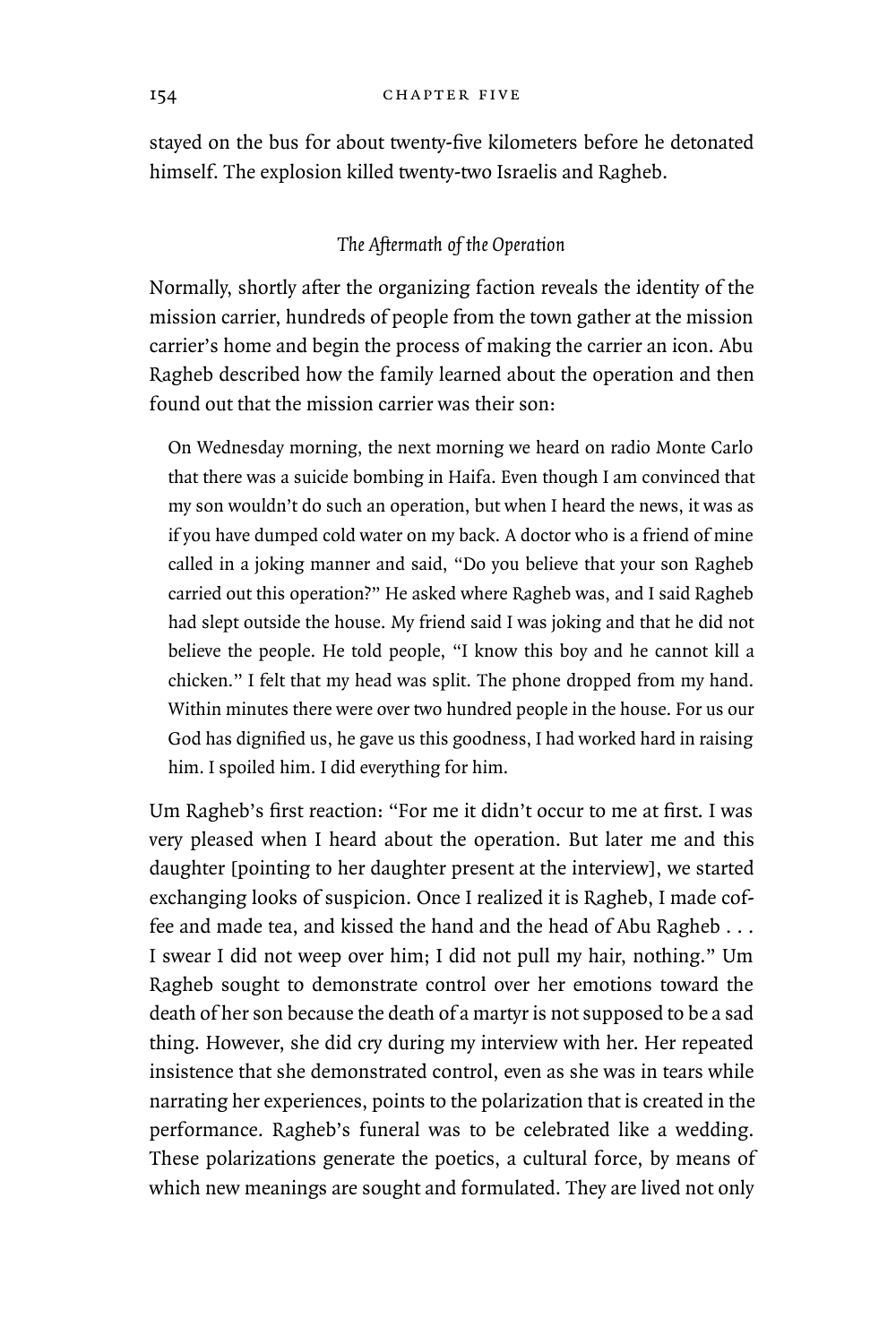by Ragheb's family but also by the community at large that mourns him and celebrates him at the same time. The struggle to balance the cultural expectation of restraint, pride in the son's or daughter's act, and the emotions brought on by loss is strongly felt among most of the families I interviewed, especially mothers. Um Ragheb stated: ''If he had told me that he wanted to go, I wouldn't have let him. Our religion says that if martyrdom is accepted then he will go to heaven. At his funeral I carried his picture and walked out in the street. There were some men who were crying. But for me, God gave me patience. My sister was crying. I told her: 'Stop it, he is a martyr.'" Today she wears a gold pendant with Ragheb's picture inscribed on it. She says that Ragheb stays with her all the time: ''His voice stays in my ears while I am awake and through my sleep. I see him a lot in my sleep.''

After the operation much of the discussion at the funeral and at gatherings at the homes of the mission carrier's relatives focuses on where the operation took place, how many were killed, and who got killed. The people in the village describe the fluctuation in numbers and who were among the dead. Ragheb's family reports that according to Israeli papers the total number of people killed was eighteen. Then the number is changed to twenty-one. It is later reported that four of the wounded died later, bringing the total to twenty-five. According to an Israeli press report one of the soldiers killed in the operation was just leaving Jenin after the invasion and being sent home, having been relieved of duty. Another report states that among the dead was the daughter of the Israeli ambassador to the UN, and that the Palestinian ambassador to the UN had offered her father his condolences. These narrations and descriptions make the event more meaningful: it reached one of the soldiers in Jenin and the daughter of one of Israel's top diplomats, and it killed twenty-five Israelis the week after the invasion of Jenin, where the operation was planned and from which it was sent out. The more the act reaches the Israeli political system and its army personnel, the more legitimate it becomes in the perpetrator's locale. However, the meaning is not limited to the application of mimetic violence. Other operations performed in a civilian setting become more meaningful and carry a wider impact, as I will explore in looking into the dynamics of the operations.

The Israeli army arrested Abu Ragheb on 17 April 2002 and held him for three days. Abu Ragheb describes the arrest: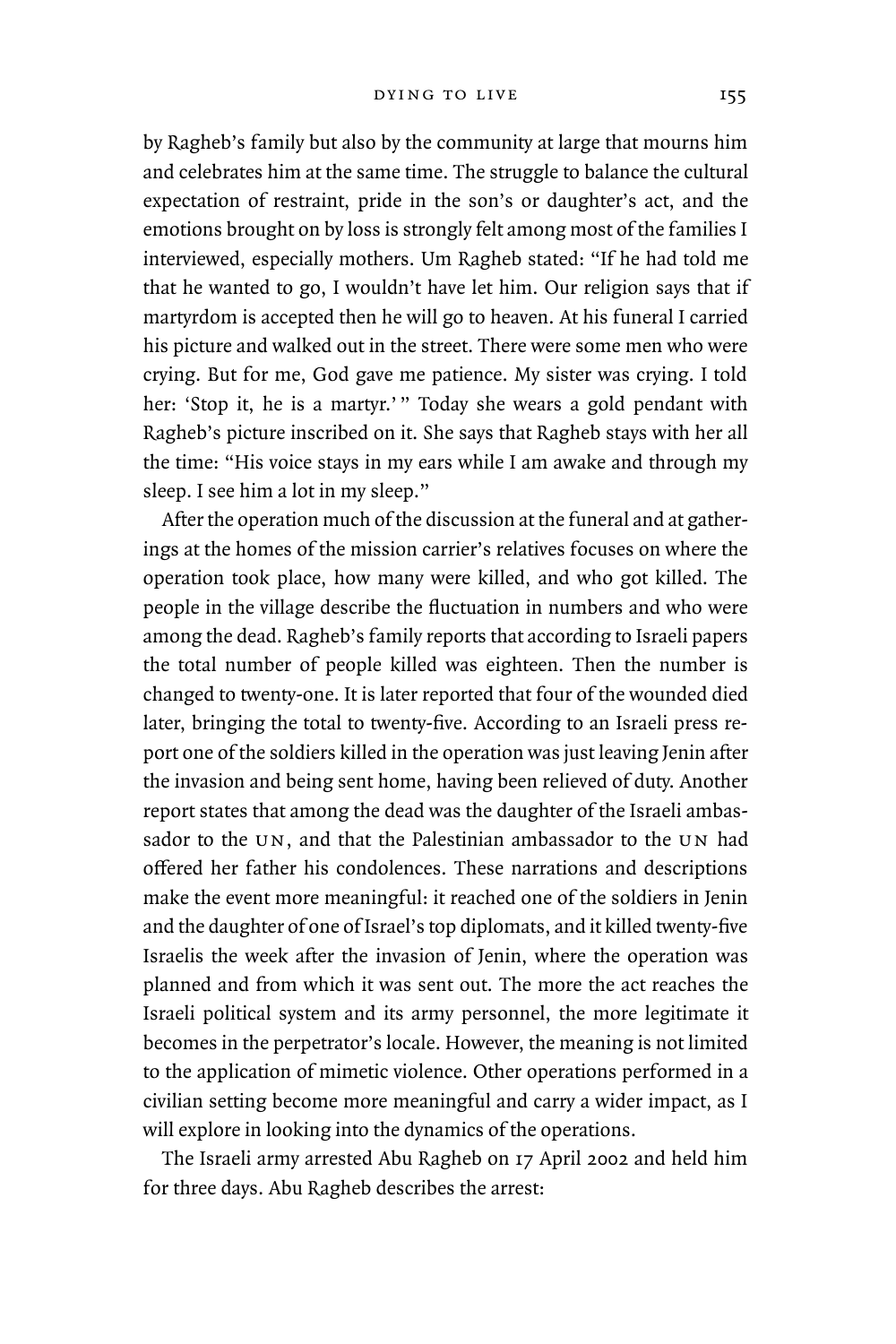When they came to the house they took Ragheb's poster down from the wall and the officer told me, "I am captain Jamal. I destroyed Jenin." He said to me, ''Your son is a terrorist.'' He said, ''Your Qur'an is fake.'' He said, ''This Qur'an that says Moses rather than Israel is the book that taught you terrorism.'' I said to the soldier, ''He is not a terrorist. He is not a terrorist.'' He asked me, ''Why didn't I look after my son?'' I said that he was a good boy and nobody ever complained about him. There was no reason for me to keep an eye on him. Then the soldier opened Ragheb's room, searched it, and didn't find anything. They took whatever documents they found in the house, our land titles, our marriage certificate, and so on.

When he took the poster down he said: "Get up," I said "Where to?" He said, ''I want to take you and teach you a lesson the hard way.'' I said, ''I need to go to the bathroom.'' The solider said, ''If there is another operation, from al-Sileh I will tear down your house, I will burn your pharmacy, and explode your car.''

Um Ragheb added: ''The soldier said to me, 'You are his mother, you brought a terrorist.'"

The narration of these encounters is in itself a source of social prestige. People hear their stories about facing the Israelis and enduring harassment, which are seen as signs of courage and heroism that add to the family's heightened social status. The narrations also add to the life of the martyr that *begins* in the community after his death. This life, which starts with the martyrdom operation and continues with the funeral procession, is represented in posters, poetry, booklets, and statements issued by the sponsoring organization, in graveside memorials, and in the cultural poetics that create a new life for the martyr. This new life takes its own course, partly material and partly imagined, within which new meanings emerge.

### *The Meaning Making*

After his operation, the posters of Ragheb pointing a gun filled the walls of his village. One of these posters still hangs on the front window of his father's pharmacy in Jenin. His friend, his teachers, and local poets wrote poems of his martyrdom. The posters, the funeral procession, the bulk of literature produced about the mission after his death—whether by the organizing groups or by local poets, friends, and teachers—all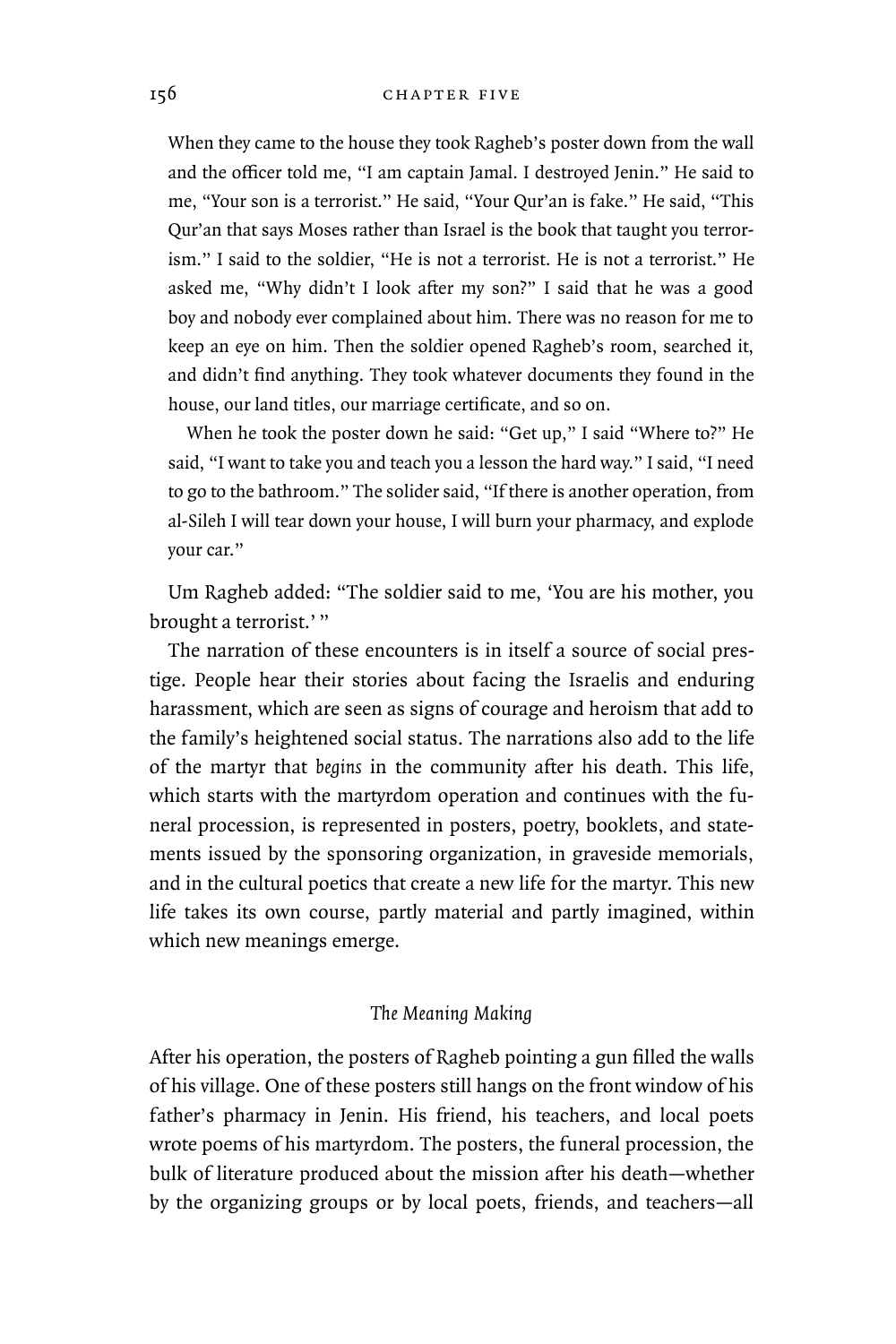build the iconic status of the martyr and give his act meaning beyond the goals of the organizing group. The organizing group often refers to the operation as retaliatory violence in response to Israeli state violence. In this case the operation immediately followed the invasion of Jenin, and the enormous destruction and killing of over sixty Palestinians that the city suffered during the invasion.

Islamic Jihad titled this operation *'amaliyyat kasr al-sour al-waqi* (the Breaking of the Protective Wall Operation). The message is being conveyed to the state of Israel, to Israelis, and to the Palestinians that the wall erected by Israel will not be its savior and, more importantly, that Palestinians can break out of confinement and siege. In the words of the Jihad statement:

We emphasize the ability of our heroic warriors to penetrate and break all the security barriers of the criminal enemy, and no wall or fence will bar us from reaching the enemy's security depth.

Saraya al-Quds<sup>19</sup> emphasize that this heroic qualitative operation is part of our painful retaliation to the massacres in Jenin, Nablus, Bethlehem, and Hebron.

The statement by the organizing group sets out the meaning-making process. Every operation has a title. The reference to the ability to ''penetrate and break'' barriers is a formulation that connects the bodily practice of sacrifice and violence to conceptions of unconfined life, unsegmented peoplehood, and unfragmented Palestine. These aesthetics create a polarization between on the one hand the ontological conditions of encapsulation and fragmentation and on the other hand the unity and freedom of Palestinians and Palestine. Statements like this one normally contain other information regarding political goals as well as sensory meanings. But statements are only the beginning of the meaning-making process. The broader cultural productions in the poetics of resistance and the commentaries broaden these meanings, reflecting a wide range of perspectives. In the statement quotes above Islamic Jihad gives the operation several meanings: political goals as a challenge to the geographic isolation and encapsulation that Israel is imposing on the Palestinians by building a wall; retaliatory violence in response to Israeli attacks on Palestinians in Jenin, Nablus, and Hebron; and the challenge to Israeli identity itself. The term "hitting in Israel's security depth" came up again and again in my interviews with Brigades members. The strikes on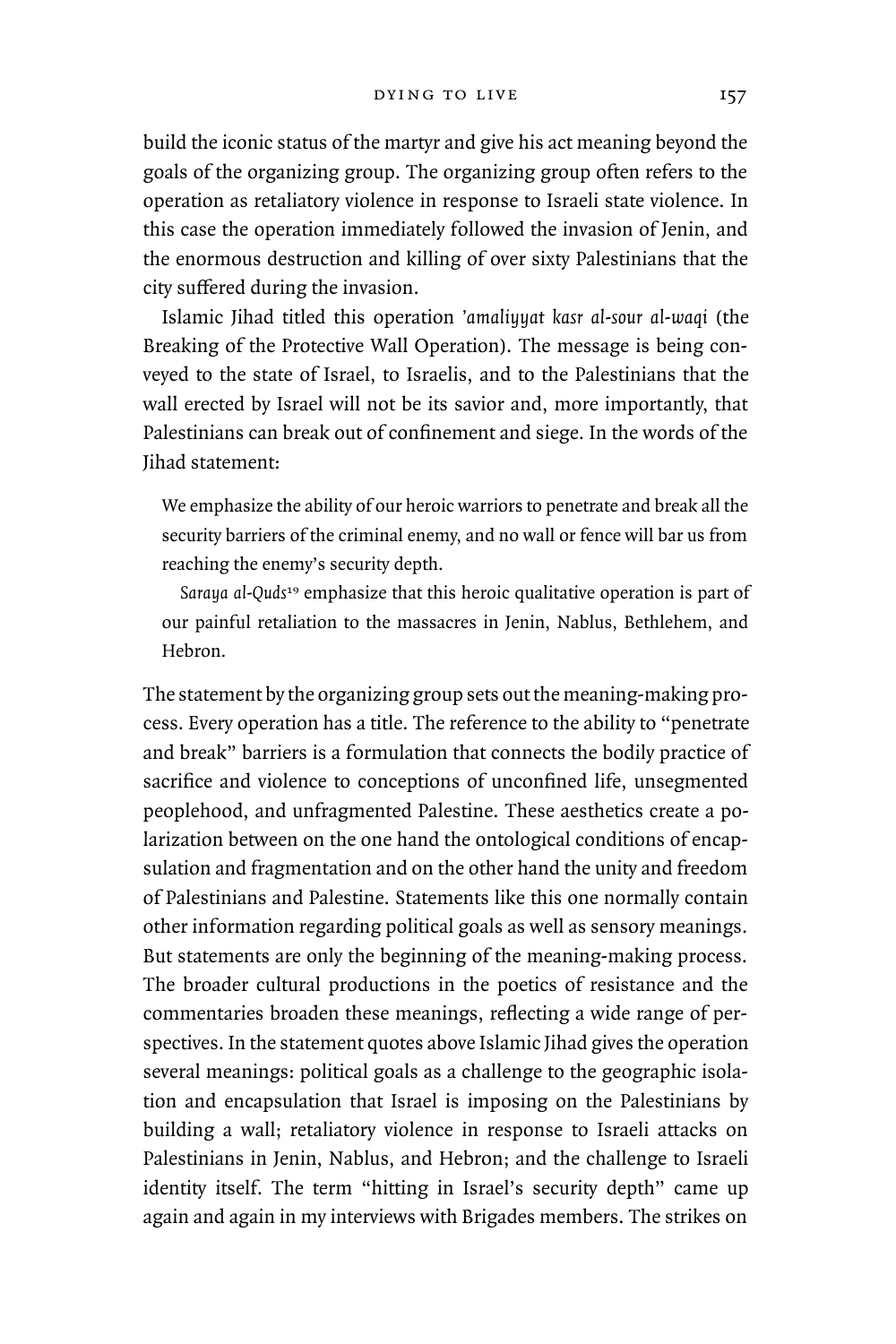Israel's secure spots—the inner city, the transit systems—are seen as a challenge to the whole presence of Israel and its normalcy in Palestine. Since the territorial violence is a battle over which people occupy the territory, disturbing the normal life of the Israelis who occupy these places poses a challenge to Israel's identity itself. The challenge to Israeli identity in these contested places is an assertion of Palestinian identity. Thus the operation takes on a sociopolitical space and a cultural meaning beyond the instrumentality of the act and the organizing group.

Poems evoked by the events, each from the point of view of a different writer, put the act in a context and attach other meanings to it. A local resident from the nearby village of Berqin wrote in a poem that was published in a booklet about Ragheb:

The lion of Jaradat<sup>20</sup> as a volcano rocked them and returned the Rabbi of Zion to his past. Reminded by the fear shocked in his Khayber,<sup>21</sup> There in no longer a bunker in the volcano to save him. The Rabbi of Zion is fearful, hysterical, no longer knows the sleep in his night. Oh, Ragheb of the glory, my poem when I write it for you, I feel my heart beat in it. Welcome to your courage, welcome to your stand, About your glory the lips of the flowers will tell.

You exploded yourself, belief and sacrifice, the vengeance awakens in the highest of its meanings. And the bird chirped his peek in happiness, Oh the Sila<sup>22</sup> of glory in the arms hug him. The olive trees of Berqin in the valleys were whispered by the winds, and they were told to kiss him. The sanabel<sup>23</sup> of wheat sang wheat tones, and the flowers rejoiced dancing to the rhythm. Here Palestine returns, in spite of the chains, to hug him and to form a ring of flowers to gift him.

In most of the poetry about martyrdom operations two themes are prominent: the heroism of mimetic, retaliatory violence; and the landscape. The retaliation is an opportunity to apply the same violence that is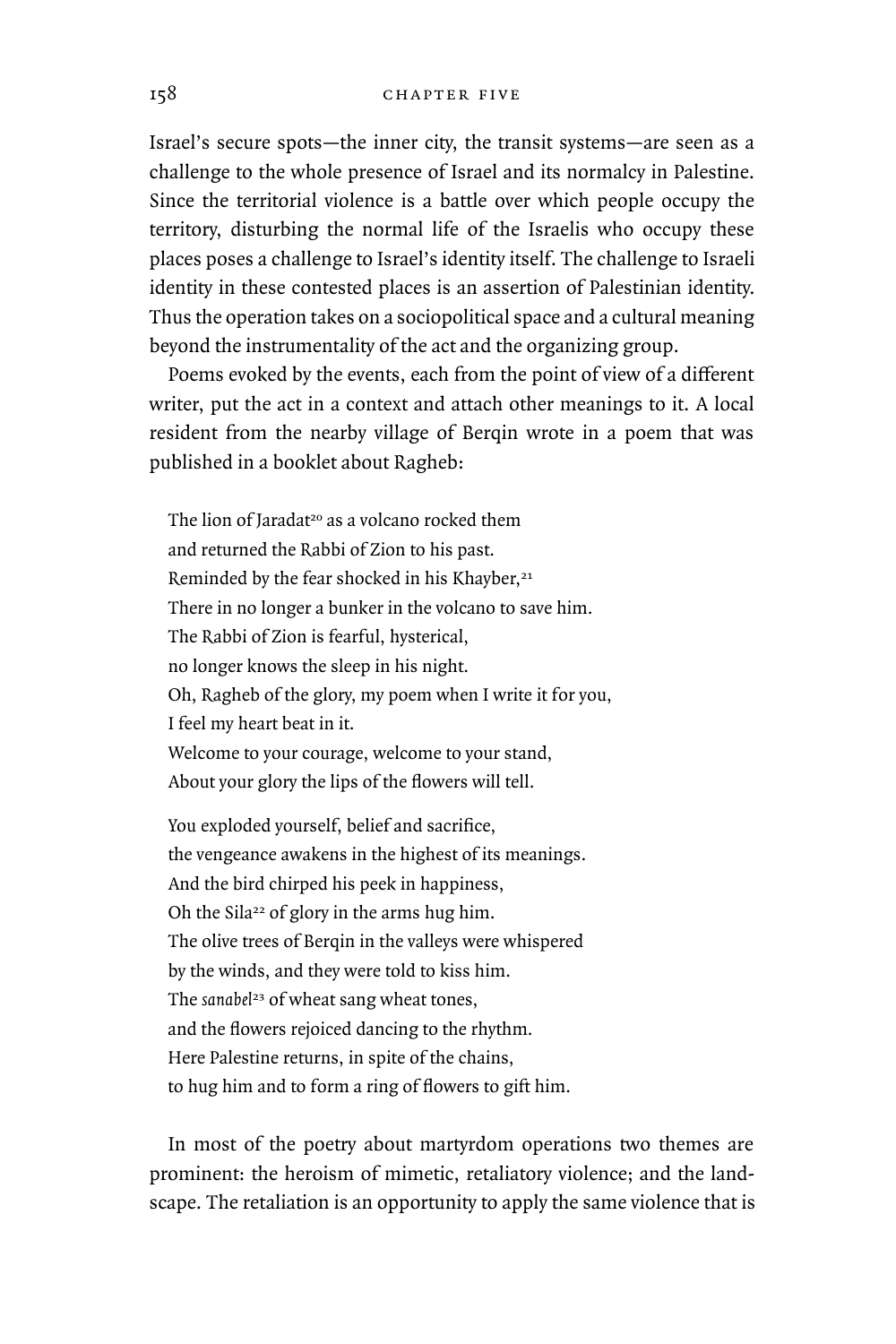presented by continued Israeli practices. The violence of martyrdom operations projects terror on broader Israeli society that mirrors the fear that Palestinians experience because of Israeli state violence. The landscape dimension is related to the historical Palestinian positioning of the act of sacrifice for the land of Palestine.

The poem carries the consistent theme of *penetrating barriers*, as exemplified in the volcano. The wheat singing, the flowers dancing, the wind telling the olive trees to kiss Ragheb—all are images depicting the happiness of Palestine (in the cultural imaginary) for the sacrifice. This happy life comes to Palestine through the exchange of the martyr's blood to nourish the plants and make the birds happy. Ragheb is placed in a homological relationship with the land of Palestine as his body parts transform into corresponding parts of Palestine. The last two lines of the poem—''Here Palestine returns, in spite of the chains, to hug him and to form a ring of flowers to gift him''—mean that the captivity of Palestine did not prevent her from taking the Palestinian sacrificer into her soil, and that she will reciprocate by blooming a ring of flowers, continuing the poetic relationship between the Palestinians and the land of Palestine in spite of captivity and isolation. The notion of unity with the land is illustrated in the image of Palestine hugging the martyr. The scene of joyous Palestine renaturalizes Palestine, reunites it, and presents it as being full of mercy and love to its people, the Palestinians. Palestine is also appreciative of the heroes who sacrificed for her. These meanings assert a sense of conceptual rootedness in a Palestine from which Palestinians have been uprooted and excluded, and the unity of Palestinians and Palestine in the face of fragmentation and segmentation. Thus the polarization of sensory meanings and political goals pronounced through the application of violence generates a poetics through which a fusion occurs. This fusion in the Palestinian context is a fusion of Palestinian lives in land (of Palestine) and history (of Palestine), achieved through the violent sacrifice of a Palestinian body and violence against Israelis that disturbs their sense of normalcy.

## Hanadi Jaradat

The first operation three days after my arrival in Palestine was carried out by Hanadi, from Jenin, in the coastal city of Haifa on 4 October 2003.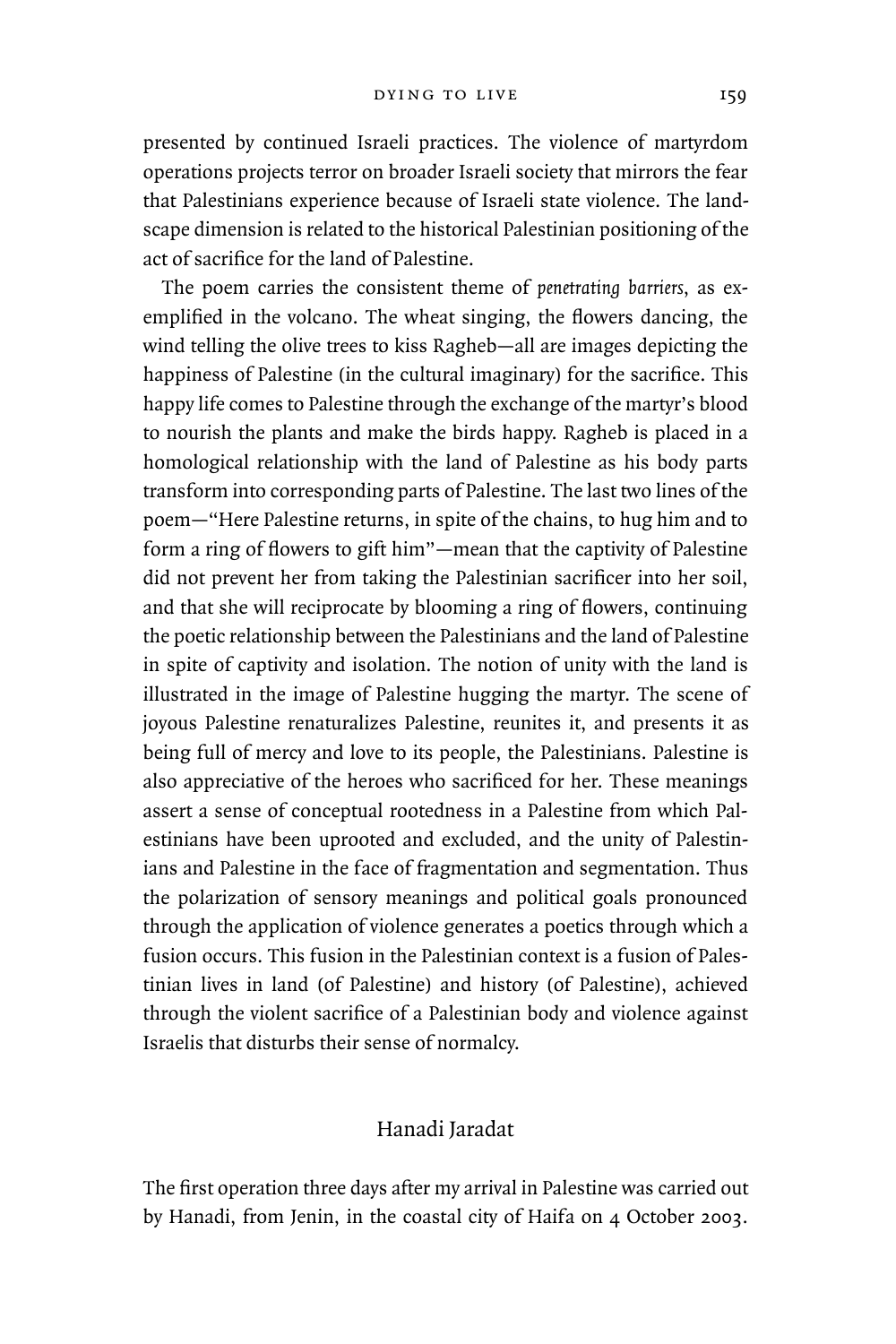160 chapter five

She exploded herself in Maxim restaurant overlooking the Mediterranean Sea. The explosion killed twenty-one Israeli restaurant patrons and injured fifty more. The information I present here about Hanadi's history and mission is based on an interview with Hanadi's family in Jenin in addition to a review of responses and commentaries in the Palestinian and Arab media, most of which was also recirculated in Palestine as handouts by activist groups.

### *Personal Profile*

Hanadi was born on 22 September 1975 in the city of Jenin and grew up in Jenin city. She attended school in Jenin and she graduated from the law school at Jarash University in Jordan in 1999. Hanadi worked for two law offices in Jenin over the span of three years as a trainee lawyer. Her family described her as kind, loving, concerned about others, outgoing, and articulate. She was an opinionated person who defended her views. Her family describes her as resolute; when she set her mind on something she followed through. She did not engage in any formal political activities before taking on the mission. She held a ''typical'' Palestinian political position that ''this land is ours and our rights to it will be restored at some point."<sup>24</sup>

Her father, Abu Hanadi, was born in the Palestinian city of Bissan<sup>25</sup> in the northern Jordan Valley before it was depopulated of its Palestinian residents in 1948. Her mother, Um Hanadi, comes from the Palestinian town of Zir'in, in the central plains north of Jenin. The village also was depopulated of its Palestinian residents by Jewish militias in 1948 and subsequently destroyed by the Israeli army (Khalidi 1992). Abu Hanadi explained that he was too young when the family was forced out of Bissan to remember life there, but his father constantly talked about it, so a picture of life in Bissan has always been a vivid image in his life. He in turn always talked about Bissan to his children. Abu Hanadi became active in the Popular Front for the Liberation of Palestine in the early 1970s. During six years of activism he was arrested by the Israelis several times, and Hanadi as well as two of her sisters were born while their father was in Israeli jails.

After the activism period Abu Hanadi focused on working to provide for his growing family. He described working hard to improve their economic situation, but they were constantly under the pressure of mak-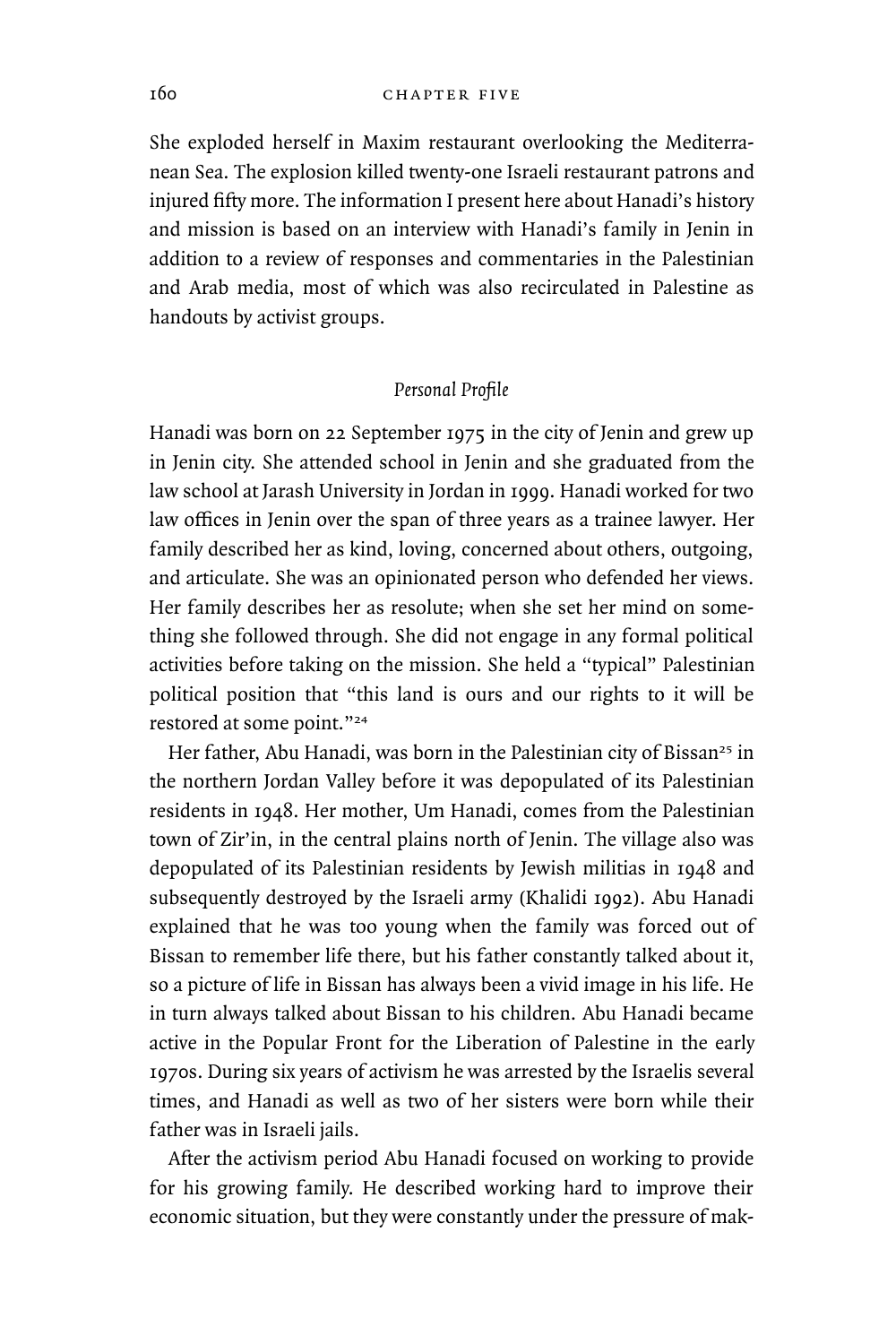ing ends meet and coming up with rent for their apartment. The family had seven girls and two boys. The eldest boy, Fadi, quit school early to help the family, especially after the father became ill and unable to work. Fadi provided enough money for Hanadi to go to college in Jordan. She was the smartest of the children, with consistently good grades. The family was excited for Hanadi's university education. She graduated in the summer of 1999. Hanadi got engaged to one of her cousins in 2000. Her fiancé was killed by the Israeli army in the beginning of the second intifada.

Her father became severely ill with a liver ailment and needed medical treatment that was not available at the local hospital. Hanadi tried to get him a permit for treatment at the Israeli Rumbum hospital in Haifa and was repeatedly turned down by the Israeli military coordination office in nearby Salem. The father, accompanied by his wife, left for medical treatment in Jordan. The family had a cousin, Saleh, who had been on the run from the Israeli army for several years, charged with being a local leader of Islamic Jihad. Saleh had a wife and a toddler whom he had seen only a few times, both of whom lived in the village of Al-Sila al-Harthiya. While Hanadi's parents were in Jordan for medical treatment, Saleh's wife and her child came to Hanadi's home in Jenin to meet her husband. While they were sitting at the front doorsteps of Hanadi's home, an Israeli special force unit surprised them with gunfire that killed Saleh and Hanadi's brother, Fadi.

The details of this incident were narrated by Hanadi herself in an interview with a local website (AbrarY) after the assassination on 13 June 2003 that was recirculated after Hanadi's martyrdom:

Saleh came to our house to visit his wife and child. We sat in front of the house as normal. We were drinking coffee and he, Saleh, was playing with his son, hugging him and kissing him when a white car with an Arab license plate was passing by. The car suddenly stopped. I thought it must be some of Saleh's friends. Two men came out of the car and directly started shooting at Saleh. Another car came in a flash and started shooting. We all went down on the ground. Saleh's wife grabbed her son and ran into the house. My brother was wounded and bleeding. I held his arm and started pulling him to cover behind the seat we were sitting at to shield him from the bullets. I started screaming Fadi, Saleh. Fadi was asking with difficulty help me, help me . . .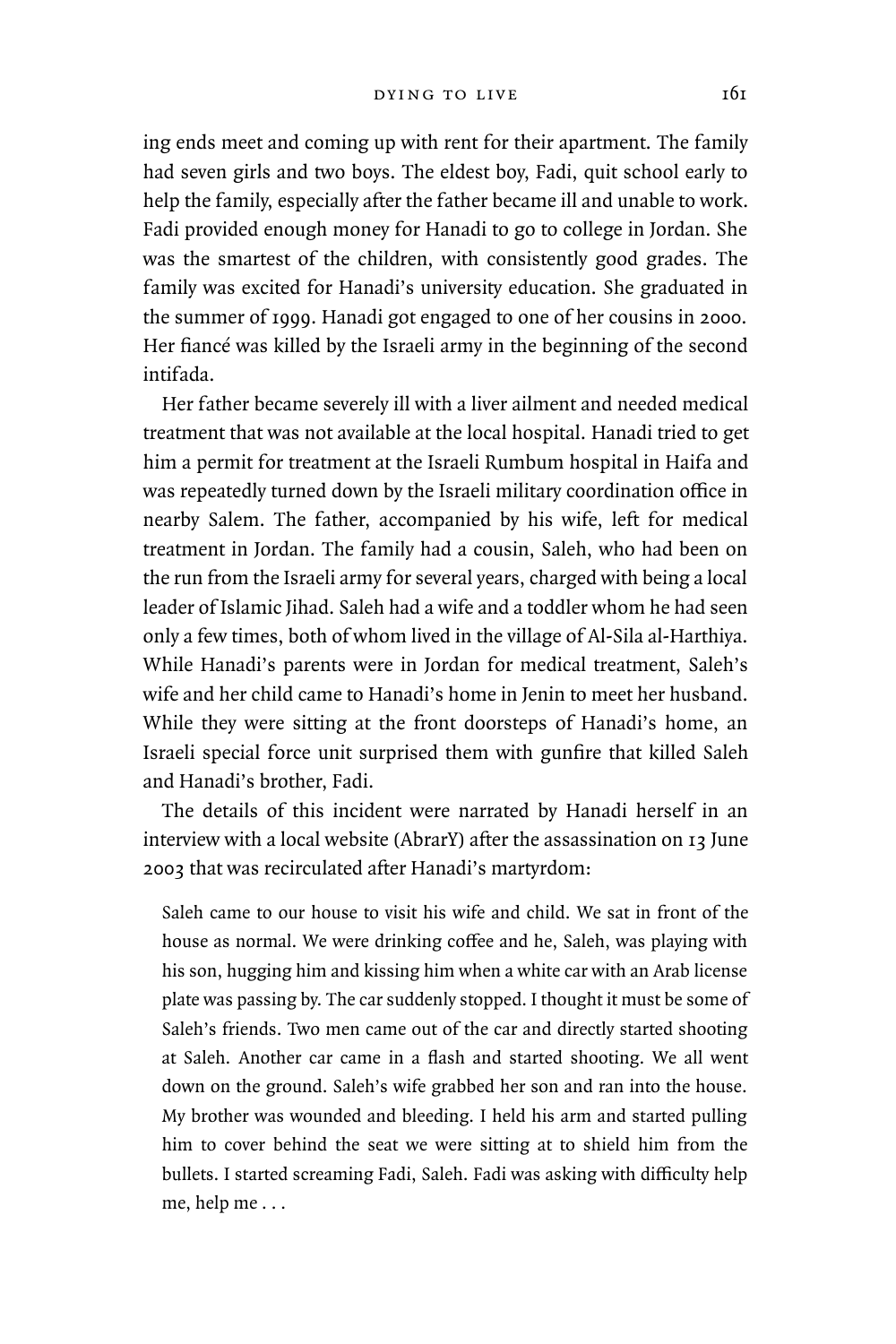#### 162 chapter five

[After fifteen minutes of tearful crying, she continued:]

One of the armed men came over me and threw me down on the ground, he took Fadi from me and told me, ''Go inside to the house or I'll kill you'' . . . I screamed, ''Leave me, this is my brother, he needs help, he is bleeding'' . . . They attacked and asked, ''Where is his weapon?'' I said he has no weapon, by God he is going to die!!! . . . They forced me down on the ground with the gun on my head and face on the ground. One of them said, "You bitch, you terrorist, we'll kill you with them." . . . Then I heard one saying, "Pull them and pile them to the side here."  $\ldots$  I could not bear, I started resisting and screaming, ''You terrorists, you dogs, leave them! Leave them!'' . . . They hit me and threw me down to the ground again, dragged both of them a few meters, shot several shots again to insure their death.

The Israeli army simultaneously launched an attack on the city of Jenin as a whole, concentrating on the Dabbus neighborhood where the assassinations were carried out to provide cover for the safe exit of the army's special unit. In the attack the Israeli army stormed the neighborhood with gunfire and three other Palestinians were wounded, among them a young girl. Hanadi asserted to her interviewers that the units that held her surrounded the house and went through it; they could have simply arrested her brother but were determined to kill him. She described the bodies of Saleh and Fadi filled with gunshots from all sides. According to another report from the same site Hanadi is reported to have called a zaghruda<sup>26</sup> during her brother's funeral and declared, "His blood will not be shed in vain. The killers will pay the price. We will not keep crying alone. Damn the whole world if our people will continue to be denied freedom and dignity.'' These words were echoed four months later in Hanadi's martyrdom note.

### *Martyrdom and Sacrifice*

Um Hanadi told me about a dialogue between Hanadi and her brother Fadi, who was killed by the Israeli army four months before Hanadi's mission. The dialogue concerned news of a martyrdom operation carried out by a girl. Hanadi asked her brother, to whom she was very close, ''If this operation was by Hanadi Jaradat, what would you do?'' Her brother replied, "I will fill the magazine and empty it for you,"<sup>27</sup> referring to the act of shooting the magazine of his M-16 gun in the air as a celebratory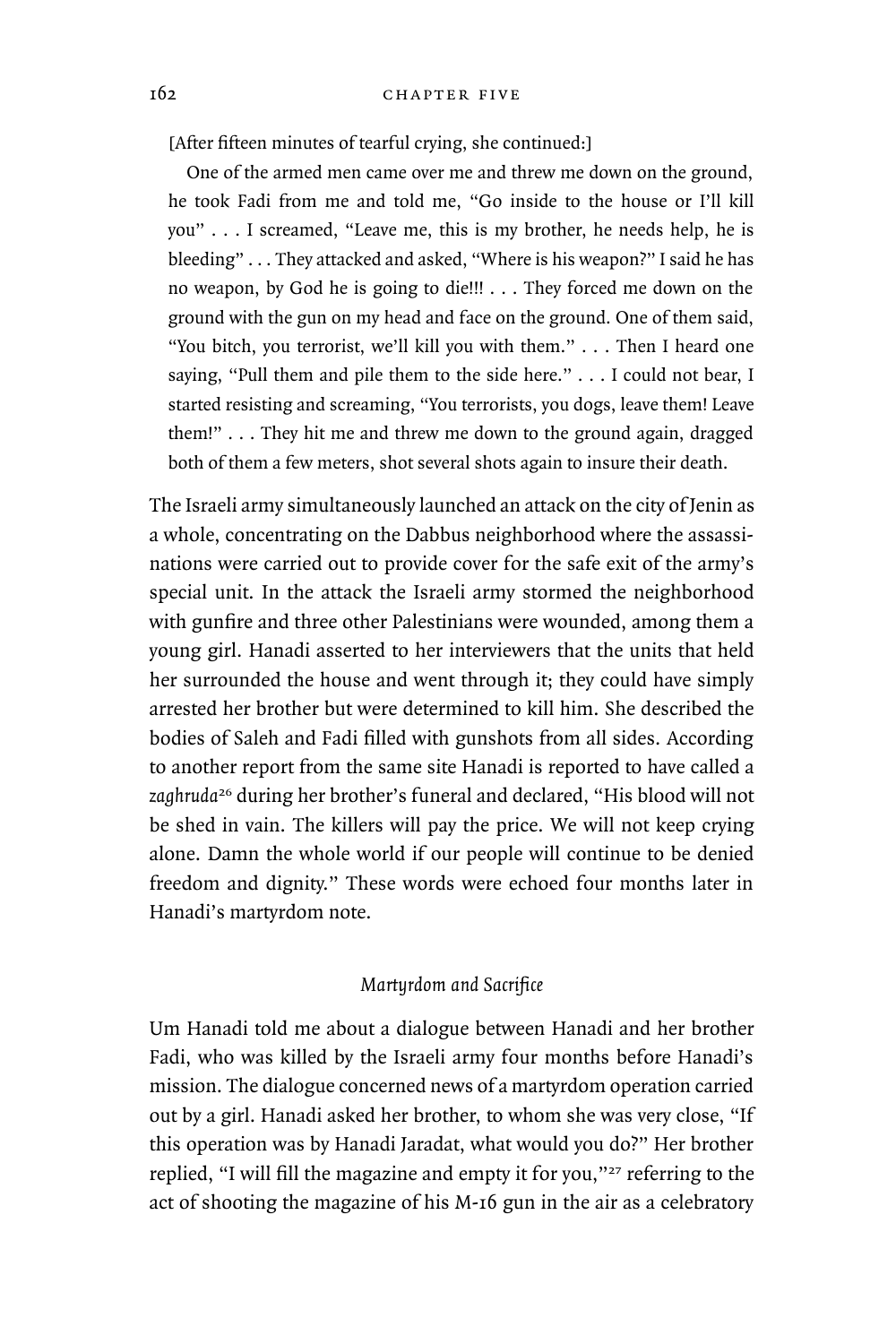expression. But Hanadi's brother was killed before the mission, which she carried out in part to avenge his killing.

In the note that Hanadi left behind for her family, she explains her choice to carry out the mission:

I have chosen this path for myself by my own determination. I have worked for this until God rewarded me with martyrdom, God willing. Martyrdom is not for every human on earth, only for those who are dignified from God. Are you sad because God has dignified me in martyrdom!? Do you repay God by what he does not like and I don't like either!? Give me to God. . . . We are all dying. No one is eternal on this earth, but the rational who gives himself to God's call. This is a *jihad* country only. We live in it for *jihad*. It is incumbent upon us to lift the oppression we live in over the past years. I know I will not bring back Palestine. I know this fully. But I also know that this is my duty and I have done my duty in front of God. I have answered the call after my belief in my religion . . .

My main concern has become to see the light of God. This is his country and this is his religion and they want to extinguish his light and we know that. My duty towards God's religion and his obligation on me is to defend him. Nothing is in my possession other than this body, which I will turn into shrapnel, that will uproot the heart of everyone that tries to uproot us from our country. Everyone who plants death for us will get it even if it was a small fraction

Here Hanadi expresses several aspects of her conception of martyrdom. First, martyrdom is a reward from God, which he grants to good people who gain it through their good deeds. Second, martyrdom is performed through a sense of responsibility toward ongoing events. Here the responsibility that lies with Hanadi is toward the Divine for all that she has witnessed and for her beliefs. Her assertion that it is her duty to defend God, ''My duty towards God's religion and his obligation on me is to defend him,'' indicates her fear of the Divine's greater violence if she were to remain silent. She offers all that is in her possession—her body to defend and express her commitment to the Divine: ''Nothing is in my possession other than this body, which I will turn into shrapnel, that will uproot the heart of everyone that tries to uproot us from our country.''

From another angle, the reference to the body as the only possession with which Hanadi can express herself shows how grief is expressed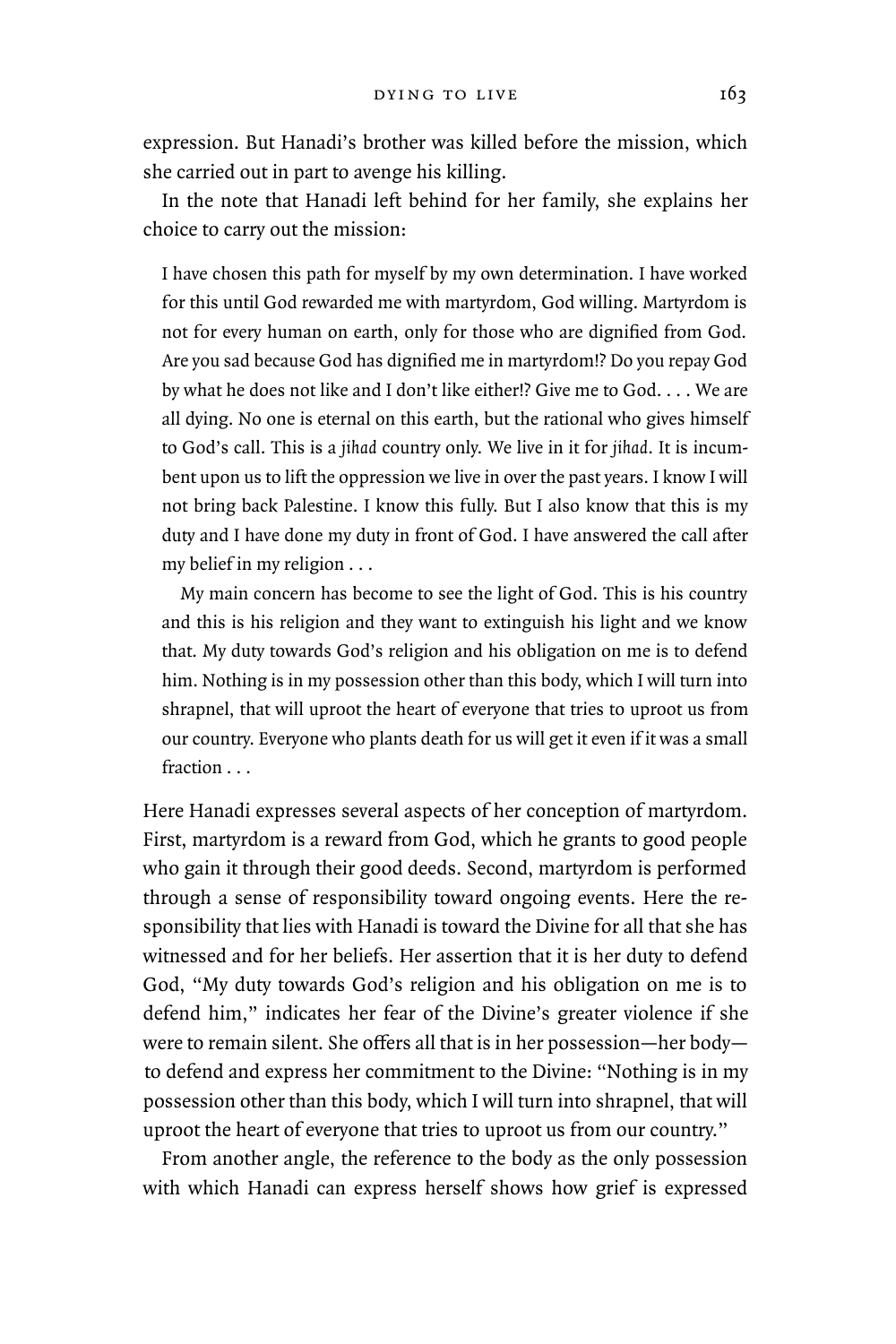#### 164 CHAPTER FIVE

through the body. As Veena Das (1997) points out, ''Transactions between body and language lead to an articulation of the world in which the strangeness of the world revealed by death, by its non-inhabitability, can be transformed into a world in which one can dwell again, in full awareness of life that has to be lived in loss'' (68–69). Hanadi expresses through her body what she could not communicate in language. The overwhelming suffering, accompanied by a discourse of ignorance, silence, and complicity with the conditions of suffering, makes the world uninhabitable. The cultural meanings associated with martyrdom and sacrifice for the land, the people, and the Divine make more life in the loss of life. Hence the loss of life through a martyrdom operation is *dying to live*. Dying to live describes two sensory meanings. The first is that death is a form of living preferable to the lived life of suffering. The preferred living is in the iconic life of the martyr in the community. This form of living also generates new lives. This iconic image of the martyr brings life to the community as well as the promised better life if the sacrifice is accepted by the Divine. The second meaning is that *dying to live* expresses love for life. Here the deep love of life in conditions that deny life drives people to the extent of death to seek a good life worthy of living, such as that of the idealized martyr. Through the cultural conceptions associated with the performance of sacrifice physical boundaries are broken, political boundaries are broken, psychological boundaries of fear are broken, and cultural boundaries are broken. The sacrifice creates the naturalized Palestine pre-boundaries and pre-occupation as a united landscape; *dying to live* this life in freedom, mercy, and unity is achieved in the cultural imaginary. Along these cultural conceptions a motivation for sacrifice emerges.

# *The Night before the Mission*

In the evening Hanadi spent time with her sisters laughing, chatting, and talking about the plans for the wedding of one of her sisters, which was scheduled in ten days. The sisters described Hanadi as very happy for her sister, helping her to think through her wedding plans and decide whom to invite. Hanadi stayed up after her sisters went to bed, and read the Qur'an for the rest of the night. When her father asked her to go to bed she said that before doing so she wished to read the last section of the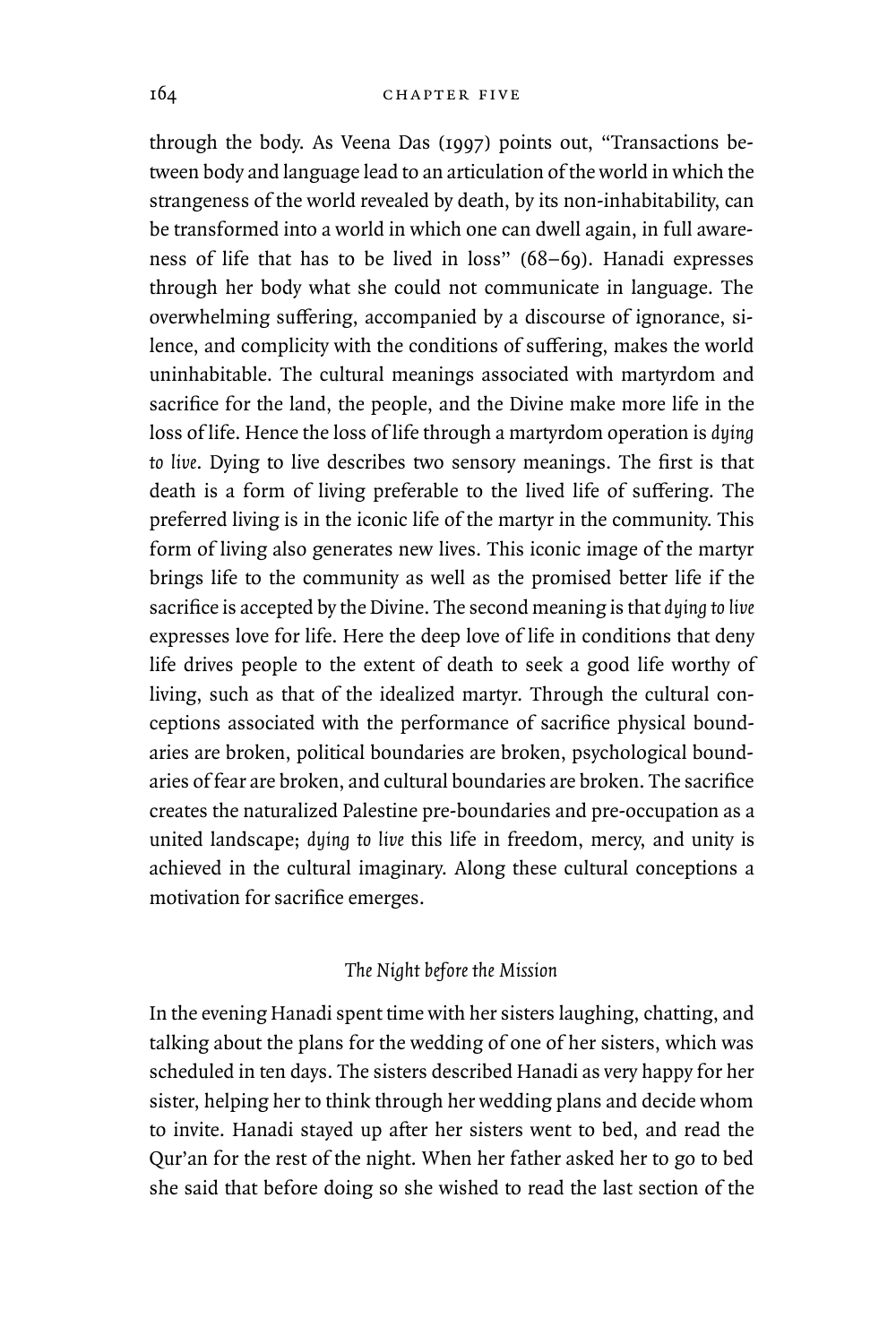Qur'an. At 7:30 a.m. on Saturday Hanadi left home for work. She told her mother that she would be handling a land sale in the village of Qabatiya and expected to be late, but that her mother should not worry about her.

### *The Operation*

The operation was orchestrated by the Islamic Jihad group, the same faction with which Saleh and Hanadi's brother Fadi were associated. The operation was timed for the Jewish holiday Yom Kippur. Hanadi was set up by a Jihad member from the nearby village of Zbuba. Hanadi apparently had requested the mission, according to a leader of al-Aqsa Martyrs Brigades. He reported that Hanadi insisted on going on a mission and threatened the local Jihad leader at the time that if he did not set up an operation for her she would go with a knife to the nearest checkpoint.<sup>28</sup> The Israeli military was already on a state of alert—a normal procedure on Jewish holidays—but there were reports that the state of alert was heightened because the Israeli secret service had received tips that an operation in Haifa was under way.

On the afternoon of Saturday 4 October 2003, Hanadi was dropped off by a car with an Israeli license plate in front of a beachfront restaurant called Maxim in the coastal city of Haifa. There are reports that she ordered food and dined at the restaurant and paid for her dinner before detonating herself. The explosion killed twenty-one Israelis and injured fifty others. A number of children were among the Israeli victims, as was the former head of the Israeli navy, General Zai'v Almong.

### *The Meaning Making*

As with every other mission, the meaning making begins with a statement claiming responsibility for the act. The Islamic Jihad issued a statement calling the operation ''The Bride of Haifa Teaches the Zionists a Lesson They Will Not Forget.'' Hanadi's new title, the ''Bride of Haifa,'' gave sensory meaning to the act and became inspirational in the meaning making for many sets of viewers. Much of the literature produced about her mission referred to her as the ''Bride of Haifa,'' ''Bride of Palestine,'' or ''Bride of the Sea.'' This title has a Palestinian historical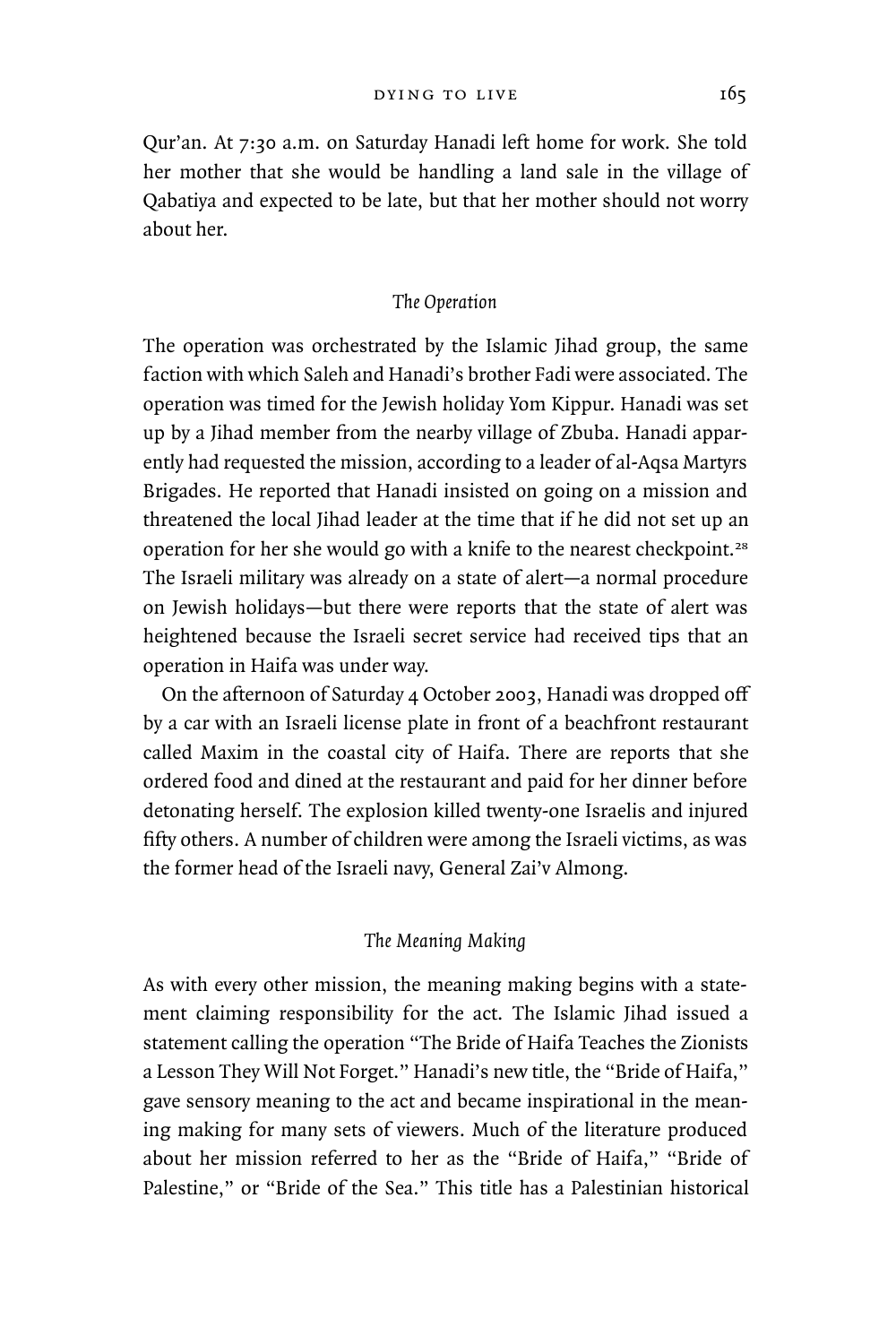reference. The city of Haifa was known as the ''Bride of Palestine'' before 1948 for its vibrant cultural and economic life. This description of Hanadi as a bride offered in sacrifice to the captive Haifa, Palestine's bride, likens Hanadi's sacrifice to the ancient Egyptian ritual of sacrificing a bride to the Nile River so that the Nile would reciprocate with flood water for the Nile Valley's fields. Here the Bride of Haifa, Hanadi is sacrificed so that the city of Haifa can live as a Palestinian city.

The ''Bride of Haifa'' operation evoked emotions and inspired an enormous number of literary productions in Palestine and the Arab countries. I collected twenty-eight poems, obituaries, and essays published in newspapers and journals by authors from Palestine, Egypt, Syria, Lebanon, Jordan, Arabia, the United Arab Emirates, Oman, and Libya. The aesthetics of the operation contributed to the ability of the performance to permeate many spaces, where it left audiences with a curiosity that generated multiple articulations of the act. That the operation was carried out by a woman—and a mature woman, twenty-nine years old and a lawyer—made it unlikely that she had been manipulated by organizing groups. The site of the performance, on the seashore, provided a poetic, theatrical setting. The photo of the martyr released by Islamic Jihad showed her with a glowing smile, made up with deep red lipstick and facial powder, and bore a caption describing her as a bride. Hanadi's operation produced more literature because it was more influential, and it provides an example of the performative properties of violence. From their different perspectives, literary contributors contextualized the mission and attached sets of meanings to it. These meaning makings and articulations extend the force of the violence to multiple regional and global cultural spheres (Appadurai 1997; Tambiah 1996). However, it is important to point out that these contributors are not pursuing a strategy of meaning making: they are commentators in their own right, and their reactions and perspectives contribute to the articulation of a cultural discourse of martyrdom.

In what follows I present some of this literature and analyze the meaning making that is generated by it. All this literature was written and published in the Arabic language and translated into English by me.

In a piece entitled ''The Seagull Returns to Haifa'' by Haytham Abu el Ghozlan, the author attaches meanings related to the notions of sacrifice, renewal, and rootedness in the landscape. Here is an excerpt: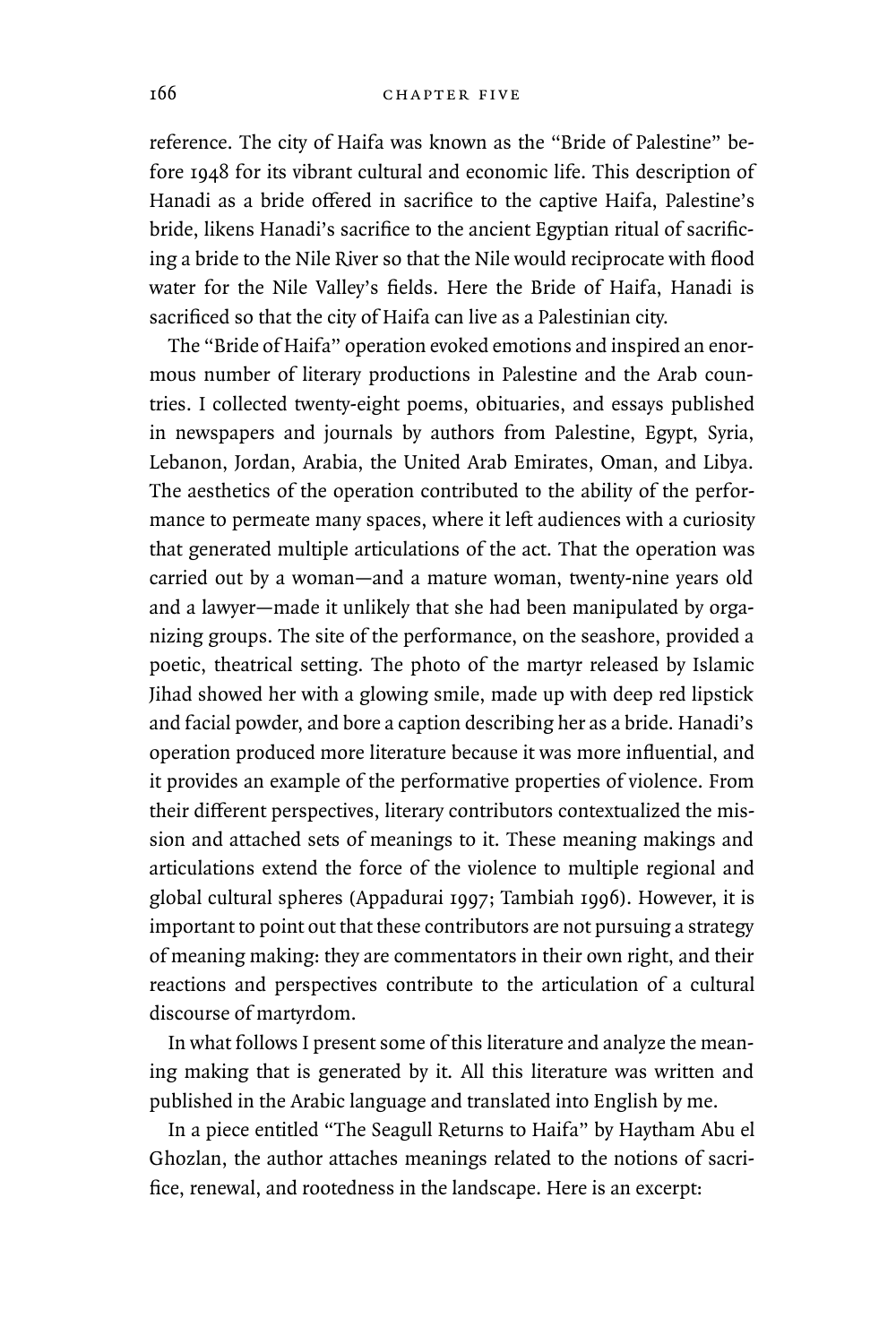The soul earthquakes with worries and sorrow, so strong that it rips the pupils of the eyes apart, and it explodes, tearing down the walls of silence that besieged us. And the bridging waist rises and shakes to revive dead people where death has long passed, where they lived dead/alive walking in humility, shriveling leaves in a fall that awaits falling . . .

We share the wounds and the pain squeezes us. The distancing kills us longing and missing, but it does not defeat us. The knife does not slaughter us even though it is placed on our necks. The seagull is returning to Haifa, carrying the indicators of a new period. He sees Haifa by his eyes, and sees Jaffa, al-Majdal, Deir Yassin, and all of Palestine, without thorns, or fire, and without permanent sadness. In his eyes you find the shine of martyrs slaughtered from the wrist to the wrist and their tears fill out oceans and valleys but don't find who will write an obituary on their death or pity them.

The seagull returns again, shining, destroying the boundaries of misery; challenges the impossible; looks closely at the homeland, kisses its soul, does not fear it; and calls it, with calmness and revelation; bated in anomie of missing; hyper, shivering from the excitement of the meeting and the passing of the days of the open doors; the time for the harvest has come; the beating of the hope has increased; the funeral is like the wedding; ruins, shadows, and sorrow; and a wound whose red drops water our crops poems and homeland love

The seagulls have returned to answer the Jerusalemite call, hugging the horizon, spreading the perfume of the poppies and sprouting the moaning of the wounds into diamond rhythm, into a morning breeze, into daisies covered behind it a journey of silence and a violent tornado, and a coffin that blooms into beautiful flowers and blood.<sup>29</sup>

The first paragraph presents the mission as an ''earthquake'' challenging the silence that ''besieged'' the Arab nation. It picks up on the theme of ''tearing down the walls,'' penetrating the confinements of the ontological conditions. It presents the death of the sacrificer as a means to "revive" people who are dead in silence. The dismemberment of her body at the ''waist'' is to ''bridge'' disunited peoples. In the second paragraph the author brings out the social suffering of Palestinians subjected to Israel's violence, and takes up the issues of uprooting and displacement by talking about the pain of distancing from the Palestinian cities "Haifa," "Jaffa," and "Al-Majdal" that are now inhabited by Israelis. He makes further reference to ''Deir Yassin,'' a Palestinian vil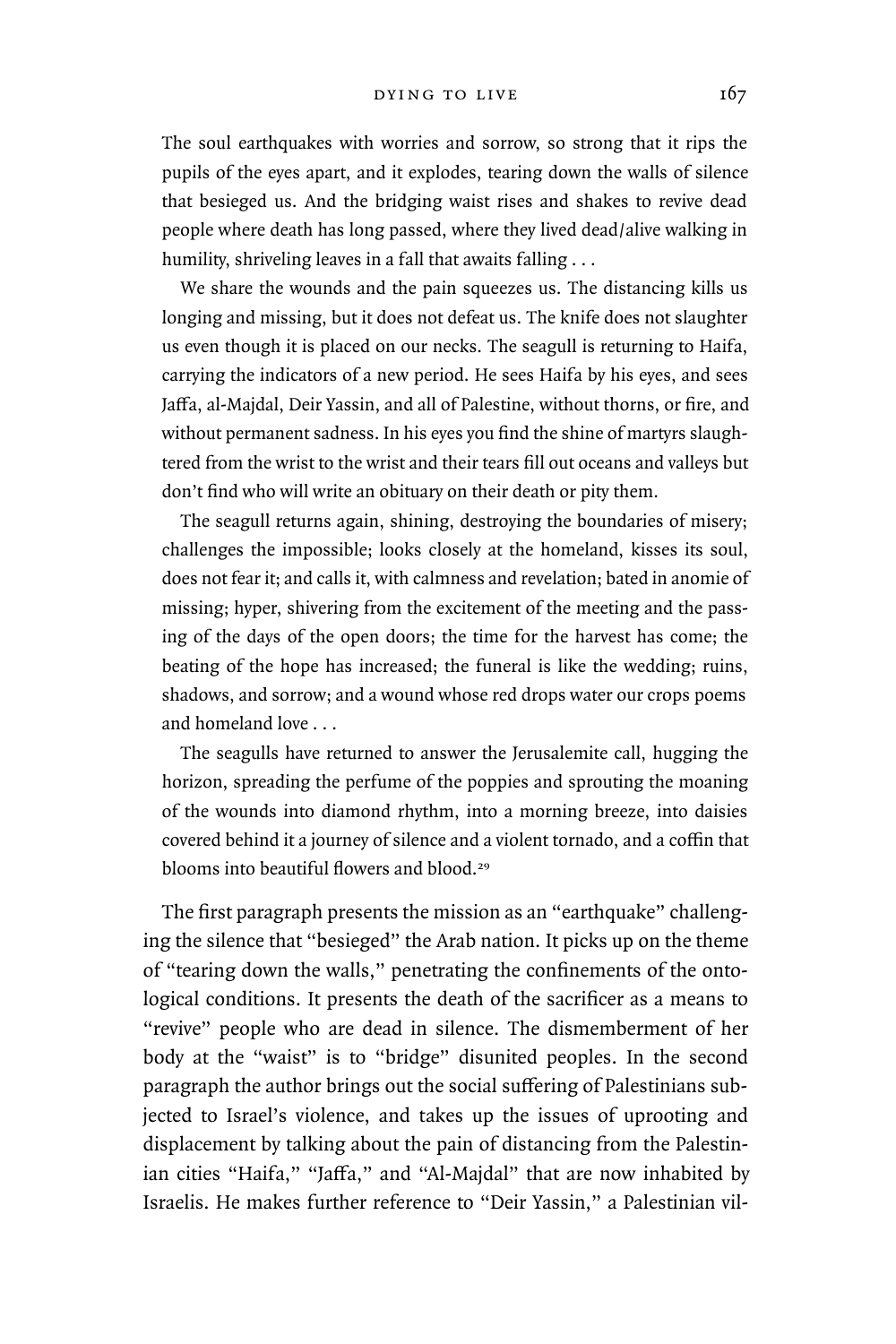lage that was the site of a massacre of its Palestinian residents in 1948, bringing out the length of the history of suffering.

Then the ''seagull returns.'' The ''seagull'' represents Palestinians' lives before the establishment of Israel and the consequent displacement of the Palestinians, which deprived them of access to most of the Palestinian seashore except Gaza. Before the loss of the seashore the seagull was part of the Palestinian landscape, its image included in many Palestinian depictions of pre-Israel Palestine. Thus the seagull returning represents the Palestinians' return to Palestine, as well as the freedom of flowing, of crossing borders and barriers. The seagull ''hugging the horizon'' brings out senses of unity, harmony, and mercy. That Palestinians sacrifice themselves in Palestinian cities evokes a sense of belonging and rootedness in these places. The illustration of a "coffin that blooms" into beautiful flowers and blood'' uses cultural ideas of the martyr's blood blooming into flowers in the land, keeping alive the relationship of distanced Palestinians to the land of Palestine.

This representation is an example of a cross-cultural conception of sacrifice as a ritual sequence connected to patterns of creation. Lincoln (1991) explored similar conceptions among ancient peoples such as the Persians, Indo-Europeans, Scythians, and Celts and demonstrated how sacrifices are acts that effect transformations from the microcosm to the macrocosm. Lincoln uses the term ''alloforms'' to refer to dismembered parts of the sacrificed victims that create parts of the universe. There is thus a ''homologic relation'' between the human body and the universe. This relationship is conceived of through the breakdown of the human body and the universe into ''parallel sets of their constituents parts'' (Lincoln 1991, 186). Similar ideas are found in the Palestinian conceptions of martyrdom. In the excerpt above about Hanadi's mission of "tears" and "oceans," "red drops" and "water," flesh and earth in a "coffin that blooms into beautiful flowers and blood," the dismembered body parts of the martyr create a new universe in which *Palestine* is *alive*. Through the poetics in imagining the performance, sensory meanings are polarized between realities and aspirations. The polarizations are further emphasized in poetic turns of phrase: ''bridging'' through dismemberment; the "shine" of a "slaughtered" martyr; a "funeral" likened to a ''wedding''; the ''moaning of the wounds'' that gives rise to "diamond rhythm," "morning breeze," and "daisies"; and the journey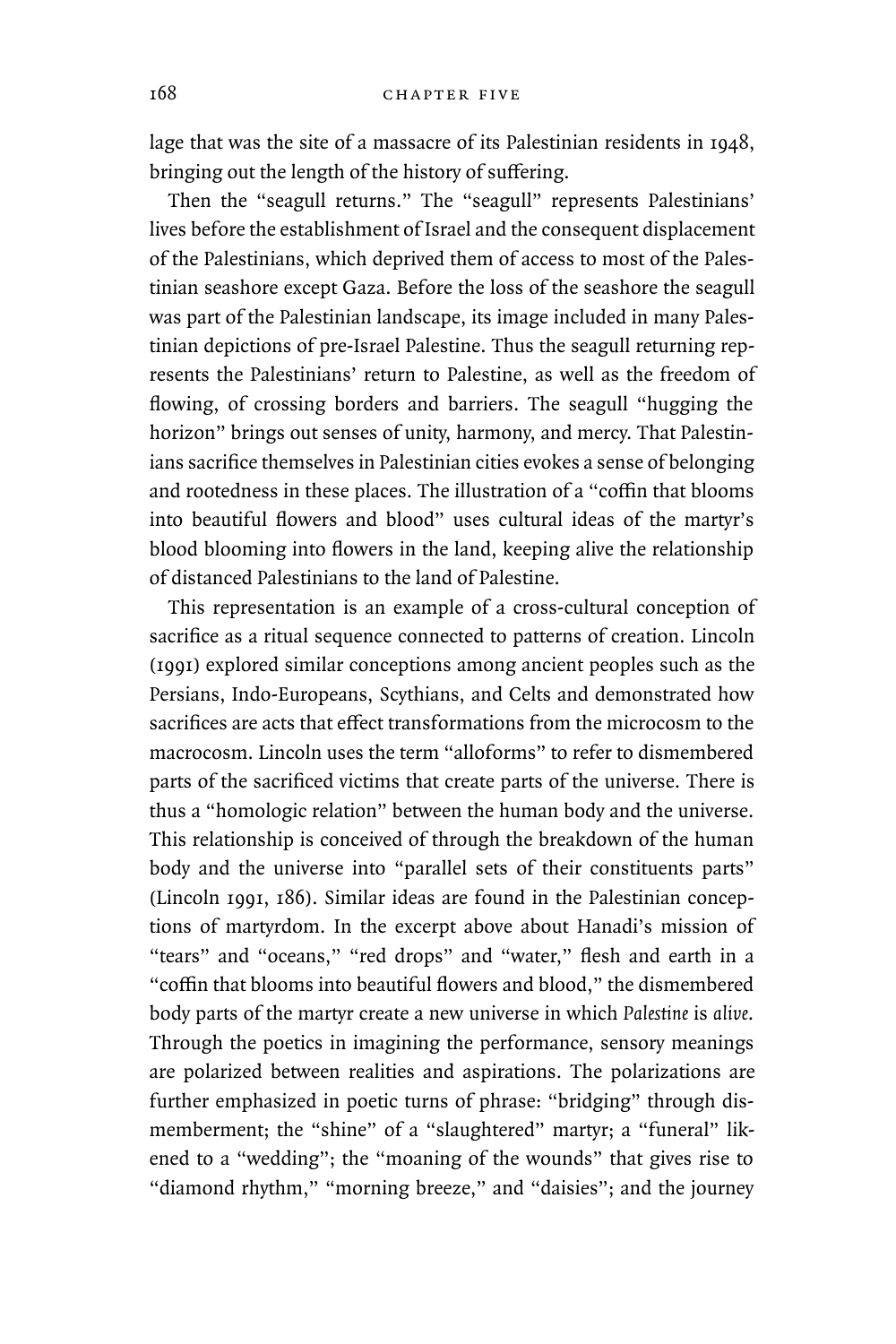of ''silence'' and of a ''violent tornado.'' All these polarizations generate poetics within which a fusion in the new generated *life* in the cultural imaginary is achieved. The performance of every ritual of sacrifice by a Palestinian martyr in the land of Palestine repeats this process of transforming ''microcosm to macrocosm,'' shifting substance from the sacrificed body of the martyr to the ''alloformic'' parts of Palestine, sustaining a *Palestinian* life with Palestinian characteristics against the decay of captivity and attempts at reconfiguration.

Another Palestinian writer, Rashad Abu Shawer, comments on the mission with a political analysis that presents the mission in the context of three primary dimensions in the production of violence: the violence of the state of Israel, global complicity, and cultural ideas such as rootedness mediated by the performance of the mission. The piece is entitled ''Hanadi's Litigation'':≥≠

If Felicia Langer<sup>31</sup> gave up on the Zionist system, distanced herself from it, and withered away with its citizenship so she can keep her honor as an attorney and her concessions as human, what can the Palestinian attorney Hanadi Jaradat do? Does she litigate in the courts of the thieves that occupy her homeland? Should she ask for justice from her people's oppressors? According to the articles of what law would Hanadi litigate before Sharon's, Mofaz's, and Yalon's courts? How would she persuade the bulldozer drivers to stop tearing down homes over the heads of their Palestinian residents? How would she go by invoking mercy and humanistic feeling in the hearts of the Apache leaders, and the leaders of the Markava tanks that harvest Palestinians daily and terrify their children and daughters, and humiliate them at the roadblocks!?

Should Hanadi litigate before the Security Council? Before the representatives of the five Great Powers? By what language would Hanadi convince the American representative of the extent of suffering and injustice that Palestinians are subjected to? The injustice that is supported by the American blessing, is executed by American aircrafts, and is protected by the readiness of the American Veto all the time?

Why are Hanadi's people denied a free homeland with a simple life where the human has the right to drink tea with his relative, or his wife, or fiancée under the olive tree, or a fruiting fig tree, and instead is being taken over by death decided and executed by the occupiers? Why do Hanadi's people have to pay daily in death, destroyed homes, uprooted trees while the Zionist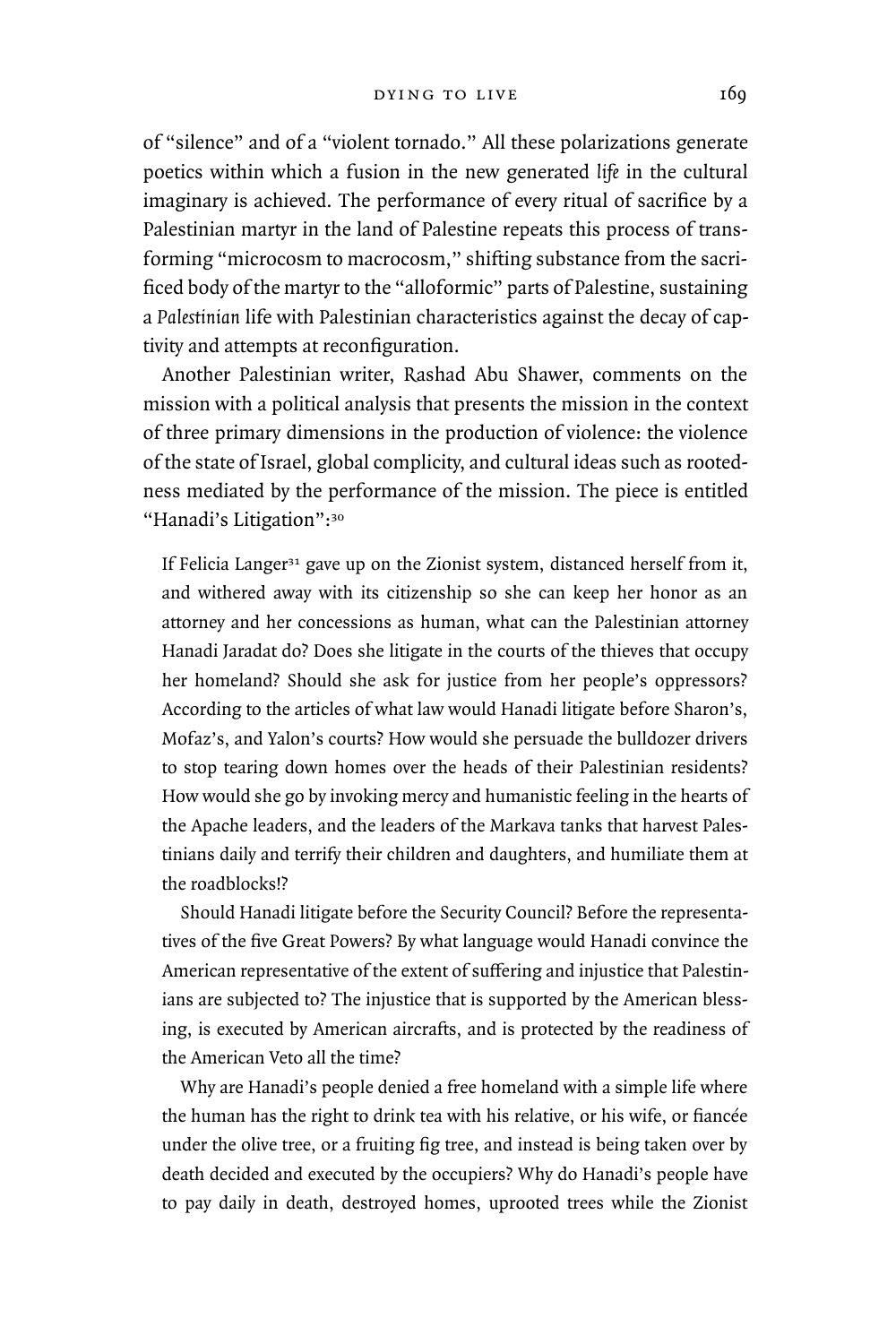assembly continues to live near the seas of Haifa, Jaffa, and Acre, clear of worries and relaxed in their security, feeling secure as long as their war machine grinds the Palestinians and as long as their defense army harasses Palestinians!?

What a litigation Hanadi exploded in Haifa. Destroying the sense of calm from the life of a reckless human assembly that shows off carelessness, relaxed for the wisdom of its generals, police, and security apparatuses that sentence Palestinians based on the security needs of the settlers . . .

Hanadi's litigation is one of the Palestinian litigations that say in the articulation of blood that the roots in this land are Arab Palestinian roots that will be impossible to uproot. These roots are protected by sacrifice and not by the litigation of writers, journalists, and corrupt leaders. It is time for this litigation, Hanadi's, to be the pointer and the statement of truth in a court hall that extends through the continents, so it is heard in the ears of the oppressed whose moaning or complaints are not rescuing them. Hanadi is executing Hammurabi's law and what was revealed in religious and the humanistic laws that are absent in this Sharonite and Bushian era.

In the first paragraph the author presents the situation in which the Palestinians find themselves locked, in their local setting, where the only recourse is the very system that is violating their lives—the very same system of regulations and military orders that strip Palestinians of access to their places, restrict their life, harass them, and project enormous fear in them. The passage brings out the daily violence that Palestinians suffer at the hands of the Israeli army from house demolitions, tanks that invade towns, uproot trees, and destroy fields, roadblocks, and constant harassment and humiliation. In the second paragraph the author brings out the global system's complicity with these forms of Israeli state violence against the Palestinians. The author implicates the un Security Council, which pays lip service to Palestinian complaints with a six-decade history of not doing anything practical to stop Israel's violation of the Palestinians. He also notes the American role, in particular its history of protecting Israel against international pressure by using its power at the Security Council.

Abu Shawer highlights the contrast between Palestinian lives in Palestine, lives with no sense of calm, normalcy, or space to enjoy the simplest of daily activities, and Israeli lives in Palestine (Haifa, Jaffa, Acre), where Palestinian life no longer exists. He continues with Hanadi's ''liti-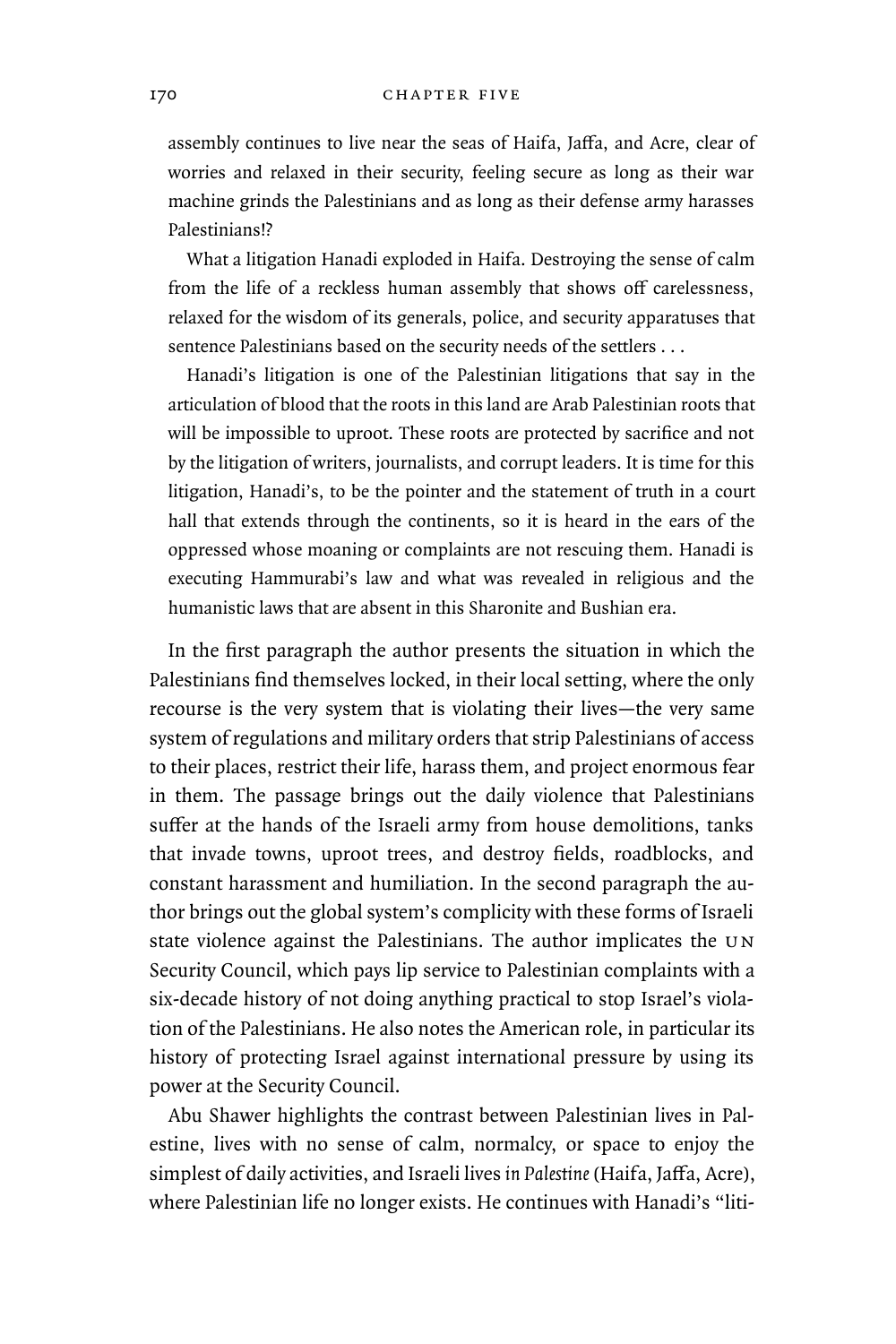gation," an explosion targeting Israeli civilians whose effect is that of mimetic terror and fear projected on the Israeli public. This positioning of the martyrdom operations sets it apart from other forms of conventional violence aimed at Israeli army personnel. The targeting of civilians in public spaces threatens the entire Israeli civil order and Israel's sense of normalcy. The force of the violence permeates Israeli society and lasts well beyond the moment of impact.

Abu Shawer makes two other points: the power of cultural assertion through sacrifice and violence in a morally failing global system, and the resurgence of tradition as a form of resistance to a global order that asks a people to live with injustice. Abu Shawer regards Hanadi's mission as applying humanistic law and religious law at a time when just laws are absent. Sacrifice, traditions, and religious laws are contrasted with the uniform legal embodiment and the ''new world order'': ''Hanadi is executing Hammurabi's law and what was revealed in religious and humanistic laws that are absent in this Sharonite and Bushian era.'' This positioning of the act makes clear the failure of the global system and local discontent with it, which leads to a resurgence of tradition and shapes the form of violence applied. ''Hammurabi's law,'' the first known code of law to be inscribed in Babylon, called for al-*aynu bil ayn wa essinu bi essin wa badiu' azlam* (an eye for an eye, a tooth for a tooth, and the one who starts is the harsher), an explicit justification of violence that mimics the form of violence suffered. In Palestine the Palestinian civil order is ruined by Israeli state violence, and therefore the violence applied through martyrdom operations in Israeli public places attacks the Israeli civil order. In the absence of a system to seek justice, such old ideas can be revived and asserted, not only to deal with the ''enemy'' but to affect the cultural order of the society of the actors as well.

Another article from the *al-Hayat* newspaper in London by an Egyptian writer, Amin Huwaidi, comments in a piece entitled "The Bomb Hanadi":

Her grandfathers' land is occupied, its groves are being destroyed, their homes are being destroyed, her people are being killed. Cities are besieged, people are on sidewalks with no cover or food. As we know the environment forms the thoughts of people who live it . . . Hanadi found that everything is permissible. Everything is legitimate and the international legitimacy is silent and further partners with the criminals and supports them, or at least does not stop them! So what is Hanadi to do in her logic of the destroying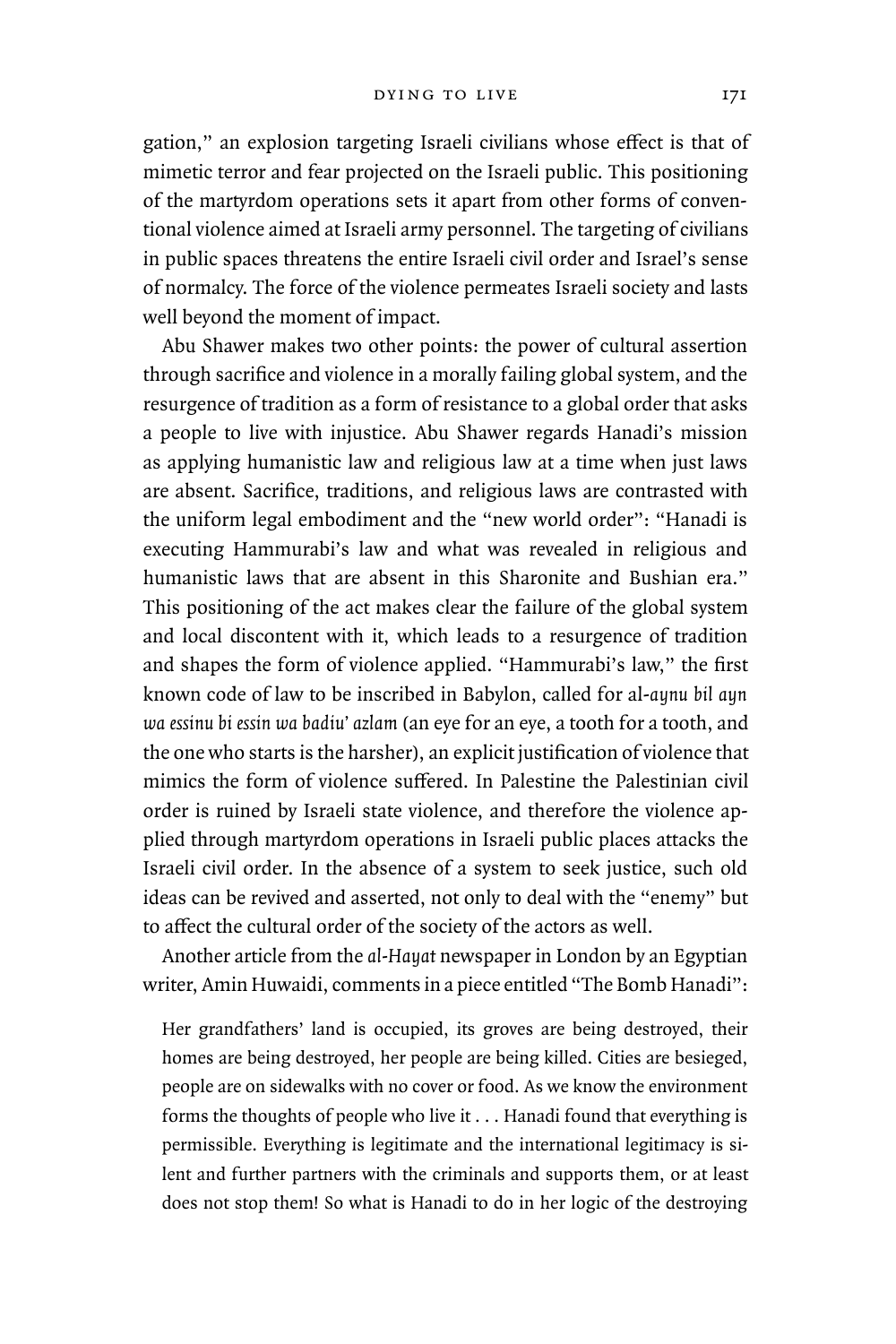#### 172 CHAPTER FIVE

belt as it is clear that she would be a killer and killed?! Hanadi is no longer a human like the rest of the humans. She no longer feels that she walks like a human, thinks like a human, or feels like a human. Hanadi transformed into a human bomb. Humans do transform into wolves sometimes, or into vampires, or killers sometimes. But she refused to become like Sharon and Mofaz and chose to become the bomb

And you, General Sharon, when isolating the Arabs you isolate yourself. Did you gather from every place on earth to live in a walled place so you live in the walls of steel and hatred?! Where is the Maginot Line? Where is the Siegforb Line? Where is the Berlin Wall? Where is the Bar Lev Line? You jail yourself, General. You are the jailer and the prisoner exactly like the human bomb, the killer and the killed at the same time. You are building the Ghetto where your fathers and grandfathers lived. Hanadi passed all the barriers, lines, and checkpoints to hit in the depth because she knows if you have the advantage in the power scale she has the advantage in the scale of fear. If you have the exclusive rights to the aircraft and the tank she has the exclusive ownership of the human bomb. No one but her owns this weapon and it is homemade, it walks in every landscape, space, and all directions.<sup>32</sup>

Huwaidi anchors the mimetic act to state violence and points to the conditions to which Hanadi is subjected, in which all sorts of violence and violations against her and her people are permissible. The habitus in which people grow up can condition all kinds of violators, but Hanadi's habitus gives her act the moral high ground: she was not a killer who killed and continued to kill but one who kept her humanity by ending her life at the same time as she took the lives of others. Margalite (2002) also makes this point when he argues that Palestinian martyrdom operations are motivated by vengeance, and that by blowing themselves up Palestinian bombers assume the moral high ground. Positioned as such, the act of sacrifice gets further cultural meaning in the dynamic of the encounter with Israel and the process of differentiation from the "enemy." Huwaidi also notes the cultural power of sacrifice and how it affects the dynamic of the encounter.

In the second paragraph Huwaidi presents an argument that Islamic groups in Palestine often use to explain the political strategy of martyrdom operations. That strategy is based on achieving a balance of fear and terror with the Israelis, since the Israeli monopoly on technology prevents the Palestinians from achieving a balance of power. How this fear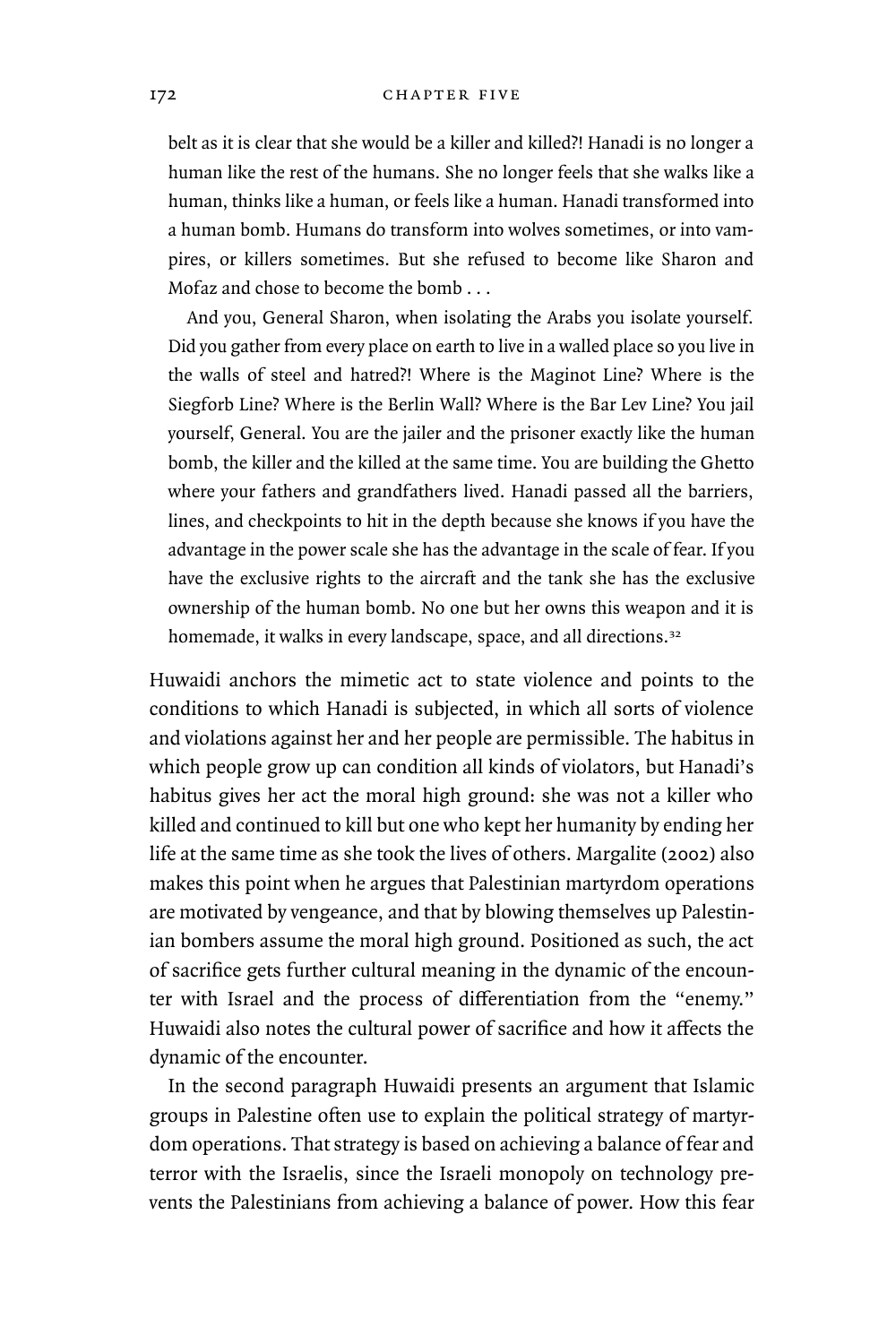is to lead to a political outcome is not fully explained, but the groups argue that fear deters further violence. (I present excerpts from my discussions with these activists in chapter 6.) The theme of penetrating and breaking down confinements recurs in Huwaidi's representation of Hanadi's mission. He states that ''Hanadi passed all the barriers, lines, and the checkpoints to hit in the depth.'' This language will resonate with Palestinians who are unable to get things done because of the state of siege, or forced to undergo the risk and hardships of checkpoints and barriers. To them, breaking barriers is a worthy and meaningful performance.

Another Palestinian woman writer, Jihad al-Rajabi, writes in ''They Are the Dead, Not the Sea!!'':

The Bride of Jenin lights up the sea! She perfumes the clouds that extend to our wounds, and she rains on us from the clearness of tartil.<sup>33</sup> Hey, Bride of Jenin, the pain is tugged by pain! Cold in the links and the warmth is moaning . . . and longing to you, you the mirror of resistance from a dawn that we do not see! We feel its calmness as you depart us quietly in the whispering of your soul.

The sons of your patient nation have no horses to carry them to you as you hover from above, a woman of jasmine! They chew the silence and silence swallows them! They concentrate in the darkness of their souls and the darkness lives in them! Ashes topped by ashes and under it ashes and the coals in them is frost that burns them!

The odor of blood intensifies in the streets of Gaza, in Jenin and Hebron! The screams intensify! And the same careless face searching for leftovers at the dining tables of the powers. Confused walking, closed eyes touching the thorns with bare hands and bent down! Not as a heavy stalk of wheat but like those who hide their head in the sand. Goes by and the years have pecked his flesh and the nights chewed his bones and made his dreams carry black rain that drowned those who are waiting!<sup>34</sup>

In al-Rajabi's depiction we see again the imagery of freedom and breaking out of confinement as the ''Bride of Jenin lights up the sea'' and "perfumes the clouds" that "extend to our wounds." We also see the worship qualities of the act, which is likened to reading Qur'an in the calmness of dawn, undisturbed by the activities of the day, a ritual of the most dedicated Muslims. The dawn prayer, the dawn tartil, and the dawn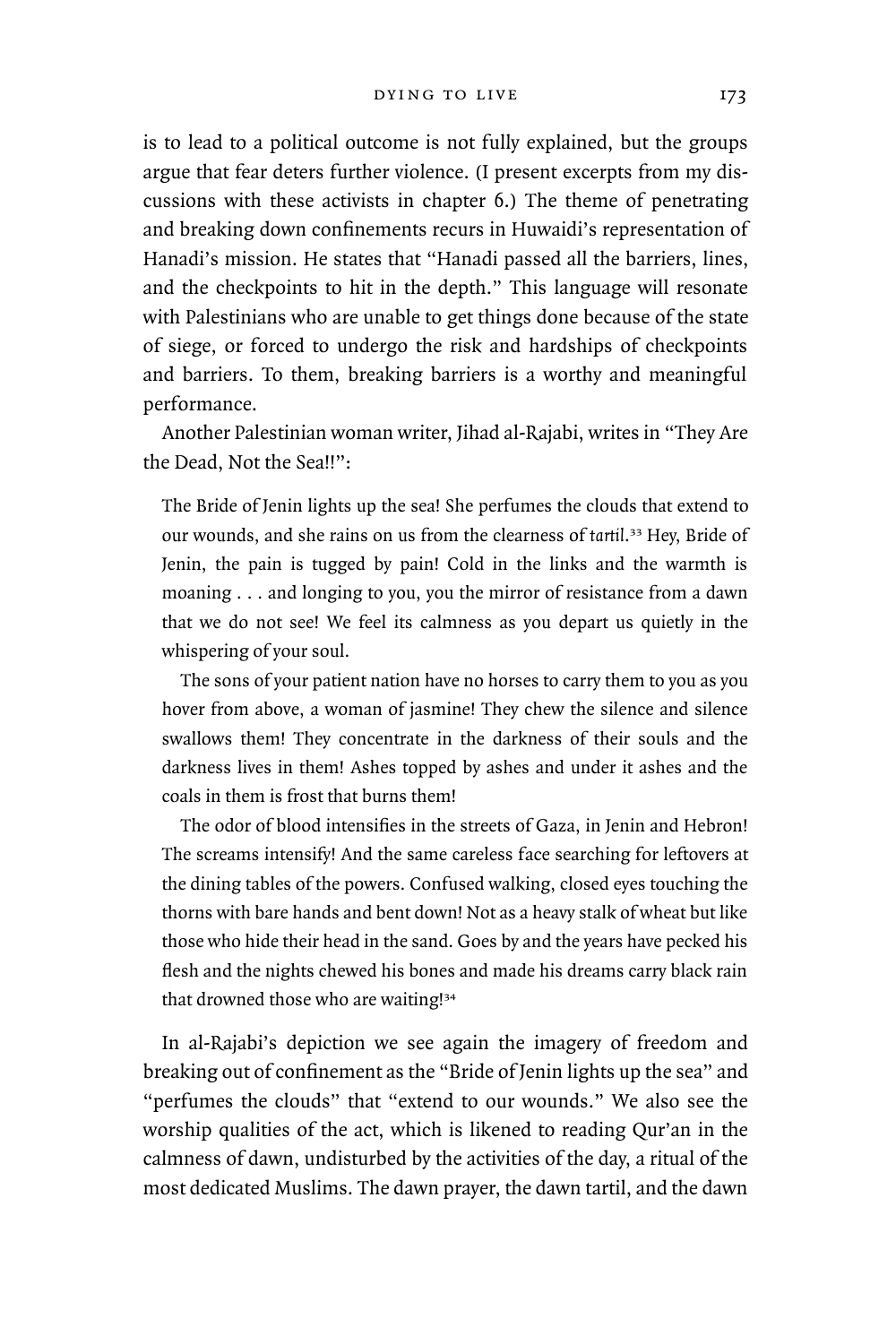tasbih have sufi qualities that permit a more intimate engagement with the Devine. The author describes the Bride of Jenin ascending to heaven, which all the grooms who hoped to seek her in marriage have no means to reach.

Al Rajabi characterizes the act as bringing ''dawn that we do not see.'' All the attributes of this new period are not necessarily clear, but the dawn is inarguably the end of night. This image is a prominent one in contemporary Palestinian resistance, which rests on the principle that *even if the future is unknown, we have to break out of this present*. (I return to this point in chapter 6.) Al-Rajabi presents the act against the backdrop of Israeli violence. ''The odor of blood intensifies in the streets of Gaza, in Jenin and Hebron!'' She contrasts Hanadi's act with the silence of the Arab leaders and their ''beggar'' relationship to the ''great'' powers. These contrasts are typical of literary works inspired by martyrdom operations, as new articulations of Arab identity are distanced from ''corrupt," "silent" power structures whose leaders can only close their eyes and bury their heads in the face of ''heroism.'' The act of martyrdom is a rain that will drown them. Especially for Islamic groups, the act is thus seen as a form of liberation from corrupt political regimes and an assertion of Arab and Muslim identity.

Another commentator on Hanadi's mission sees the operation as a source of empowerment to other Palestinian communities that face challenges and threats of destruction. Imad Awada wrote a piece entitled ''I Am Hanadi, Hey Rafah'' in the Lebanese newspaper, *al-Safir*:

Hanadi left with her blood. The birds chirped for her. The mothers cried and the moon sprouted grass. The jasmine massed at the windows of her wedding, the horses neighed and the procession started. The rain came, and the hearts of the flowers shivered . . .

I have decided to carry the death that they surround us with to surround them with death, so I make their mothers weep tears and blood . . .

Rise up, Rafah, and listen to Hanadi calling . . . Palestine is my country . . . I sacrifice for my Jerusalem with my body . . . My country is my wounds . . . Rise up Rafah . . . Rise up, Rafah, of the children I am Hanadi . . .

I am who I am . . . I am Hanadi . . . I am Hanadi coming from the eyes of the rain.<sup>35</sup>

Here Awada presents Hanadi's mission as an example of sacrifice and resistance and calls for the residents of the city of Rafah and the Rafah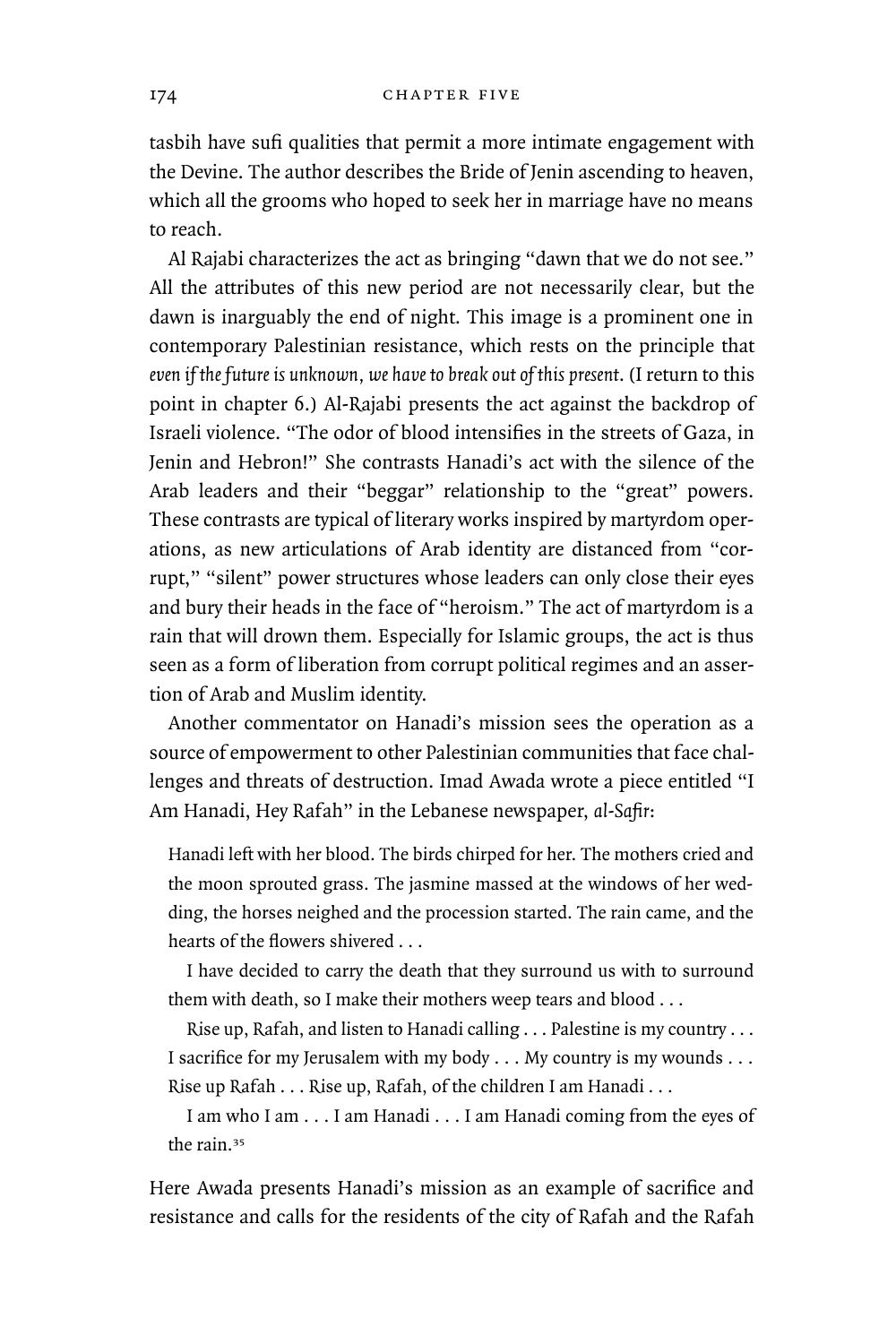refugee camp to take part in Hanadi's form of resistance. At the time, the Rafah refugee camp and the city of Rafah were experiencing a sustained campaign of home demolitions against Palestinian residents by Israel, which sought to evacuate Palestinians from near the Gaza Strip's border with Egypt. Falah (2005) presents an excellent analysis of these home demolitions and the extent of the geographic ''enclavisation'' that Israel hoped to obtain from these demolitions. Rafah city and camp suffered the most severe destruction of Palestinian homes and neighborhoods during the second intifada. This observation is yet another reference to mimetic violence. The mission projects onto Israelis the same fear that Palestinians experience from the state of Israel: ''I have decided to carry the death that they surround us with to surround them with death.''

Awada also articulates the sacrificial nature of the act, presenting images of the life that flourishes after the mission, or after Hanadi's death in sacrifice. Sacrifice entails renewal and the birth of new life. The coming of the rain, the happiness of the flower for the rain, and the chirping of the birds are not only imaginaries of life from sacrifice but also images of Palestine before Israel. These images bring to life the history of restricted access to water that led to the uprooting of hundreds of thousands of citrus trees and limited the farming and green life around it. The lack of water changed life as Palestinians knew it. The transformed landscape, the departure of birds that used to mass in the orange groves that no longer exist—these images are vivid in memories and narrations in which Israel stands as the obstacle to recovering life as it was lived.

Hanadi's mission became the medium for artistic expression beyond the Middle East. It was the subject of a multimedia work of art featured at the exhibit "Making Differences" at the Stockholm Museum of Antiquities in January 2004, which accompanied an international antigenocide conference sponsored by the Swedish government. The art, by the Israeli expatriate Dror Feiler and his Swedish wife, Ganilla Skold Feiler, was entitled ''Snow White and the Madness of the Truth'' and consisted of a sailboat floating in a basin of red liquid, its sail made up of an icon-shaped photo of Hanadi smiling (the same photo released by Islamic Jihad after her mission), while a recording played Johann Sebastian Bach's "My Heart Is Swimming in Blood."<sup>37</sup> The metaphorical use of ''Snow White'' recalls references to Hanadi as the Bride of Palestine. The artwork was attacked and vandalized on a visit to the museum by the Israeli ambassador to Stockholm, who denounced the artwork as ''ob-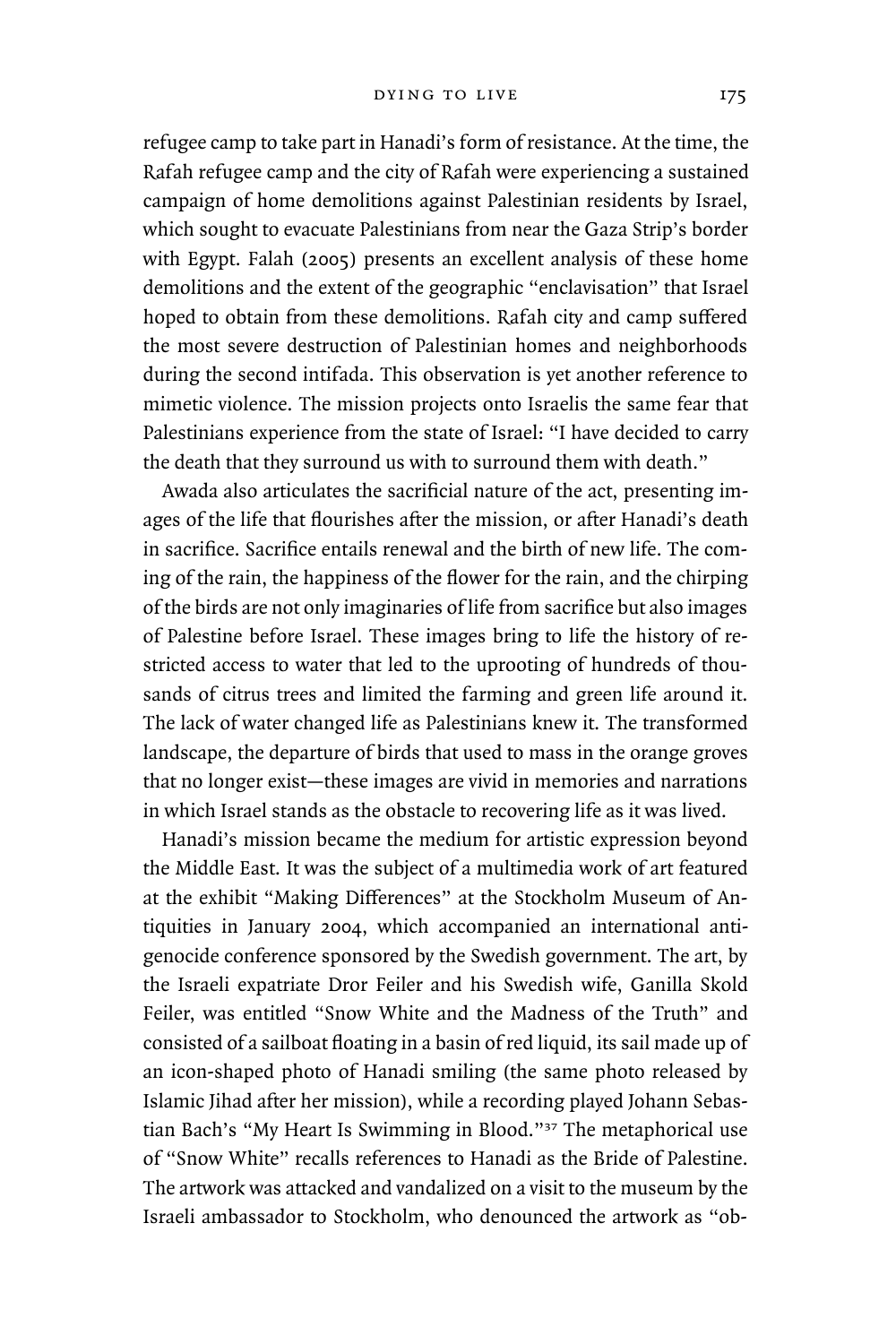scene'' and a ''monstrosity.'' In defense of his artwork Feiler stated that it had a message of ''openness and conciliation'' and that the text accompanying the artwork acknowledged that innocent people had been victims of the operation.<sup>37</sup> This incident prompted a series of commentaries in the Israeli and Swedish press. While one writer in the Israeli newspaper *Ha'aretz* argued that ''violence'' should prompt Israel to ''take a closer look at its concept of tolerance,'' the Swedish tabloid *Expressen* wrote that the ambassador's action reflected ''not only a strange view of the limits of freedom of expression, but also growing Israeli arrogance in relations with the rest of the world."<sup>38</sup> Hanadi's mission generated discussions worldwide on a range of issues, from Israel's treatment of the Palestinians to its relations with the rest of the world and its claims on history.

Hanadi's mission became a medium for artistic creativity in part because of the contrasts embodied in the performance of the mission itself. The violence was performed by a woman in a beachfront restaurant bordering a beautiful sea, and twenty-one people died. Violence of that scale, especially against a backdrop of such beauty, is a source of human fascination and a staple of Hollywood. The operation permeated several cultural spheres and prompted a dialogue between an Israeli expatriate and an Israeli government representative, and then between Israeli commentators and Europeans about fundamental issues of Palestinian-Israeli relations.

The aesthetics of Hanadi's performance enabled it to enter all these spaces simultaneously. As a cultural performance, violence can permeate many cultural spheres and generate sets of social processes well beyond the physical space of impact or the immediately affected victims. These processes have an effect on the society of the actors, the society of the ''enemy,'' as well as regional and global allies. Di√erent performances will have different results. And sometimes the performance of violence will affect social processes, but without guiding one way or the other: the processes have a life of their own, and the course that they take will be greatly affected by the existing power structures in the spaces reached by the performance of violence. Yet it is also true that the mere generation of these processes can disturb the status quo sufficiently to alter the power structures themselves. In other words, the performance of violence raises questions, but it does not necessarily present answers.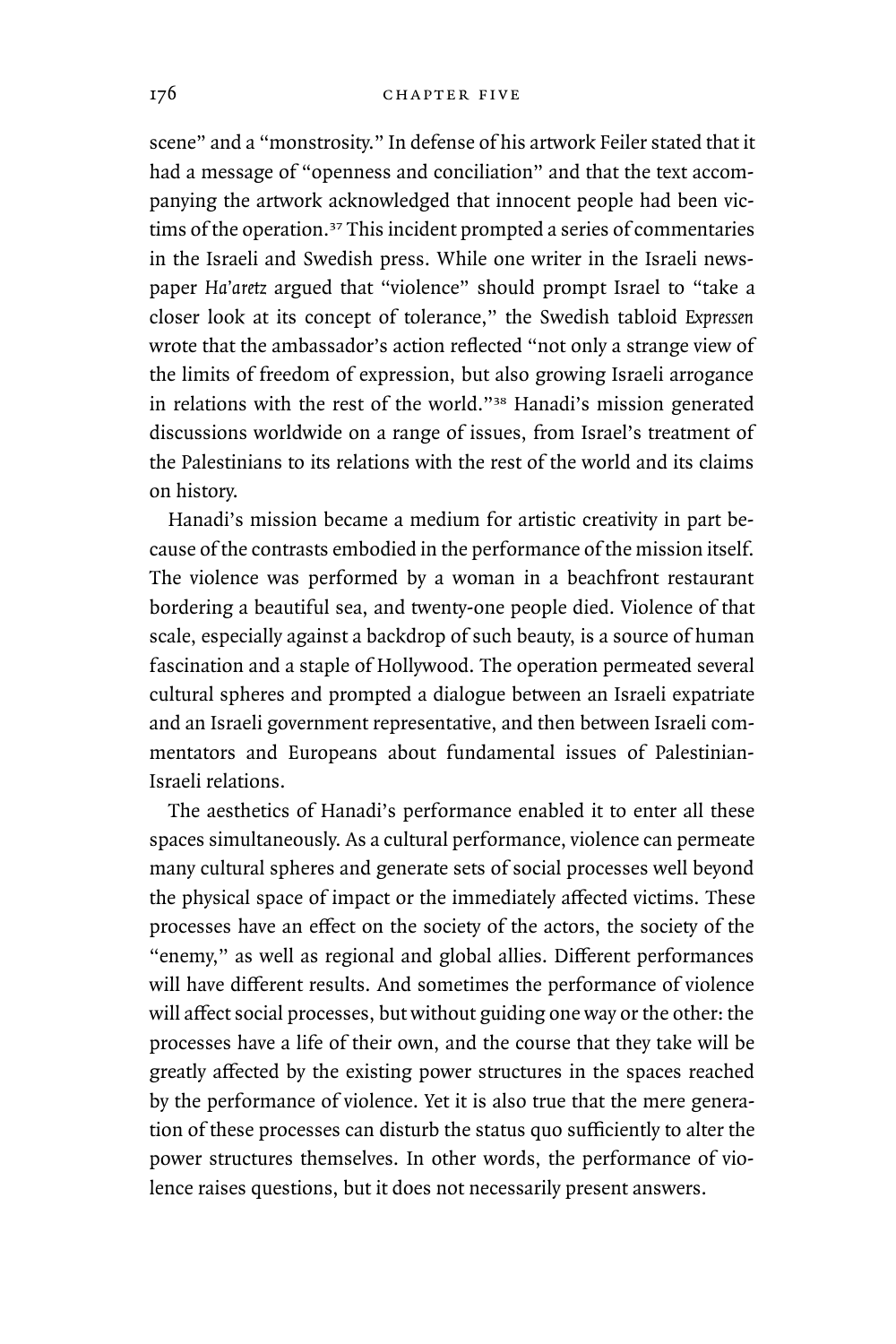### The Poetics of Martyrdom

The cultural ideas expressed through the performance of martyrdom and its cultural representations in Palestine are also expressed through performative expressions in media such as music, dance, and theater. I attended a dance performance of the Palestinian Popular Dance Troupe (El-Funoun El-Sha'abiya) on 13 May 2004 to commemorate Al-Nakba (the catastrophe)<sup>39</sup> at Ramallah City Hall. The piece was entitled "Haifa, Beirut and Beyond,'' the three places standing respectively for pre-Israel Palestine, the Palestinian exodus and exile, and the continuing resistance and unknown tomorrow. El-Funoun is twenty-eight years old and was formed amid expressions of Palestinian identity through the revitalization of Palestinian folklore. The group made its greatest success in the early 1980s by performing folkloric dance and songs that narrate life in Palestine before the establishment of Israel. It depicted scenes of the Palestinian grain harvest with references to the Marj Ibin 'Amer Plains.<sup>40</sup> The group also reproduced Palestinian traditional village weddings in songs and dance and used history, folklore, symbols, and aspirations to articulate Palestinian identity. It represented the Palestinians as the Canaanites entrenched in the land of Palestine, as the olive tree, and narrated the life of a lively community with intense interaction with its landscape, telling stories of boys and girls meeting at the spring, dancing for the harvest, and making wedding plans, and stories of heroic Palestinians challenging invaders through different periods of Palestinian history. The group then moved more toward resistance songs during the first intifada.

It took El-Funoun eight years to prepare ''Haifa, Beirut, and Beyond.'' El-Funoun's artistic production came to a standstill during the Oslo period of the 1990s, as did most Palestinian artistic forms of expression during this period. Several artists communicated to me that the Oslo period hampered their creativity and their ability to express ideas through their artistic medium. The famous Palestinian painter Suleiman Mansour pointed out in an interview in Jerusalem that many artists did not survive Oslo, that there was emptiness, a loss of direction, and hence a lack of expression. It was a time when some artists moved to abstract art, others expressing what Mansour described as ''empty non-sense ideas'' like painting ''someone fucking a shoe.'' Mansour explained that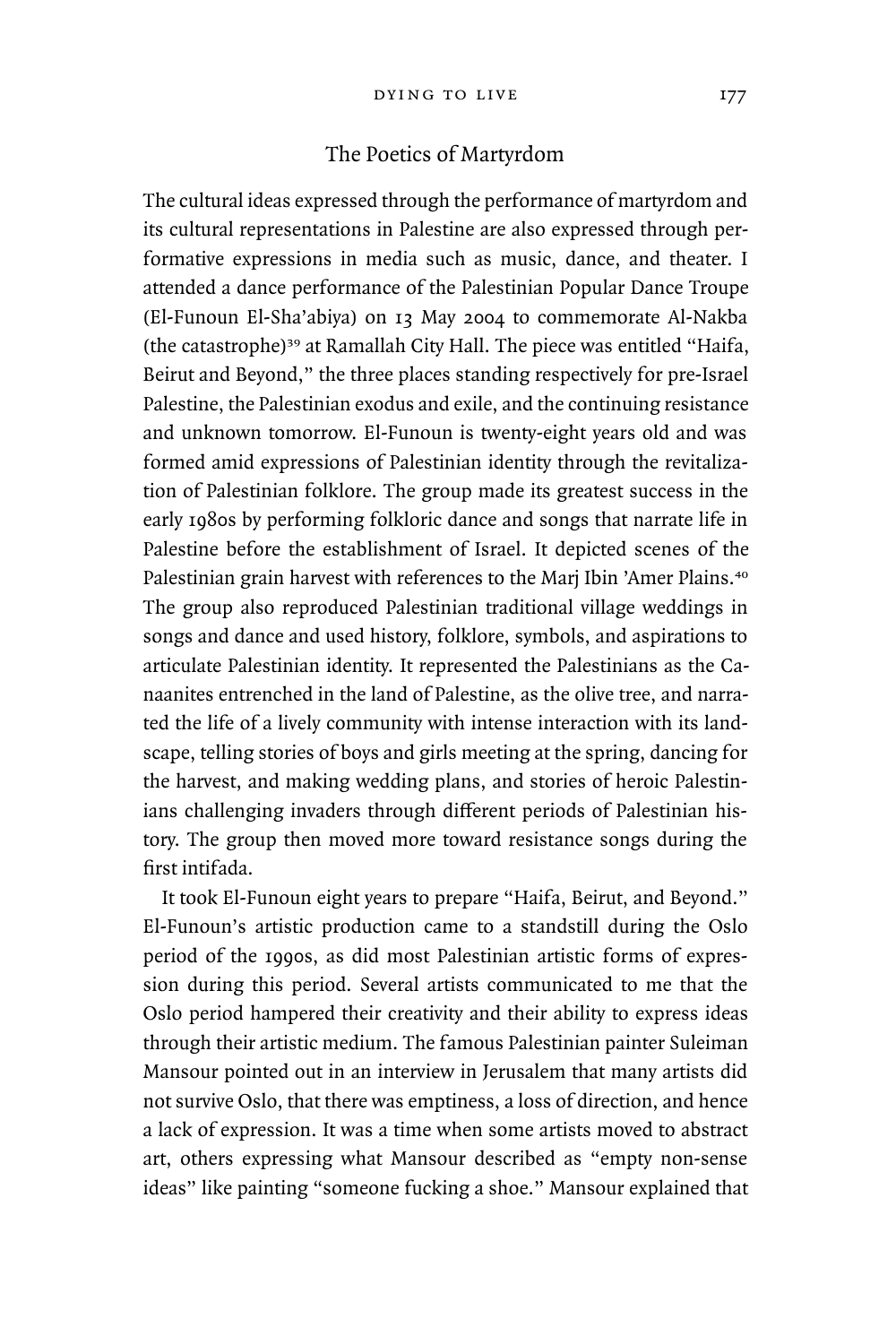#### 178 CHAPTER FIVE

there seemed to be a calculated attempt to gut Palestinian art of its local content and that he himself could not paint during that period but reverted to sculpting with mud instead; this decision was probably what enabled him to survive the Oslo period as an artist.<sup>41</sup> This pattern—the huge impact of the Oslo process on society, and the new surge of expression by artists like Mansour—will become more clear as I further explore the dance performance of El-Funoun.

''Haifa, Beirut, and Beyond'' was presented in 2001, during the Al-Aqsa Intifada. El-Funoun's presentation was a complex Palestinian experience of love and life; dispossession, exile, and ruined nationhood; and a resistance filled with defiance, death, and dreams. The dance begins with a scene of pre-Nakba, or pre-Israel Palestine, in which the dancers, men and women, were mixing mud. (It is traditional to cover the roofs of mud homes in Palestinian villages every fall with fresh mud in preparation for the winter season, to cover any cracks that appeared over the summer.) This opening scene is followed by dances of dispossession, in which people are forced to flee into exodus, and then by scenes with themes of exile and the reformulation of Palestinian identity into a refugee identity. The fourth and last theme further articulates the refugee identity, as the key<sup>42</sup> becomes the symbol of the Palestinian struggle for the right of return during the Oslo period, which threatened to compromise this right. The group performed several dances with large keys on their shoulders, representing a heavy weight, in spite of which the Palestinians mounted a determined struggle. The performance concludes with dances that fuse themes of death and dream. In this last dance the dancers mix the mud again, although not joyously as at the beginning of the dance. Here the mud mixing is tense and the dancers display fear and love, worry and resistance, strength and determination.

These themes of cultural expression reveal a strong link to the land at a time when the Palestinians felt that it was in serious danger of being severed. This threat came from Oslo and its attempts to resolve the conflict without acknowledging, let alone preserving, the Palestinians' right of return, their entitlements in historic Palestine. The players in the Oslo process assumed that by brushing this hard issue aside they could keep the peace. In my view this brushing aside of a complex relationship to the land and history is a primary reason why there was such an outpouring of expressions of the Palestinian relationship to the land of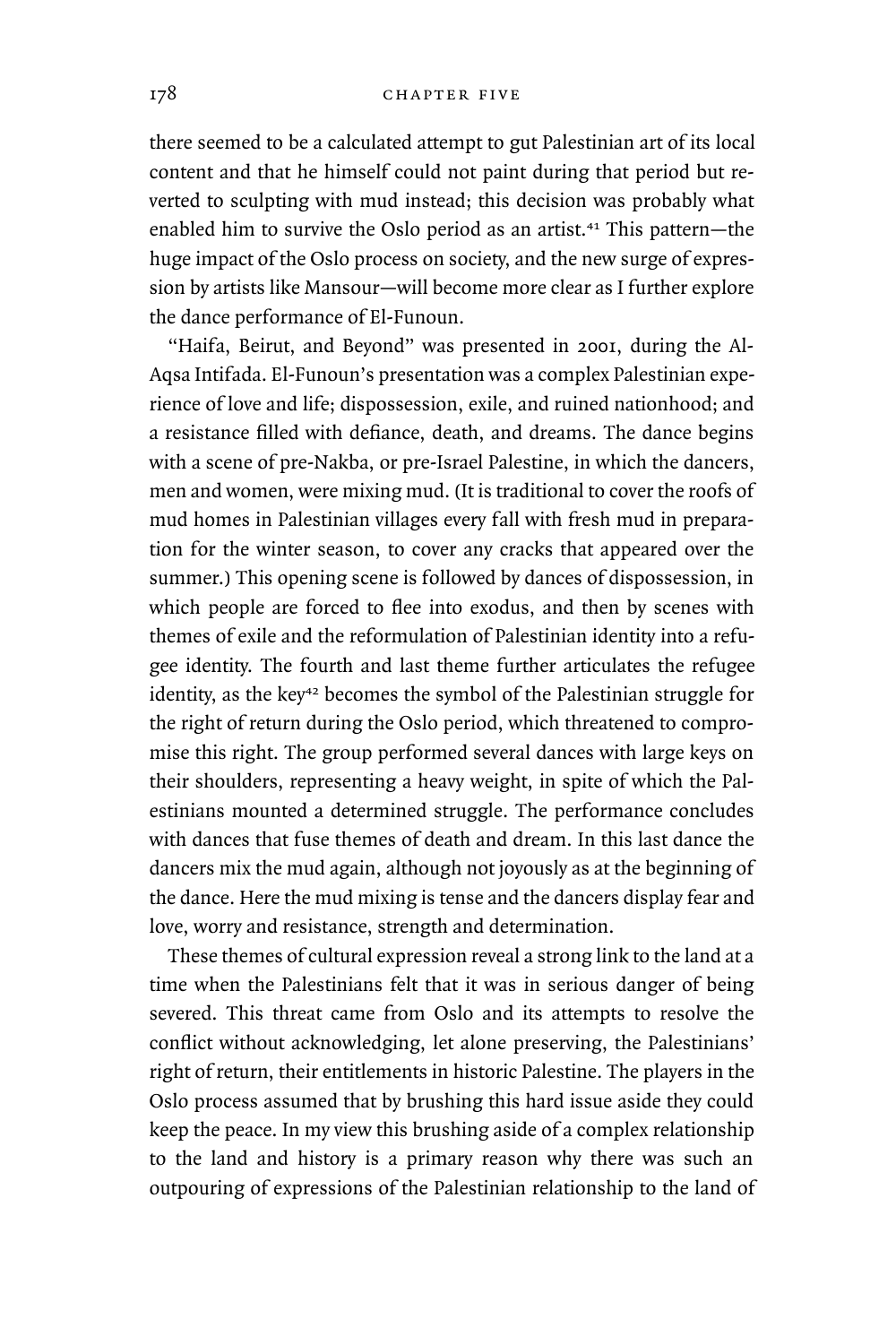Palestine that is now Israel. The artistic expressions were paralleled in Palestinian performances of sacrifice that saw Palestinian bodies mixed in the mud of Palestine through missions of martyrdom. Both artistic works and performances of violence expressed the relationship to the land and sought to assert cultural fusion with it. The sacrifice represents the ultimate expression of that relationship by achieving a physical fusion with the land.

El-Funoun's performance made rich use of symbols, historical references, and folktales from Palestinian memory, performed in a mixture of traditional and modern styles to traditional and modern music. The performance contained a range of expressions: festive and happy, sorrowful and sad, rebellious and aggressive, powerful and strong, weak and fearful, yearning and loving. In its final form the performance is a rich mosaic of cultural symbols, history, and question marks that reflect the complexity of everyday life in Palestine. The performance itself becomes a form of identity embodiment rather than a collection of symbols manipulated by the art form. El-Funoun creatively projected time to give historical depth to the symbols, so that the performance came closer to representing the Palestinian presence than any of the symbols themselves could do. The art reflects Palestinian lives, their suffering, violence, resistance, defiance, worries, hopes, and love for a life missed. The poetics generated by the performance become cultural representations and cultural expressions that on the one hand reflect the Palestinian state of being and on the other generate an emotive force among audiences and inform future actions. This form of artistic expression also reflects the tension between the reality of the cultural order and the artists' aspirations. This tension parallels the polarizations generated by the acts of martyrdom and their cultural representations, as explored earlier in this chapter. The acts are a product of the historic moment at which Palestinians live, and the state of being within which they live.

The more successful the performance is in pronouncing this historic moment, the more people will connect with it. Here lies the power of the poetics of the performance: it moves the audience by interweaving history with the challenges, worries, fears, and aspirations of the present and questions about the future. The viewer who knows the past and understands the present will be affected more deeply. In interviews after the performance, members of the audience revealed the intense emo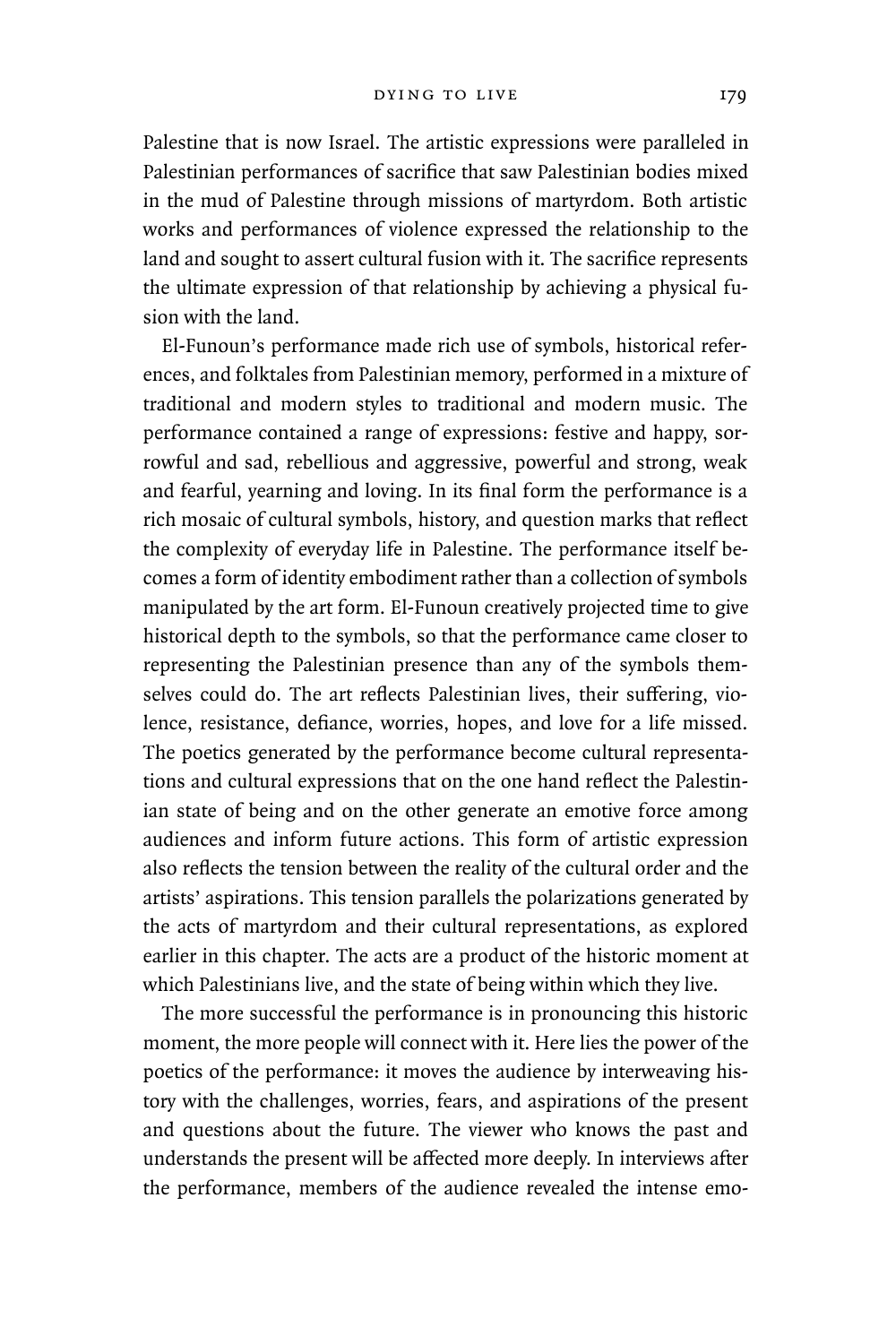tions that the performance evoked in them. One woman described it as ''too much to handle.'' The performance also provoked the curiosity of the audience, generating a new, shared meaning. This same dynamic applies to the cultural conception of performances of martyrdom. The more the martyrdom operation pronounces the historic moment and Palestinians' state of being, the more people will connect with it.

The program for El-Funoun's performance was decorated with an old door key, the symbol of dispossession and the quest for the right to return. Also decorating the program was a wheat stem signifying the land, against a mud-brown background, the color of the Palestinian soil. The mc for the show introduced the dance performance in Arabic:

From Acre, Haifa, Jerusalem, and Jericho to where the winds have spread our souls. To exiles where we hide memories, dreams, and our little things. An old key, but not an incapable one. Old, but shines as a glass of heart. We carry it on our shoulders that are heavily weighted down with worries, so it may carry us to our home which we have not forgotten. And we dance with it, with wishes and excitement, holding onto language, history and stories. We open a door of a memory that will never burn out, and with [the key] we look for walls of mosaic of forgiveness.

In this work there will be a number of fields and spaces open. Imaginations that have been confined in the cocoon of shock will be born. The music that is pregnant with the pressures of the open tomorrow, and lived with longing of the prolonged moment, calms down and charges, domesticates and differs, gets ordered and gets loose on its own, as it wishes, and according to the echo of the collective tone that is forcefully charging in the unknown, through the painful wires of the sea and the charging land waves.

The held body spills out in the questions of existence and the limbs and eyes dislocate from the Iqal<sup>43</sup> of assertion and withdrawal. So it is frank and clear. So it swims through the horizon, declaring an opinion, a point of view, a hint, or a Mawwal.<sup>44</sup> Inventing the forms of living, with happiness and sadness, with love and life, with worries and calmness, and with all the machineries of survival and the preferred presence in spite of the laws of civilized death and the molds of the technology of modern behavior.

Samples of blood and flesh, the love for the place has mixed them, and the intrinsic chains of details have formed them. They came out of the land's mud so that they draw the characteristics of the place but no longer are its face . . . will they finish??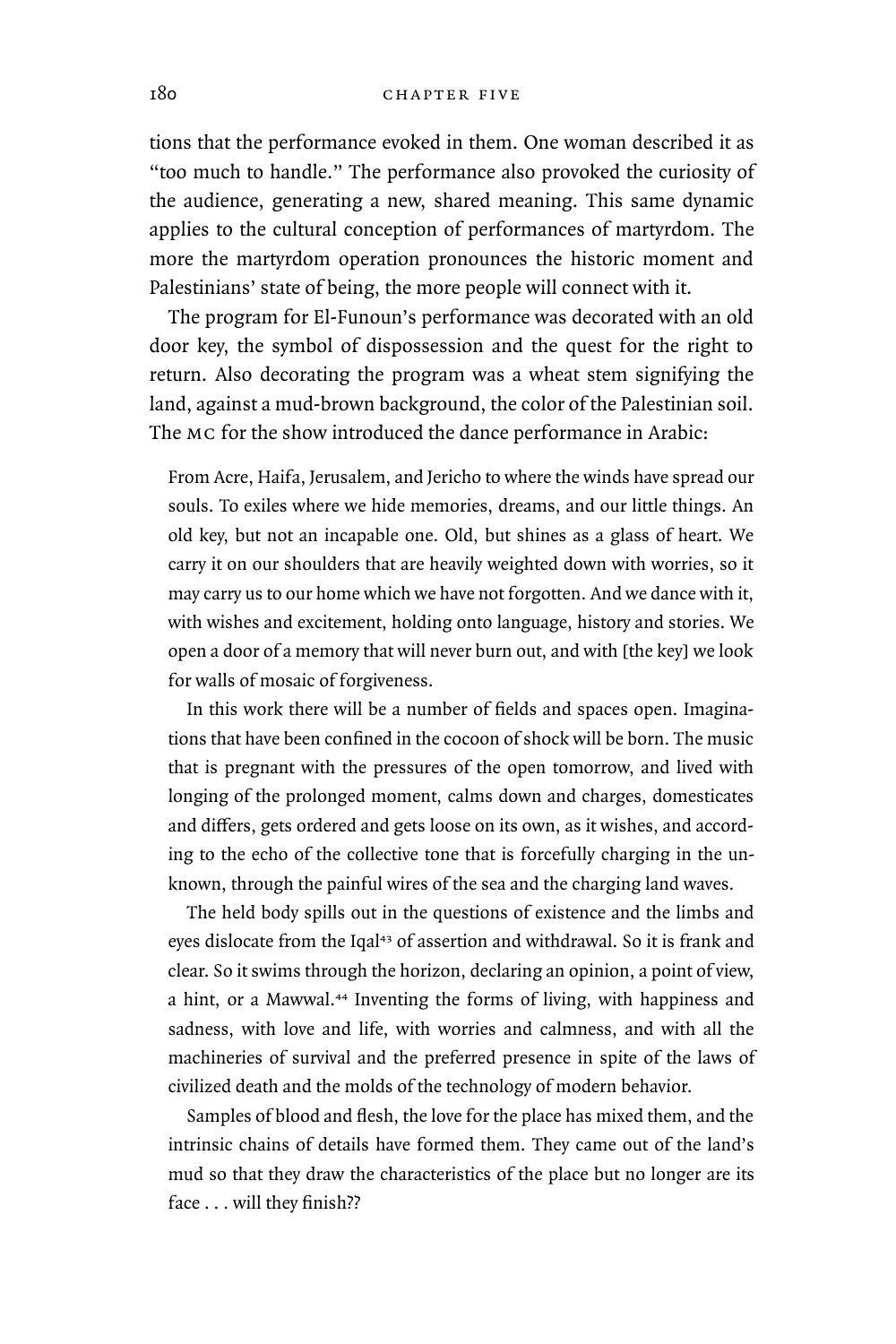In this work the questions of Palestinian fate come out and remain, setting the sail before the sun's eyes and in the face of the wind so that the picture does not stay blurred and to balance the scale.

These same words could have introduced the performance of martyrdom in its Palestinian formulation and cultural conceptions. The memories of the Nakba and its tales represent a field that defines the making of the contemporary Palestinian identity. It is a history that the Palestinians inescapably carry on their shoulders, in good times and bad. They sing and dance these tragedies so they may heal their suppressed collective trauma, so they may come to terms with their past and move beyond it. But with a history that never stops, an encounter with an expanding state that continues to ruin their peoplehood and places, dreams that continue to shatter, the dances and songs become a means of transforming history into defiance and resistance.

At the same time the introduction refers to Palestinians ''inventing the forms of living,'' implying that acts of resistance have a sacrificial nature, that life is lived culturally though the life of the identity. Such assertion of identity and forms of living challenge the modern order, the modern "civility" that requires negating identity and conforming to modernity and its order. Here the Palestinian narrator makes clear his awareness of the ''moulds'' of ''modern behavior'' and the ''preferred presence,'' but death of the body is his preferred form of living, a choice that may seem incomprehensible to the "civilized" order. These constructions, which are also conceived of in the performance of martyrdom, are formulated in a polarized global order that demands ''civility'' from the occupied, oppressed, dispossessed, squeezed Palestinians—in response to the modern technology of war and numerous cultural invasions, they are to make their diverse cultural representations conform to fixed molds. Challenging this global order and the forms of modernity itself becomes a meaningful act. Martyrdom operations, which do not conform to the rules of "modern behavior," become a means of asserting difference from the molds into which everyone is expected to fit.

The ideas expressed in this dance are similar to the ideas expressed in the commentaries, obituaries, and poetic representations of martyrdom explored earlier: fusion with the land, breaking free while under siege, and resistance to conformity, among others. These ideas are generated by people's realities. The idea of *birth* from ''the confinement in the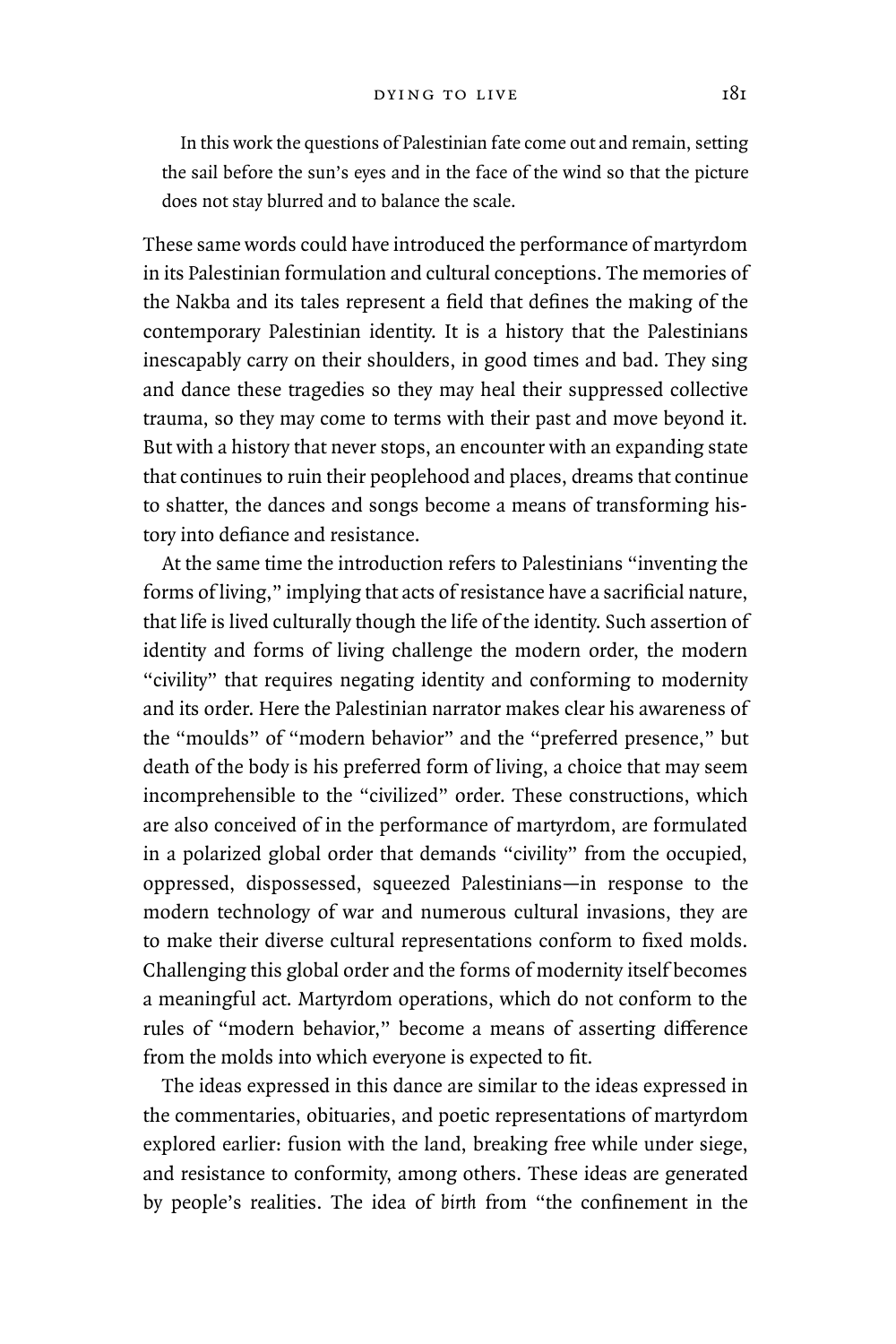cocoon of shock'' parallels the penetration of barriers and the process of breaking free from confinement. In an interview, Marwan, the person who introduced El-Funoun's dance performance, stressed the importance of place in their work:

The odor of the place is fragrant in our work. It is clear in the picture, in the music, and in the song. This mosaic in Palestine is rich and complex in this country. We try to embody the place in particular characteristics through the dance. The place means a lot to us. It is a form of our embodiment, a form of our identity. The most important element in the elements of our existence and our identity is the place, through our presence in it or love for it and bond to it. The Palestinian is not living a state of no place. The Palestinian is outside of the place, working for the opportunity to live inside of the place. The Zionist project is realized through the isolation of the Palestinian human from his place and then the isolation of the Palestinian from himself, from the family. If you are happy for a happy occasion, you find a barrier, a checkpoint. If you are sad, you will find a barrier, a checkpoint. If you love, you find a barrier, a checkpoint. In order to work, you find a barrier, a checkpoint. Barriers and checkpoints that split us into shrapnel. This tearing apart even when you are inside the place, you are torn apart, until your relation to the place ends. We embody the importance of the connection to the place and we remind people of our isolation from the place. We have a strong tie to it, but forcefully are forced out of it. This place, we made it, we formed it. We love it and any fusion with it means an end to the [Zionist] project.<sup>45</sup>

The relation of Palestinians to their place lies at the heart of the Palestinian struggle to realize Palestine. As they are squeezed more and more from their place, performances that exemplify this strong bond to place become popular. Marwan's comments emphasize the Zionist attempt to disrupt Palestinians' cultural relations to their place, and Palestinians' struggle to maintain fusion with the land as a counter to the Zionist project. But more importantly, his conception of the relationship to place points out the dialogic relationship between Palestinian identity, place characteristics, and constructions and the ontological conditions of confinement and isolation. The attempts to isolate the Palestinians' from their identity, community, peoplehood, and culture are also attempts to isolate Palestinians from their physical place with roadblocks, barriers, and checkpoints.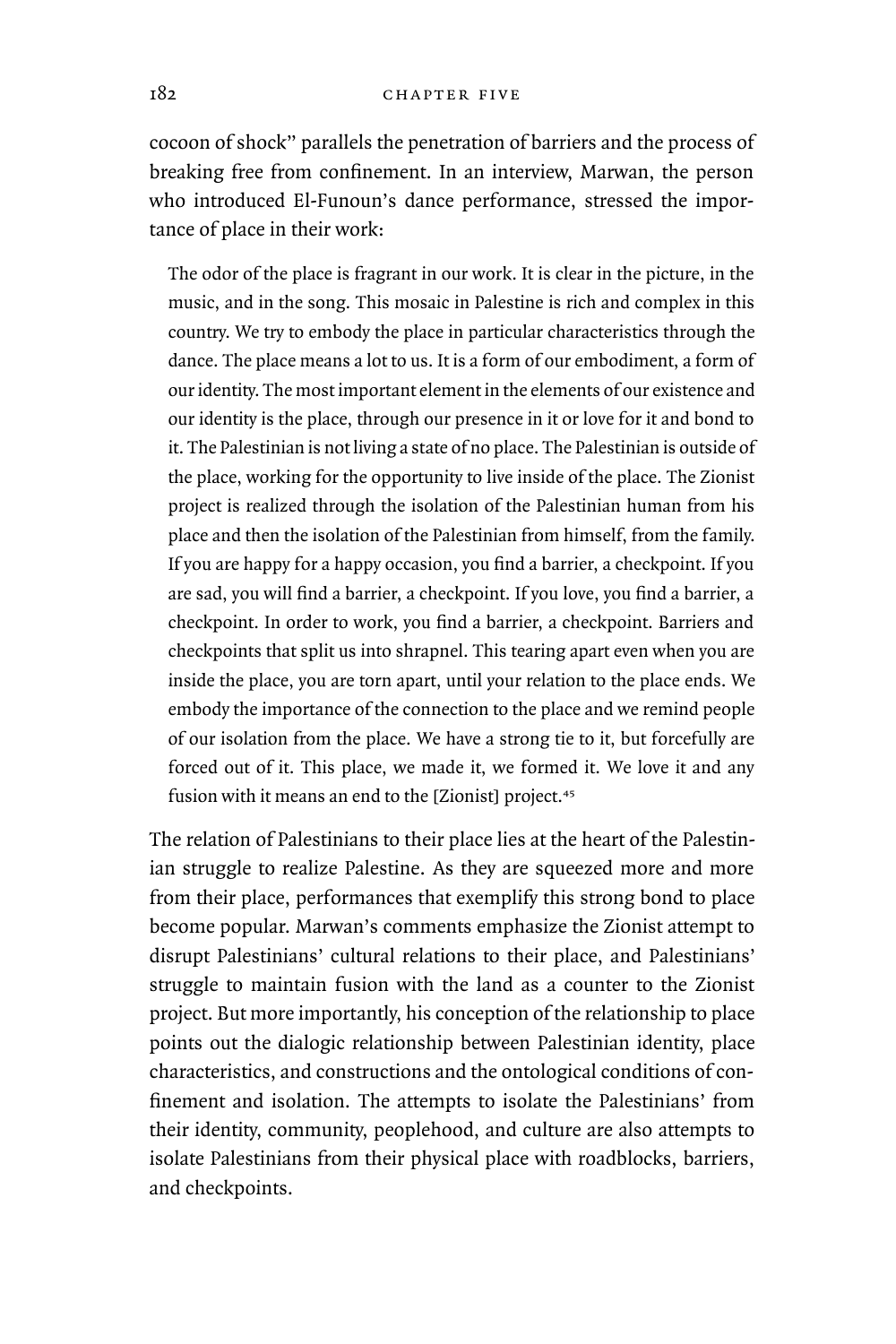The poster produced by the Palestinian Independent Commission for the Protection of Citizens Rights in response to the massacre in the Jenin refugee camp in April 2002—showing a poppy blooming amid the debris of destruction—draws a relationship between the victims who died in the attack and the land. The poster bears the statement *muhawelet qatl almakan* (The attempt to kill the place) placed over the scene of destruction. The words *muhawelet* (the attempt) and *al-makan* (the place) are in red, while the word *qatl* (to kill) is printed in black and seems to have fallen from its place, now occupied by the poppy flower, shown in red bloom. Next to the roots of the flower two young girls play in the ruins. The illustration interprets the violent Israeli attack on the camp as an attempt to ''kill'' people's relationship to their place and environment, to their acculturated space and homeland. At the same time the flower raises the hope of renewal and a stronger relationship with place. The symbol keeps alive those who die, embodied in the place, and later generations are strengthened through representations of the martyrs' experiences.

These cultural actors, whether they are painters, poets, writers, dancers, or fighters, express similar ideas and engage in similar social processes. Each chooses his of her own medium to make that expression. Martyrdom will not be the medium of choice for everyone. But what gives martyrdom its potency is its capacity to make these expressions and to be noticed by a wider set of viewers. The conditions of containment and confinement that I explored in chapter 4 and mentioned here by Marwan are the main conditions against which the conceptions of place and space are generated. Through the performance of martyrdom, physical barriers are broken, penetration is achieved against the ''enemy,'' and cultural conceptions of freedom and rootedness are generated. So my mother's comment to me on the first day of my arrival in the field— ''See how they took the road from us?''—turned out to be at the heart of my inquiry into violence and martyrdom in Palestine.

A number of common themes and processes of polarization recur in the performances of martyrdom and their cultural representations explored in this chapter, as may be seen in the commentaries, istishhadiyeen notes, and poetics that I have cited. These cultural themes and meanings associated with martyrdom operations in Palestine and the polarizations generated by these performances can be summarized as follows: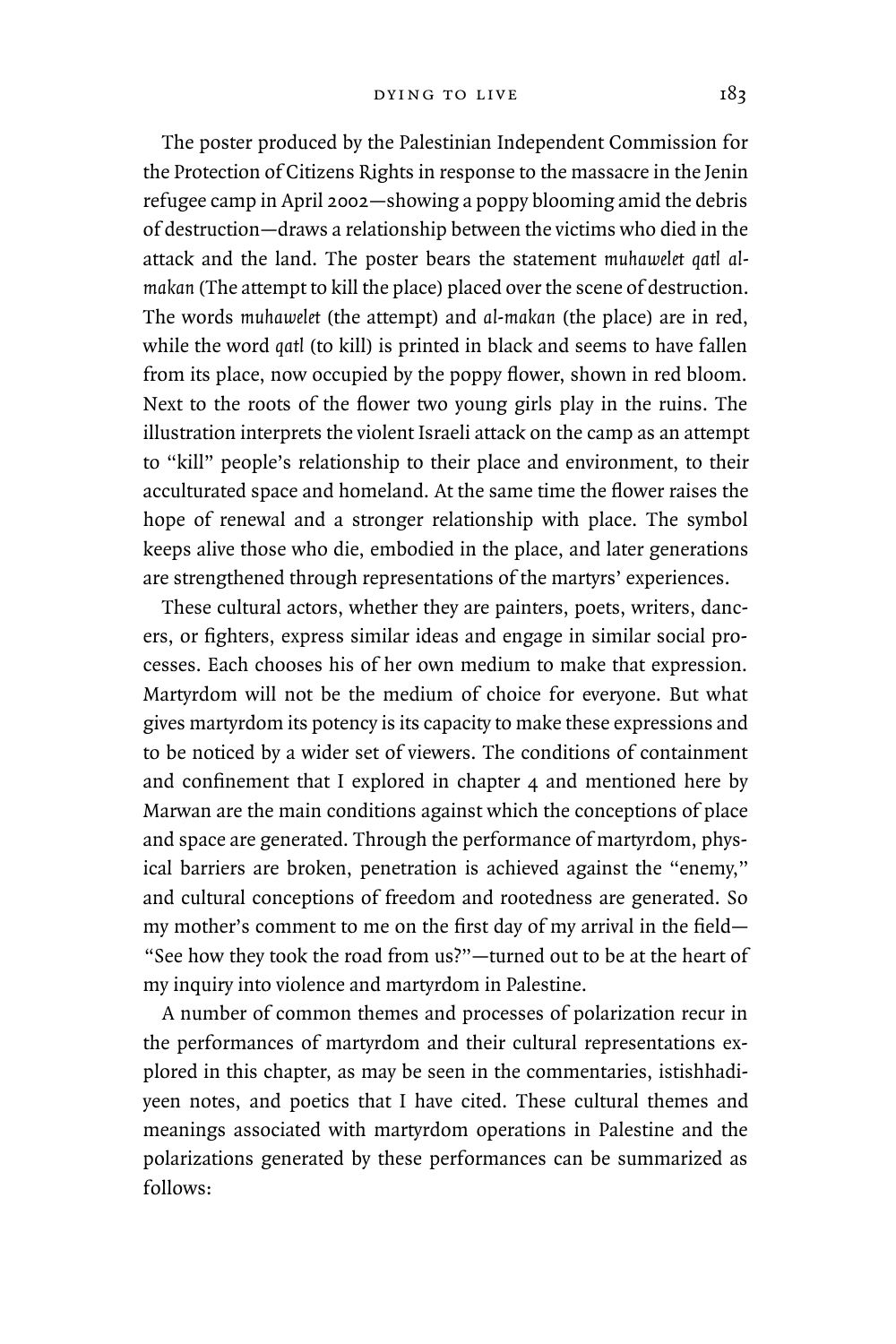1. *Transcendence of Boundaries*. These performances transcend all boundaries, physical and conceptual. The istishhadiyeen ''penetrate'' the Israeli segregation wall, ''break'' all the barriers, and ''pass'' all checkpoints. By simply reaching an Israeli town, the istishhadi achieves the breaking of boundary conceptions in polarization with the ontological conditions of encapsulation and confinement. Furthermore, he or she conceptually transcends the oppressive political order, the negligent international order, the moral order, and even the imagination.

2. *The Revival of Palestine*. The sacrifice of Palestinian bodies in Palestinian places from which Palestinians have been expelled recreates life for Palestine. The sacrificed Palestinians' body parts create corresponding parts of Palestine—streams, nurturing fields, blooming flowers, moving and shaking olive trees and wheat stalks—and bring back birds, singing, perfumes, and weddings. In these cultural conceptions of sacrifice Palestine is revived in Palestinian memory and the cultural imaginary to regain its Palestinian characteristics and retain its Palestinian identity. Palestine is recreated in its natural setting: pre-Israel, pre-colonization, open, free of boundaries and walls, filled with water, birds, and abundant life. This revival of pre-1948 Palestine is a polar opposite to the Israeli erasing of Palestinian signs from the landscape and the process of reconfiguring Palestinian territories into Israel through the Israeli settlement program and of intensifying Palestinians' isolation and alienation in their own homeland.

3. *The Unity of Palestine*. The combination of the above two conceptions —the transcendence of boundaries and the revival of Palestine—is a template for the conception of the unity of Palestine. This unity is expressed through physical reach and physical sacrifice, as well as through the cultural representations of birds flying through the sky of Palestine, trees whispering to plants, and sea waves dancing. These cultural conceptions of the unity of Palestine are in opposition to intensified Palestinian geographic fragmentation and isolation, and persistent conditions of exile and denial to exiled Palestinians of the right of return.

4. *Assertion of Palestinian Rootedness*. The physical spread of Palestinians' flesh and blood in the land of Palestine in sacrifice for it and for the Palestinian people fuses Palestinian peoplehood with the land of Palestine. This process asserts a rootedness of the Palestinians in Palestine against the denial of rootedness, accessibility, and physical attachments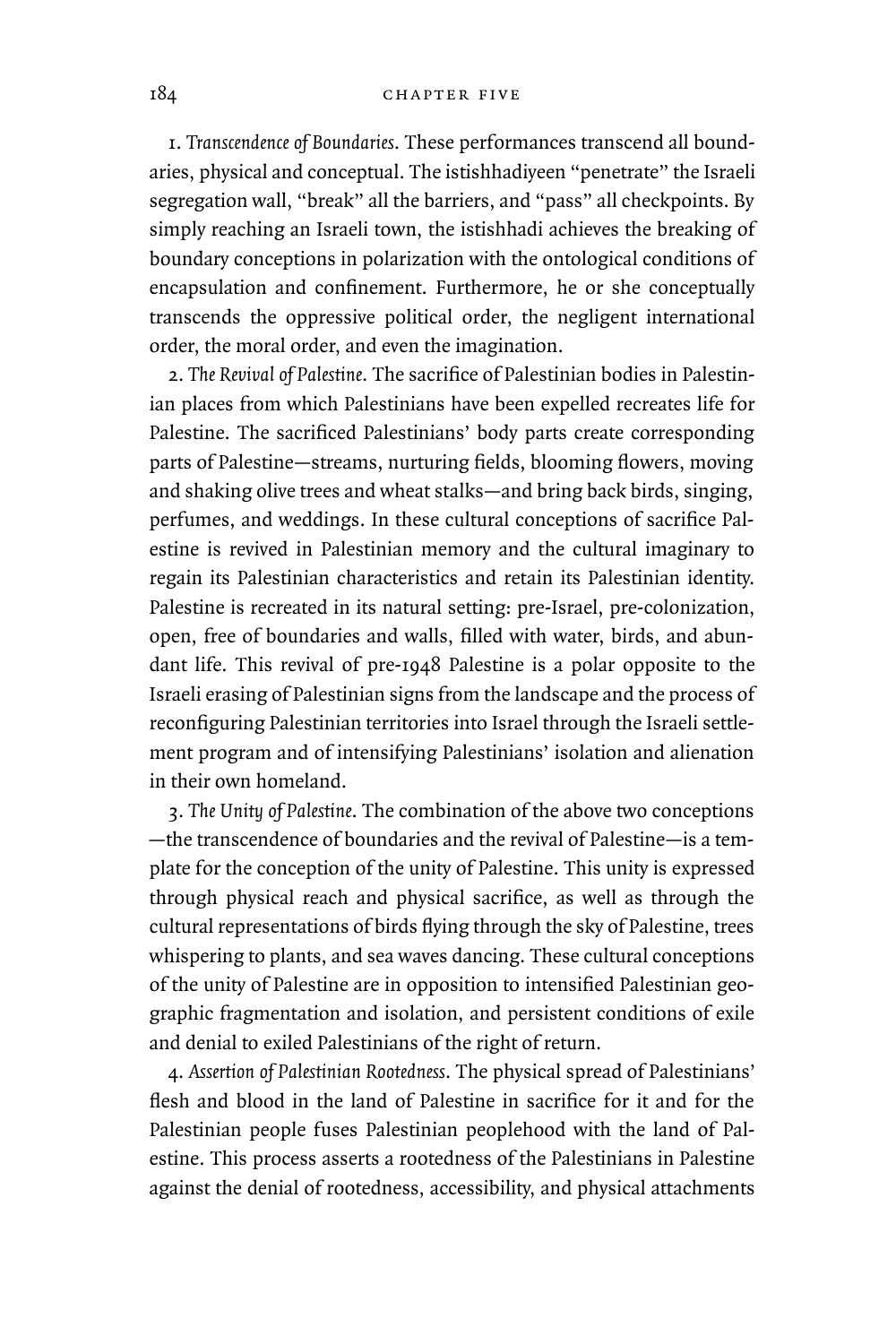#### dying to live

and experiencing of the land. The sacrifice further configures the land of Palestine by attaching new historical events to places, as the sites of explosions become sites of martyrdom and sacrifice by Palestinian icons, thus building stronger bonds between Palestinians and the place of sacrifice. This process stands in opposition to political processes that seek to finalize the exclusion of Palestinians from historic Palestine in the calls for recognizing Israel as a ''Jewish state.''

5. *Assertion of Palestinian Peoplehood*. The concentration of the sacrificed victim concentrates the sacrificed identity, creating the immortalized iconic image of the istishhadi. The istishhadi is a Palestinian sacrificed for Palestine and its people—thus, by extension, the act asserts Palestinian identity and immortalizes Palestinian peoplehood. This immortalization of Palestinian peoplehood is generated in opposition to political processes that deny Palestinian identity, as the Israeli and international orders turn their back on Palestinian entitlements to identity. These assertions of a distinct Palestinian identity are a challenge to globalization and the processes of identity ''hybridization.''

6. *Assertion of Palestinian Independence*. The Palestinian sacrificers who take their lives into their own hands assert agency, control, and independence. Their performance communicates control over self-destiny in the face of political domination, curfews, imprisonment, terrorizing, and constant harassment and abuse that Palestinians are subjected to through their encounter with Israel.

7. *Securing Inner Peace*. The performance of sacrifice or istishhad is a religious ritual performance that fuses Palestinians' Muslim lives with the divine life. The martyrs live in the divine world and also in the cultural world of the Palestinians, leading two lives and fusing Palestinians' lives with the life of the Divine. This conception creates a sense of calmness, harmony, mercy, purity, and certainty, in contrast to the conditions of occupation, which are characterized by brutality, the ravages of war, the harshness and boldness of daily encounters with soldiers, and the resulting ''contamination'' of self, mixing-up of categories, and fear of an uncertain tomorrow. The fusion with divine life that is achieved through the sacrifice is a repurification of the self. As the system fails to work, a move toward tradition reasserts a sense of control and direction.

8. *Application of Mimetic Violence*. The application of violence at Israeli targets and publics in the ''Israeli depth'' spreads terror and fear through